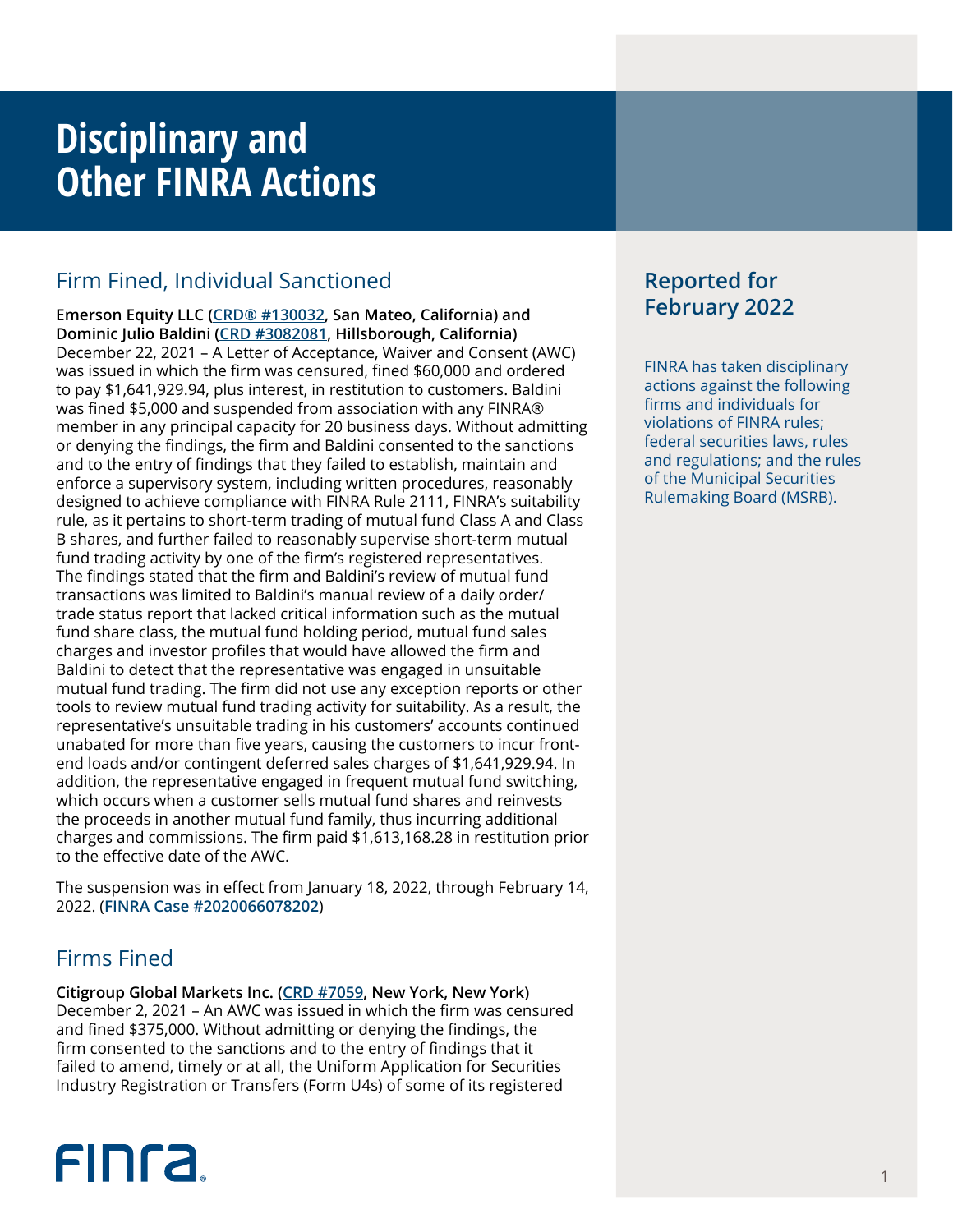representatives to disclose unsatisfied tax liens and judgments and failed to establish and maintain a supervisory system and written supervisory procedures (WSPs) reasonably designed to ensure that it disclosed unsatisfied liens or judgments of representatives on Form U4s when the firm received a wage garnishment order. The findings stated that the firm failed to conduct a sufficient inquiry to determine if the underlying event triggering each garnishment order involved a disclosable event that should have been reported on the representative's Form U4. The firm failed to file the required Form U4 amendments, or filed them late, because although it had a system in place to determine whether the wage garnishment orders arose from a disclosable lien or judgment, the system was not reasonably designed. When it received a wage garnishment order, the firm would contact the representative and rely on the representative's determination whether the wage garnishment order was the result of a reportable event. The firm did not conduct a further inquiry, nor did it do an independent review to determine if the underlying event triggering each garnishment order involved a disclosable event. The firm has subsequently revised its supervisory system, including written procedures, to address the deficiencies addressed in this AWC. (**[FINRA Case #2020067388401](https://www.finra.org/rules-guidance/oversight-enforcement/finra-disciplinary-actions?search=2020067388401)**)

#### **Ecoban Securities Corporation [\(CRD #29112](http://brokercheck.finra.org/firm/summary/29112), New Rochelle, New York)**

December 3, 2021 – An AWC was issued in which the firm was censured, fined \$40,000 and required to certify that it has implemented supervisory systems and WSPs reasonably designed to address the deficiencies identified in this AWC. Without admitting or denying the findings, the firm consented to the sanctions and to the entry of findings that it failed to establish, maintain and enforce a supervisory system, including WSPs, reasonably designed to supervise its representatives' use of non-firm email for firm business communications and failed to comply with recordkeeping obligations. The findings stated that the firm's WSPs did not provide any limitations on the use of non-firm email by representatives, while stating that all firm email, as well as designated non-firm email, was to be reviewed using a third-party system. The WSPs, however, did not provide any guidance regarding how such emails would be designated and captured by the third-party system nor did the firm take any steps to ensure that the representatives who were using nonfirm email addresses copied a firm email on their business-related communication so that the communication was captured by the third-party system. As a result, the firm failed to capture and review some of its representatives' firm securities business communications sent via non-firm email and failed to review and preserve the emails. The findings also stated that the firm failed to establish and maintain a supervisory system reasonably designed to supervise outside brokerage accounts. The firm failed to collect duplicate outside brokerage account statements from outside brokerage accounts for six representatives. As a result of the firm's failure to collect these statements, the firm was unable to perform a reasonable review for any unacceptable trading practices, including insider trading and front running.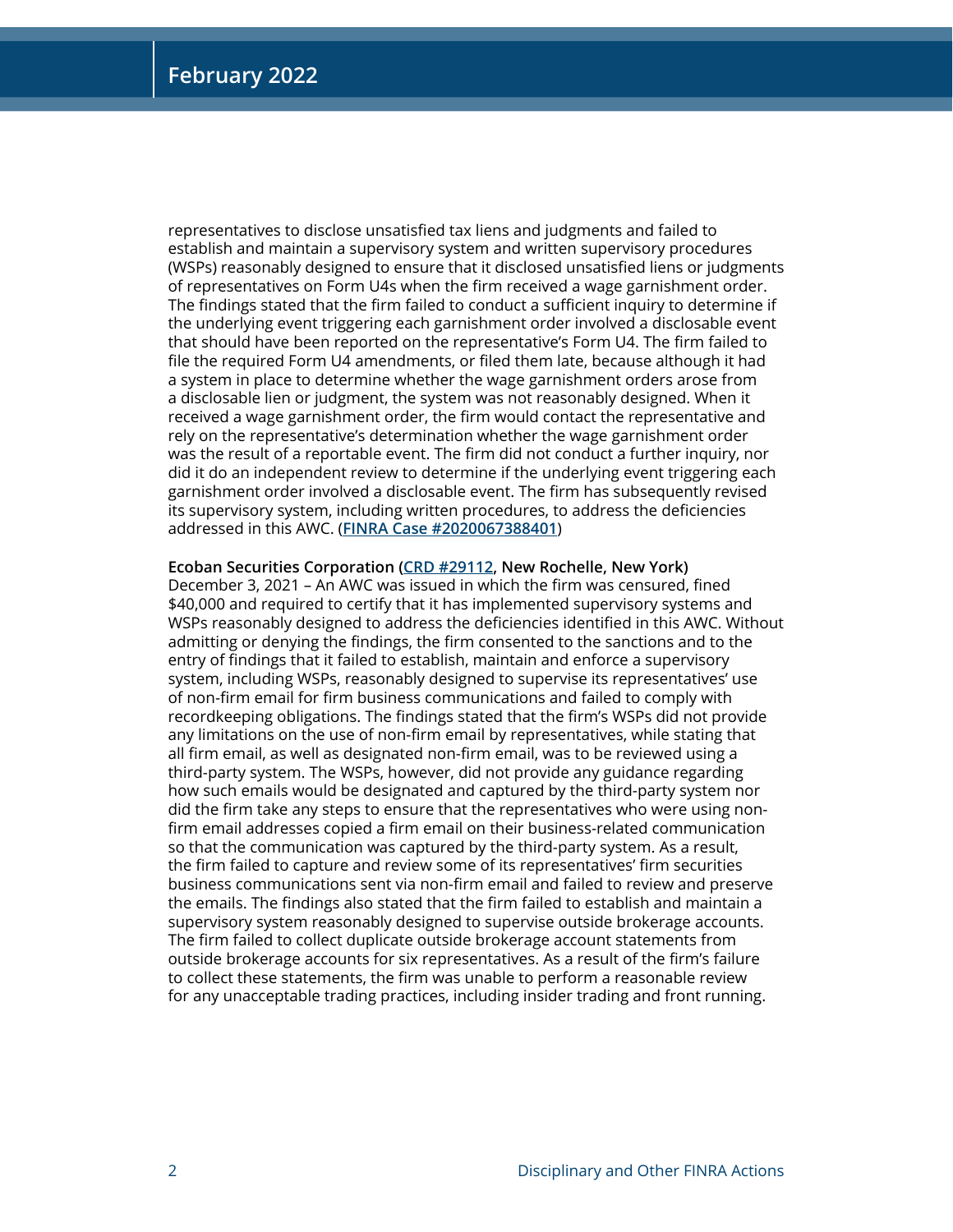The firm also failed to include on the restricted product list a private offering in which the firm participated and failed to distribute its restricted product list to all of its representatives. The findings also included that the firm failed to establish and maintain a supervisory system reasonably designed to supervise outside business activities (OBAs) and private securities transactions. The firm received verbal notice from certain representatives regarding their OBAs and private securities transactions during the firm's onboarding process, but it did not follow-up to obtain further detail or written submissions regarding these activities in order to evaluate whether they presented any conflicts with firm business, involved customers or presented any additional issues. As a result, the firm failed to review and evaluate OBAs and private securities transaction activities for some of its representatives. FINRA also found that the firm failed to have a reasonable supervisory system and WSPs regarding conducting supervisory control testing and chief executive officer (CEO) annual certification. The firm's WSPs did not describe the firm's obligation to submit to management at least annually a report detailing the firm's system of supervisory controls and the related requirements of FINRA Rule 3120(a). In addition, the firm did not test or report to senior management on its supervisory controls or procedures, nor did the firm's CEO prepare an annual certification. (**[FINRA Case](https://www.finra.org/rules-guidance/oversight-enforcement/finra-disciplinary-actions?search=2020065096501)  [#2020065096501](https://www.finra.org/rules-guidance/oversight-enforcement/finra-disciplinary-actions?search=2020065096501)**)

**Wells Fargo Advisors Financial Network, LLC [\(CRD #11025,](http://brokercheck.finra.org/firm/summary/11025) St. Louis, Missouri) and Wells Fargo Clearing Services, LLC ([CRD #19616](http://brokercheck.finra.org/firm/summary/19616), St. Louis, Missouri)** December 6, 2021 – An AWC was issued in which the firms were censured and fined \$2,250,000, jointly and severally. Without admitting or denying the findings, the firms consented to the sanctions and to the entry of findings that they failed to store records related to their customer identification program (CIP)—an integral part of an anti-money laundering (AML) program—in the required non-erasable and nonwritable format, known as "write once, read many" (WORM) format. The findings stated that firm personnel discovered that the firms were storing records related to the firm's CIP on a system that was not WORM-compliant and advised an internal working group that addressed books and requirements of the issue. The working group concluded that the issue should be escalated to determine if it needed to be reported to FINRA. However, the issue was not escalated to the firms' working group that considered FINRA reporting obligations, and the firms did not report it to FINRA or remediate it at that time. The firms continued to store CIP records on the non-WORM compliant platform for more than three years. Approximately 13 million CIPrelated records, pertaining to approximately 8.2 million customers, were stored on the non-WORM compliant platform, with approximately 4 million documents having been stored on the firms' non-WORM compliant platform after the firms discovered the issue. In addition, the firms failed to notify FINRA, their designated examining authority, at least 90 days prior to using the non-WORM compliant platform on which they stored the CIP-related records. (**[FINRA Case #2020066327501](https://www.finra.org/rules-guidance/oversight-enforcement/finra-disciplinary-actions?search=2020066327501)**)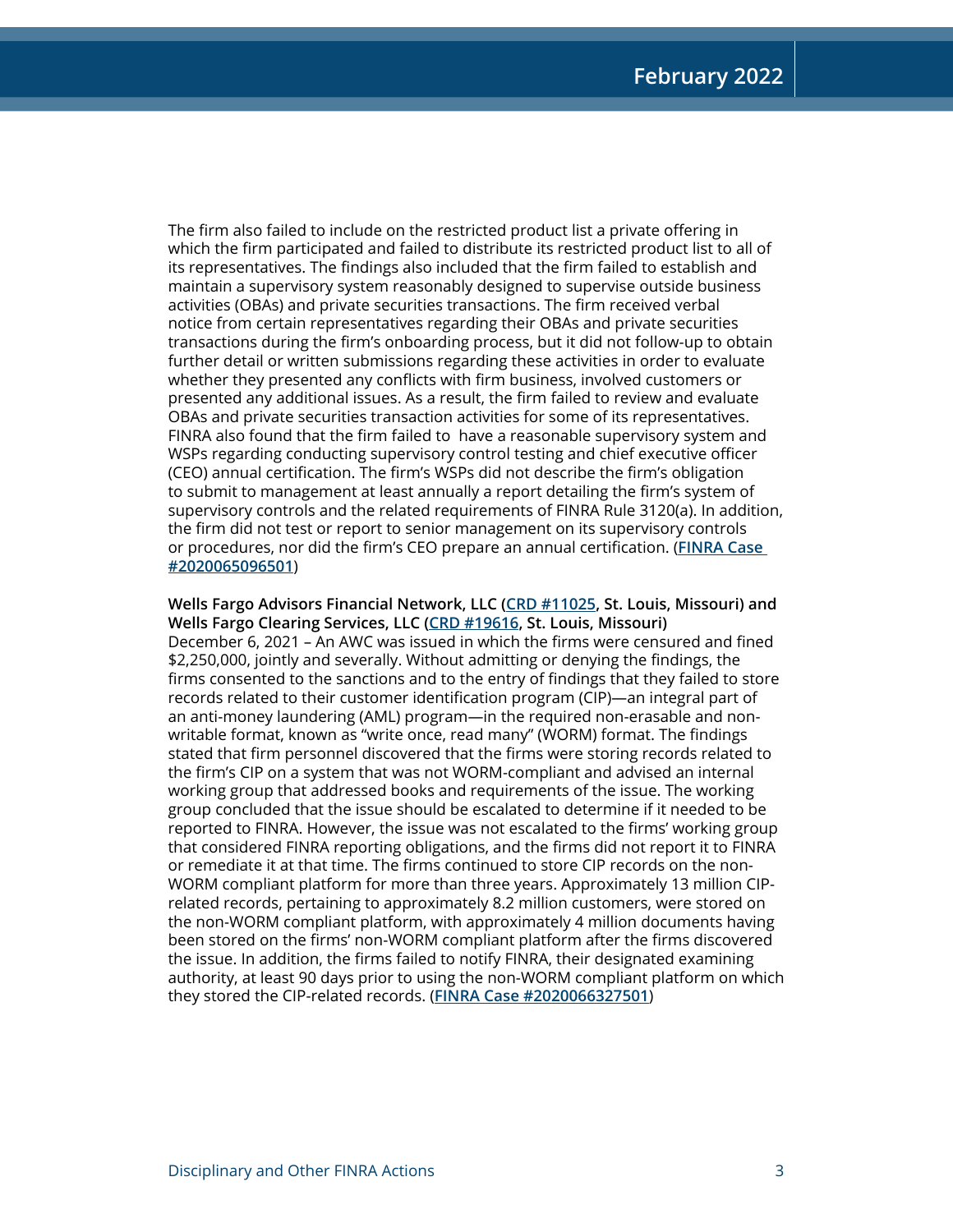**American Portfolios Financial Services, Inc. [\(CRD #18487,](http://brokercheck.finra.org/firm/summary/18487) Holbrook, New York)** December 10, 2021 – An AWC was issued in which the firm was censured, fined \$225,000 and required to certify that it has established and implemented policies, procedures and internal controls reasonably designed to address and remediate the issues identified in the AWC. Without admitting or denying the findings, the firm consented to the sanctions and to the entry of findings that its supervisory system and WSPs were not reasonably designed to achieve compliance with its obligation to monitor transmittals of customer funds to third parties and it failed to enforce its existing WSPs relating to such transmittals of customer funds. The findings stated that as a result, a sales assistant associated with the firm converted approximately \$390,000 of customer funds through check disbursements and wire transfers. Most of the affected customers were senior citizens. The checks were issued to third parties at addresses associated with the sales assistant's family members and the wire transfers were to accounts controlled by the sales assistant's family members. After the firm enhanced its procedures around wire transfers, the sales assistant ceased using wires and instead used checks to implement her scheme. Most notably, the sales assistant caused checks totaling approximately \$340,000 to be issued from customer accounts to the same entity she and her family controlled. In connection with each third-party check or wire, the sales assistant falsified the customer authorization form and forged the customer's signature. After learning about the theft from a customer's daughter, the firm fired the sales assistant and reimbursed all affected customers. The firm had considered previously, but declined to adopt, an exception report for transmittals from multiple customer accounts to the same third party after it discovered similar misconduct by a registered representative. In addition, the firm failed to enforce its procedures as it did not require or maintain records of signature verification identified in its WSPs, including as it related to the authorization documents falsified by the sales assistant. (**[FINRA](https://www.finra.org/rules-guidance/oversight-enforcement/finra-disciplinary-actions?search=2018060968102)  [Case #2018060968102](https://www.finra.org/rules-guidance/oversight-enforcement/finra-disciplinary-actions?search=2018060968102)**)

**Wells Fargo Advisors Financial Network, LLC [\(CRD #11025,](http://brokercheck.finra.org/firm/summary/11025) St. Louis, Missouri) and Wells Fargo Clearing Services, LLC ([CRD #19616](http://brokercheck.finra.org/firm/summary/19616), St. Louis, Missouri)** December 13, 2021 – An AWC was issued in which Wells Fargo Advisors Financial Network, LLC was censured, fined \$100,000 and ordered to pay \$375,137.67, plus interest, in restitution to customers and Wells Fargo Clearing Services, LLC was censured, fined \$550,000 and ordered to pay \$2,083,624.66, plus interest, in restitution to customers. Without admitting or denying the findings, the firms consented to the sanctions and to the entry of findings that they failed to establish and maintain a supervisory system that was reasonably designed to achieve compliance with FINRA Rule 2111, FINRA's suitability rule, as it pertains to early rollovers of UITs. The findings stated that the firms had an automated report that flagged sales of a mutual fund or UIT followed within 25 days by a purchase of any of those same products, and in the ordinary course the firms sent switch letters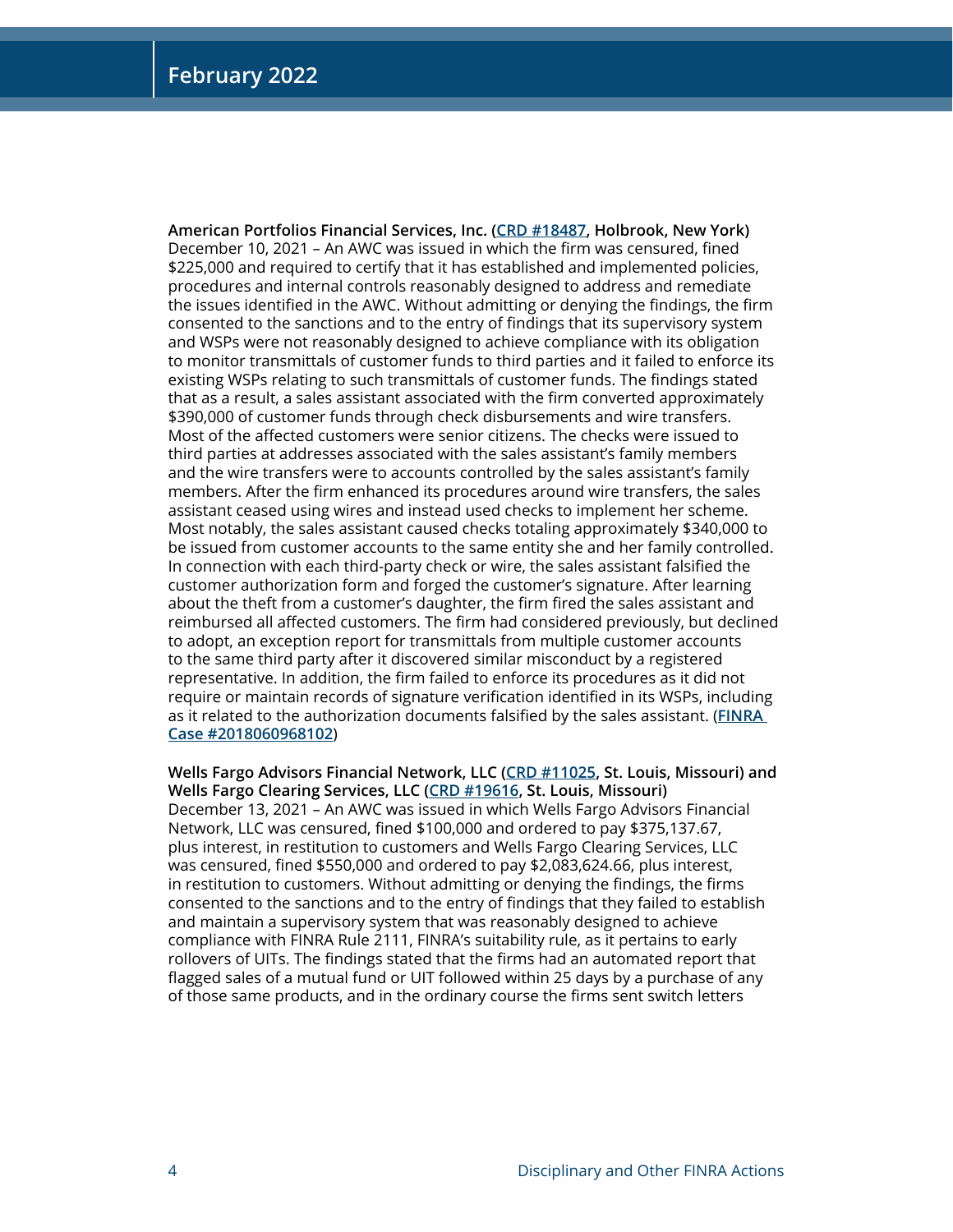to customers when this report was generated. But that report did not account for the length of time a UIT was held before it was sold. As a result, the firms did not have any automated system to identify when UITs were rolled over significantly in advance of their maturity date even though the firms' WSPs recognized that UITs should generally be held to maturity. As such, the firms failed to detect that their representatives recommended potentially unsuitable early series-to-series rollovers. The firms failed to detect that their representatives repeatedly recommended other potentially unsuitable early UIT rollovers which, even if not series-to-series, caused customers to pay unnecessary sales charges. Collectively, these early UIT rollovers may have caused customers to pay \$2,458,762.33 in sales charges that they would not have incurred had they held the UITs until their maturity dates. (**[FINRA Case](https://www.finra.org/rules-guidance/oversight-enforcement/finra-disciplinary-actions?search=2016050947801)  [#2016050947801](https://www.finra.org/rules-guidance/oversight-enforcement/finra-disciplinary-actions?search=2016050947801)**)

#### **RBC Capital Markets, LLC [\(CRD #31194,](http://brokercheck.finra.org/firm/summary/31194) New York, New York)**

December 15, 2021 – An AWC was issued in which the firm was censured, fined \$550,000 and ordered to pay \$456,155, plus interest, in restitution to customers. Without admitting or denying the findings, the firm consented to the sanctions and to the entry of findings that it failed to establish, maintain and enforce a supervisory system, including WSPs, reasonably designed to achieve compliance with FINRA and Municipal Securities Rulemaking Board (MSRB) rules with respect to its registered representatives' recommendations of high-yield corporate and municipal bonds. The findings stated that the firm's policies and procedures did not sufficiently address the suitability factors that representatives should consider before recommending high-yield bonds. The procedures did not include guidance as to how much of a customer's portfolio should be invested in these products based on the customer's investor profile. The findings also stated that the firm used two automated alerts, a daily alert and a monthly alert, to identify potentially unsuitable concentrations of high-yield bonds in customer accounts, but neither alert functioned as intended. After the firm changed the tax coding of municipal bonds in its system, it inadvertently disabled the ability of the high-yield bond alerts to identify potential concentration issues for further assessment. In addition, the firm did not detect that these alerts were not working, in part, because the firm did not test its alerts. Once the firm first discovered that the alerts were defective, it did not fix the alerts until ten months later. During this period, the firm did not adopt alternative measures to identify potentially unsuitable concentrations in high-yield bonds. Furthermore, the firm did not notify supervisors that the alerts were not working as intended and that they could not rely on the alerts for their review. As a result, the firm failed to review customer accounts with conservative profiles for potentially unsuitable concentrations of high-yield bonds. In a number of those accounts, the holdings in high-yield bonds were more than six times the thresholds set by the firm. (**[FINRA](https://www.finra.org/rules-guidance/oversight-enforcement/finra-disciplinary-actions?search=2017054432703)  [Case #2017054432703](https://www.finra.org/rules-guidance/oversight-enforcement/finra-disciplinary-actions?search=2017054432703)**)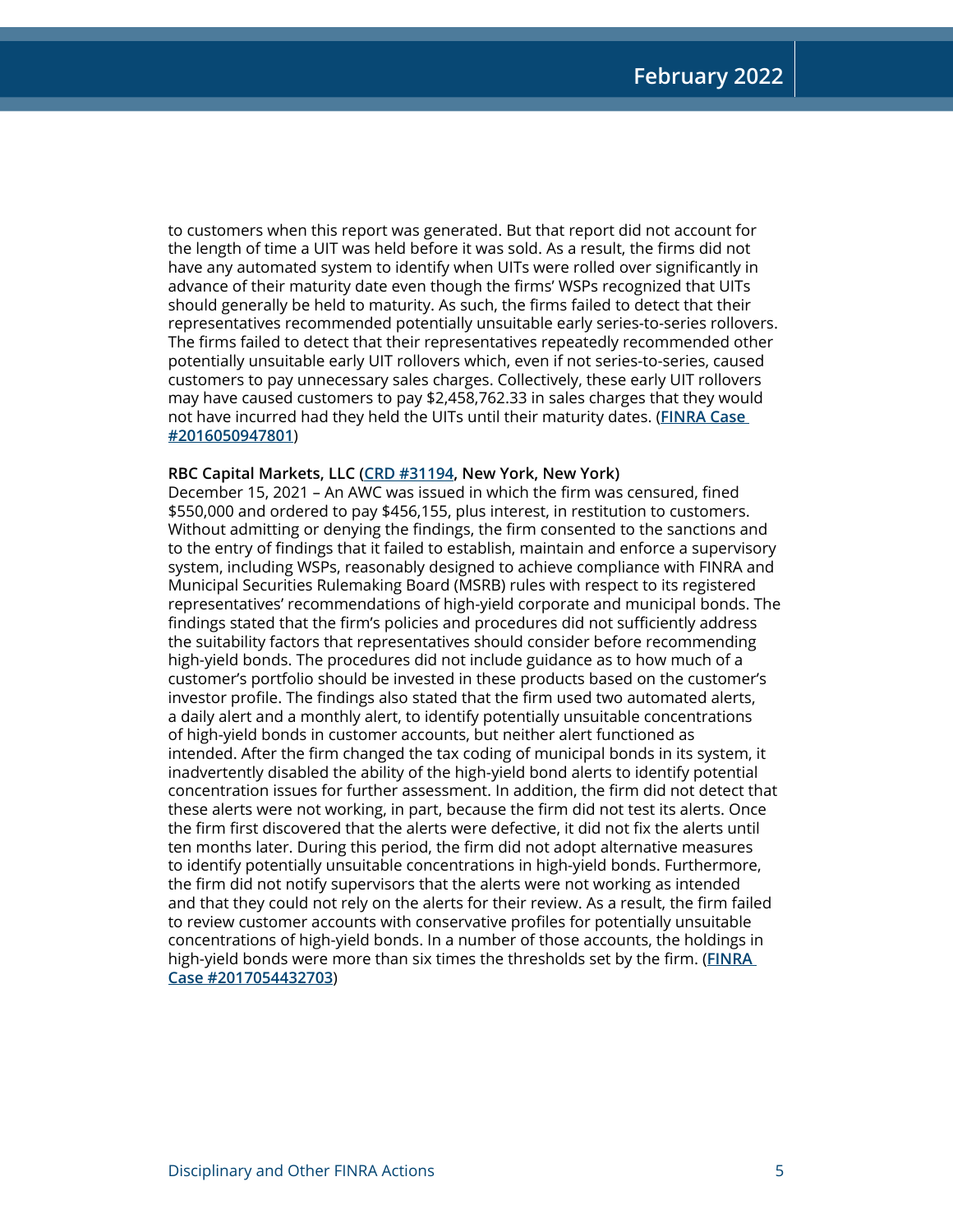#### **SagePoint Financial, Inc. ([CRD #133763,](http://brokercheck.finra.org/firm/summary/133763) Phoenix, Arizona)**

December 17, 2021 – An AWC was issued in which the firm was censured, fined \$700,000 and required to certify that it has implemented supervisory systems and WSPs reasonably designed to address the conduct addressed in this AWC; reviewed the conduct of each associated person the firm disciplined from January 1, 2013, to the present; and has made all reports required by FINRA Rule 4530(b). Without admitting or denying the findings, the firm consented to the sanctions and to the entry of findings that it failed to establish and maintain a supervisory system, including WSPs, reasonably designed to supervise associated persons with histories of industry and regulatory-related misconduct. The findings stated that the firm did not clearly delineate who was responsible for imposing disciplinary action. The firm divided responsibility for imposing discipline between its supervisory personnel and compliance personnel. The firm's supervision regional vice presidents, who supervised associated persons in specific geographic regions, were assigned responsibility in the firm's WSPs to determine discipline and heightened supervision for the associated persons they supervised. However, the firm also maintained other written procedures allowing the compliance department to make similar decisions without involving supervision regional vice presidents. In practice, the firm's supervision and compliance departments routinely decided how to respond to disciplinary matters without consulting each other. This resulted in a fragmented supervisory system leading, in some instances, to confusion about who would act, such that both field supervision and compliance deferred to the other without either responding reasonably to impose heightened supervision or increased discipline on associated persons who had a history of misconduct. The findings also stated that the firm's disciplinary recordkeeping was haphazard and fragmented. The firm had no written procedures concerning what information to record about internal discipline or where to store such information. In practice, the firm's field supervision and compliance departments tracked internal disciplinary matters in separate databases. Neither department recorded the other's disciplinary actions, and neither could access the other's databases. Furthermore, many firm disciplinary matters were not recorded in those or any other database. Consequently, firm personnel issued discipline without complete information about those associated persons' patterns of disciplinary violations, failures to respond to prior firm discipline, or disregard of firm directives or regulatory requirements. The findings also included that the firm failed to establish and maintain a system reasonably designed to comply with the firm's obligations to report to FINRA multiple instances of violative misconduct by associated persons. The firm's WSPs did not provide any guidance about how to evaluate whether associated persons had engaged in multiple instances of violative conduct, and the firm's fragmented recordkeeping practices precluded accurate assessments of whether multiple instances of such conduct had occurred. In practice, the firm did not assess whether associated persons' conduct amounted to multiple instances of violative conduct that required reporting under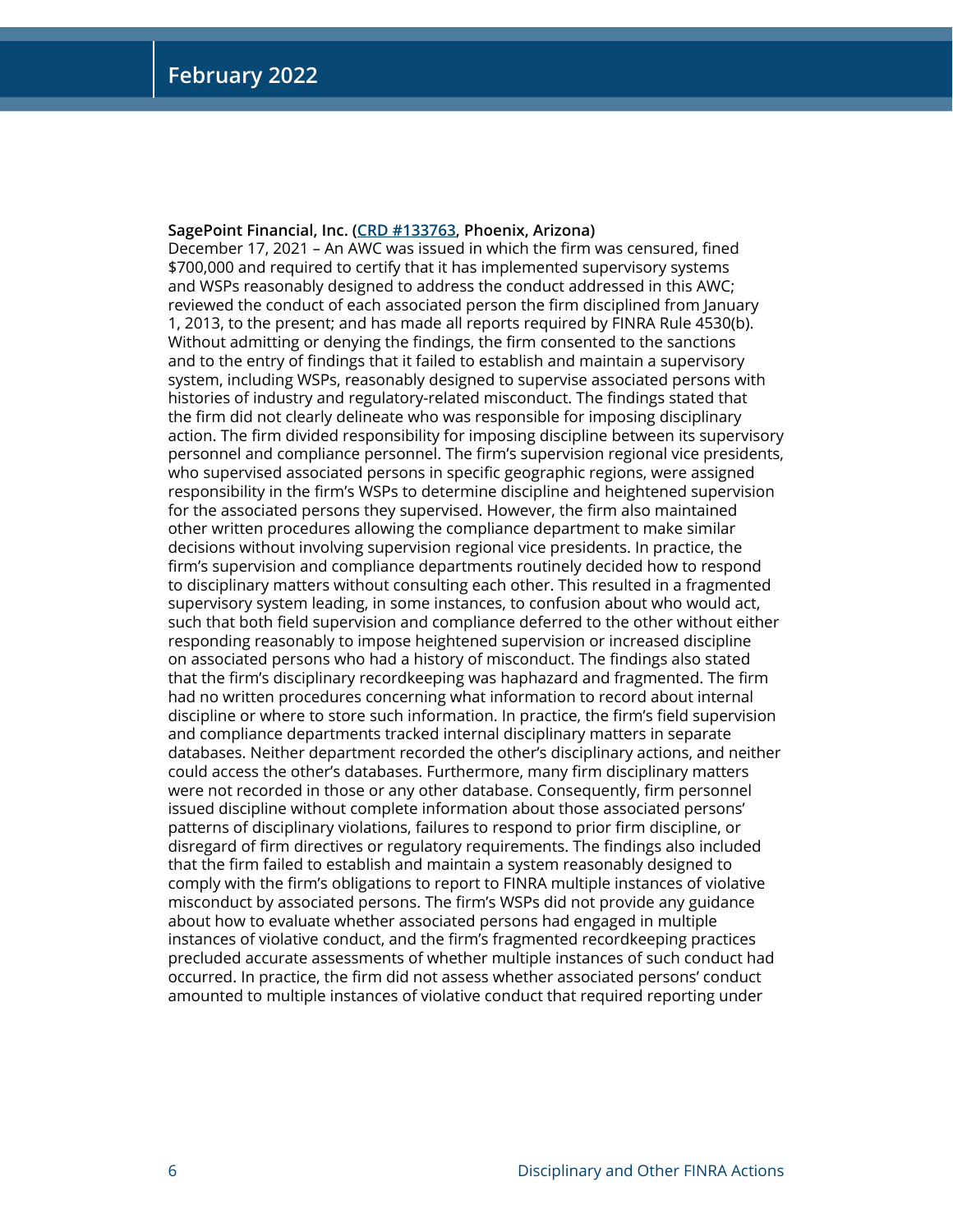FINRA Rule 4530(b), and the firm has made no such reports under Rule 4530(b) since 2013. FINRA found that for numerous associated persons with repeat disciplinary histories, the firm failed to impose heightened supervision or appropriate discipline or consider reporting under FINRA Rule 4530(b). The firm disciplined 11 associated persons at least 110 times in total and cited them, without discipline, for numerous other violations. The firm's systemic supervisory failures resulted in the firm failing to impose heightened supervision on any of those 11 associated persons despite their disciplinary histories. On the limited occasions when the firm fined those 11 associated persons, the fines were not tailored to the associated persons' histories of misconduct. (**[FINRA Case #2019062873301](https://www.finra.org/rules-guidance/oversight-enforcement/finra-disciplinary-actions?search=2019062873301)**)

#### **Merrill Lynch, Pierce, Fenner & Smith Incorporated [\(CRD #7691](http://brokercheck.finra.org/firm/summary/7691), New York, New York)**

December 20, 2021 – An AWC was issued in which the firm was censured, fined \$950,000 and ordered to certify that it has completed a review of its policies, procedures and systems regarding the monitoring of transmittals of customer funds, and that they are reasonably designed to achieve compliance with applicable securities laws, regulations and FINRA rules. The firm has already made restitution to the customers affected in the transactions. Without admitting or denying the findings, the firm consented to the sanctions and to the entry of findings that it failed to reasonably supervise the transmittal of customer funds via externally-initiated automated clearing house (ACH) transfers. The findings stated that the firm's system to review and monitor the transmittal of customer funds via ACH transfers was not reasonably designed to identify improper transfers from customer accounts by the firm's registered representatives. The firm did not systematically screen ACH transfers to detect instances in which one of its representatives was the beneficiary of a transfer of funds from a customer's account. Rather, the firm monitored ACH transactions through an internal fraud-detection system designed to detect fraud by third parties. Based on the parameters set by the firm, this system flagged ACH transactions for review by the firm's fraud unit. In certain circumstances, the fraud unit was required to compare the customer's name with the payee name and, if the fraud unit could not clear a transaction for processing based on the guidance provided by the firm, it escalated the transaction through an email to the representative assigned to the customer account. The representative was then responsible for validating that the transaction had been initiated by the customer. Thus, despite being aware that one of its representatives had converted customer funds via externally initiated ACH transfers, the firm's supervisory system was not reasonably designed to identify such theft. Subsequently, the firm conducted a review of its controls and developed a tool to monitor externally initiated ACH transfers that are made for the benefit of certain firm personnel, including the representative assigned to the customer's account. When the firm ran the tool for the first time, it discovered a representative's conversion of millions of dollars of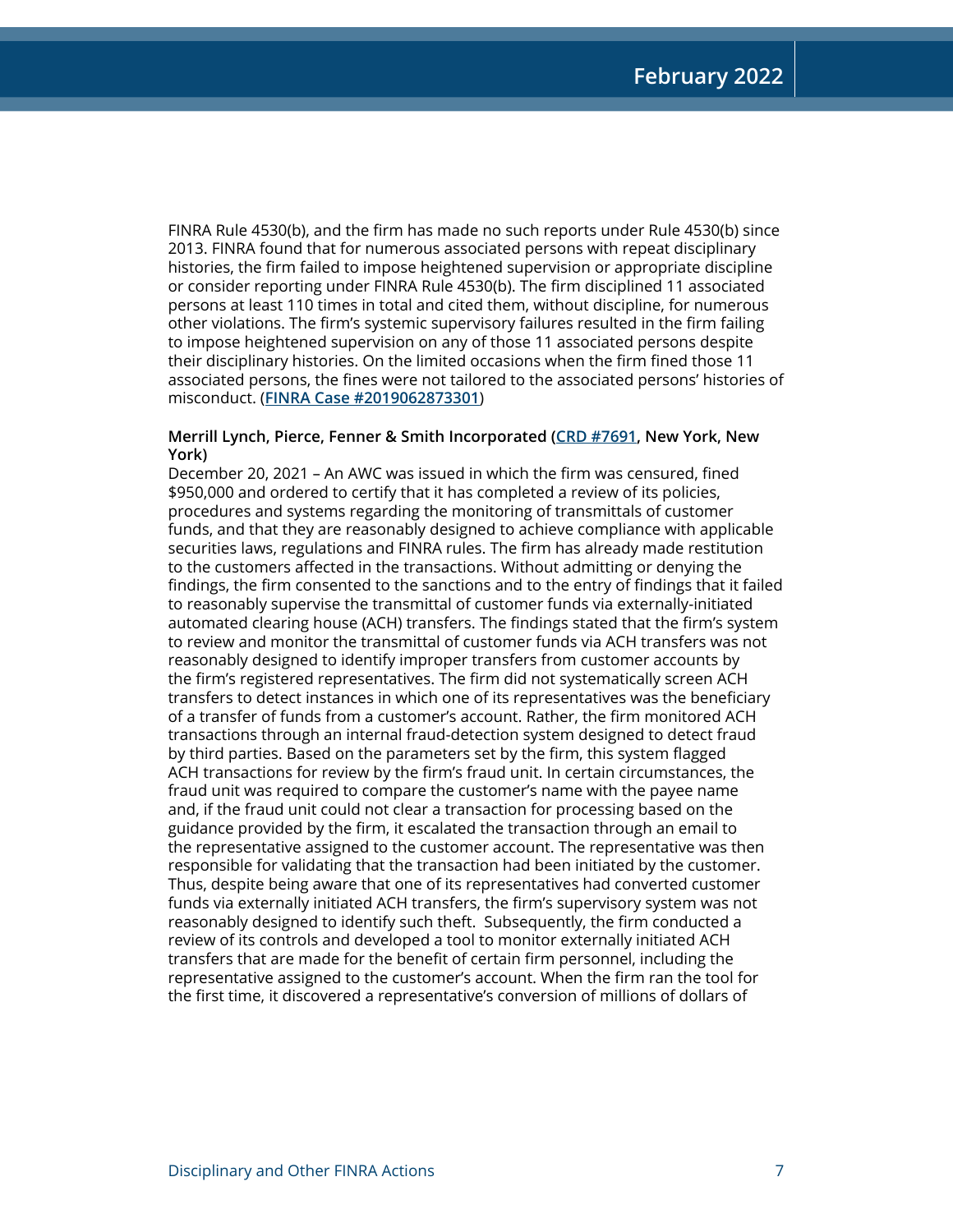customer funds via ACH transfer. As a result, the firm failed to detect that two of its representatives were able, in separate schemes that ran for multiple years, to steal in excess of \$6 million from firm customers. (**[FINRA Case #2018057201801](https://www.finra.org/rules-guidance/oversight-enforcement/finra-disciplinary-actions?search=2018057201801)**)

#### **Merrill Lynch, Pierce, Fenner & Smith Incorporated [\(CRD #7691](http://brokercheck.finra.org/firm/summary/7691), New York, New York)**

December 20, 2021 – An AWC was issued in which the firm was censured, fined \$1,200,000 and required to certify that it has reasonably established and implemented policies, procedures, processes and internal controls reasonably designed to address and remediate the issues identified in the AWC. Without admitting or denying the findings, the firm consented to the sanctions and to the entry of findings that it failed to produce timely and complete productions in connection with FINRA's investigations of two brokers at the firm. The findings stated that three customers alleged in separate arbitrations that one broker had engaged in unauthorized and excessive trading, unsuitable recommendations and other sales practice violations. The firm settled with these customers. As part of its investigation, FINRA issued a request to the firm seeking, among other things, telephone records, notes of meetings with customers and account opening documents. The firm failed to produce or timely produce responsive telephone records with some of the customers because the firm's vendor destroyed those documents as part of the vendor's policy to periodically delete records older than three years. In addition, the firm failed to timely produce all meeting notes between the broker and a customer because it did not immediately identify the documents as responsive to FINRA's request. Over two years after FINRA's initial request, the firm made a final production that overlapped in part with past production, but also included new, responsive documents, including account opening documents. These documents were material to FINRA's investigation of the alleged misconduct by the broker. The findings also stated that the firm failed to timely produce documents in connection with FINRA's investigation of a second broker at the firm. A customer alleged that the second broker participated in a series of failed investments away from the firm. The firm also settled with this customer. As part of its investigation, FINRA issued a request to the firm seeking, among other documents, emails related to the second broker's potential selling away as well as records concerning the firm's supervisory review of the broker's emails. The firm produced some responsive emails nearly two years after the date of FINRA's initial request showing that the broker was facilitating customer outside investments in projects not approved by the firm. FINRA raised concerns about apparent omissions in the firm's production, and the firm produced additional records, including emails sent or received by the broker that were flagged by the firm's supervisory system. The new materials showed that the firm had flagged certain of the broker's emails, which contained red flags for potential misconduct, for supervisory review and thus were relevant to FINRA's investigation. (**[FINRA Case #2018058015702](https://www.finra.org/rules-guidance/oversight-enforcement/finra-disciplinary-actions?search=2018058015702)**)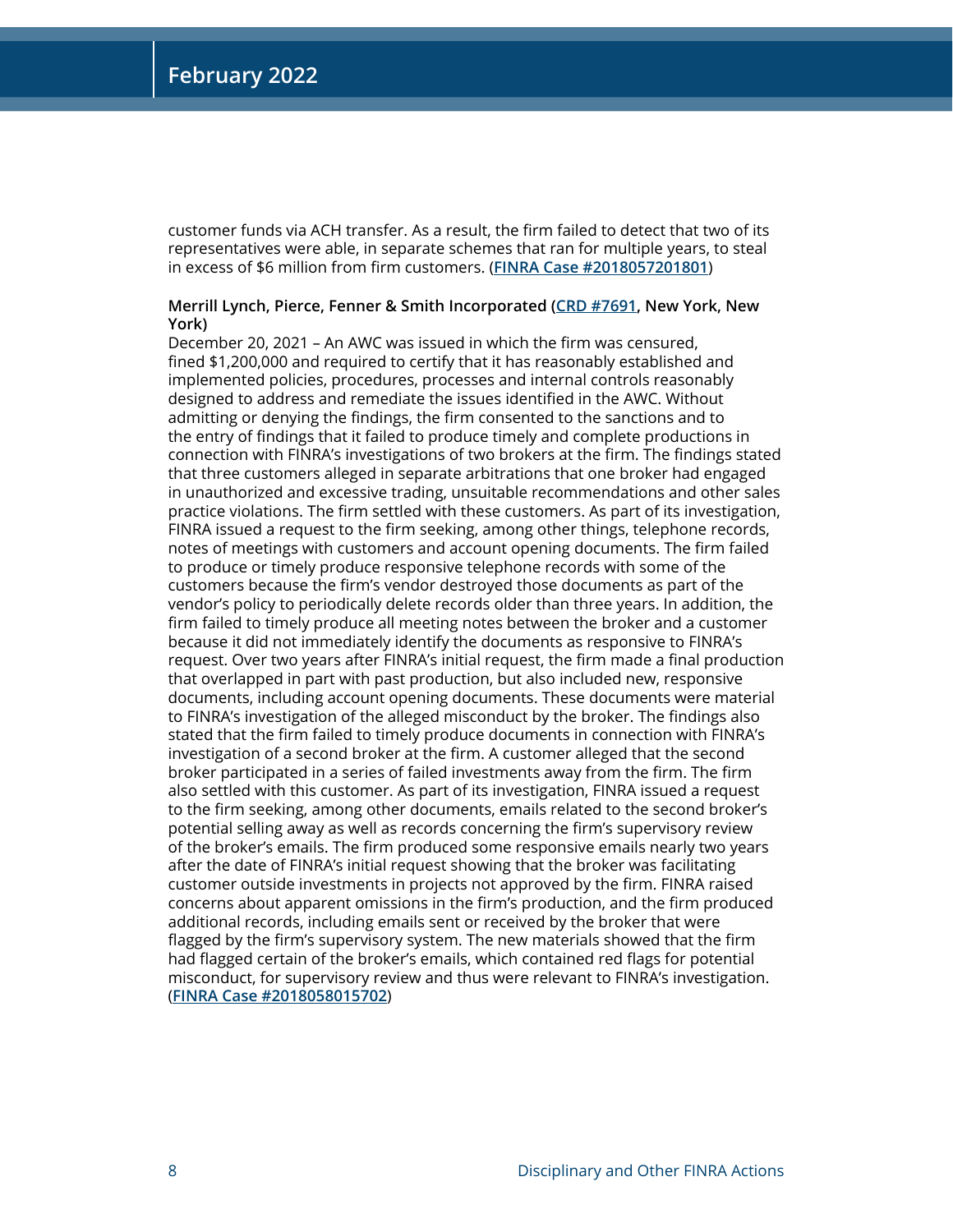#### **Tor Brokerage LLC [\(CRD #135274,](http://brokercheck.finra.org/firm/summary/135274) North Bergen, New Jersey)**

December 20, 2021 – An AWC was issued in which the firm was censured and fined \$10,000. A lower fine was imposed after considering, among other things, the firm's revenue and financial resources. Without admitting or denying the findings, the firm consented to the sanctions and to the entry of findings that it failed to supervise and record on its books and records approximately \$4 million in private securities transactions. The findings stated that two registered representatives associated with the firm participated in the sale of membership interest in a limited liability company that was a part owner of the firm. The representatives also held membership interests in, and were executives of, the company. The representatives disclosed their employment with the company upon associating with the firm. In addition, the representatives received compensation of \$5,000 per month from the company and were also entitled to receive a portion of any profits distributed by the company to its owners. The firm was aware of its representatives' participation in the private securities transactions, that the representatives were receiving compensation from the company and that the representatives owned membership interests in the company. Nevertheless, the firm erroneously concluded that the representatives were not receiving selling compensation in connection with the private securities transactions. As a result, the firm did not supervise the private securities transactions or record the transactions on its books and records, and the firm failed to reasonably enforce its own WSPs. (**[FINRA Case #2020066583201](https://www.finra.org/rules-guidance/oversight-enforcement/finra-disciplinary-actions?search=2020066583201)**)

#### **GBM International, Inc. [\(CRD #28684,](http://brokercheck.finra.org/firm/summary/28684) Houston, Texas)**

December 21, 2021 – An AWC was issued in which the firm was censured, fined \$250,000 and required to certify that it has established systems and procedures reasonably designed to achieve compliance with its AML obligations. Without admitting or denying the findings, the firm consented to the sanctions and to the entry of findings that it failed to establish and implement an AML program that could be reasonably expected to detect and cause the reporting of suspicious activity. The findings stated that the firm had written AML procedures that required it to monitor for red flags of potentially suspicious activity. The firm's AML procedures indicated that when the firm detected any red flags of suspicious activity, it would determine whether and how to investigate further and take steps that included gathering additional information internally or from third parties, contacting the government, freezing the account, or filing a Suspicious Activity Report (SAR). In certain instances, the firm did not implement those measures which resulted in its failure to reasonably investigate numerous instances of suspicious activity. In addition, the firm opened four accounts deemed to be high-risk by domestic and international AML agencies. However, the firm noted that these accounts were not incorporated in or operated from high-risk locations. Two of the accounts had the same beneficial owner, despite being opened in the name of different entities, both of which were incorporated in high-risk locations. Both accounts had certain wire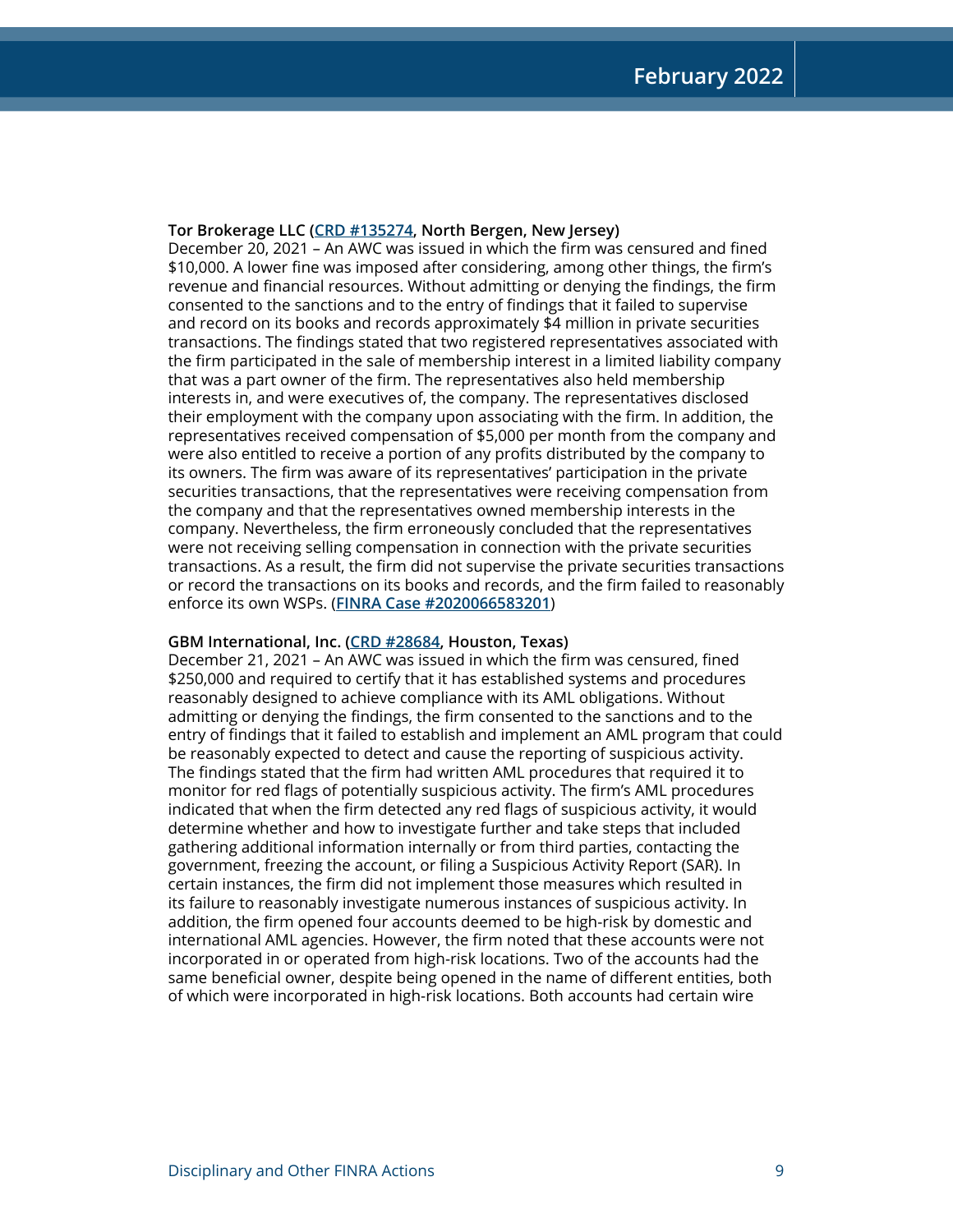activity that appeared on one of the firm's daily reports, however the firm failed to reasonably investigate the purpose of the transactions and assess whether the activity was suspicious. Another account triggered several red flags highlighted in the firm's AML procedures. The account's transactions often appeared on two of the firm's reports, however the firm again failed to reasonably investigate the transactions to determine the purpose of the transactions and assess whether the transactions were suspicious. Despite the existence of numerous AML red flags, the firm failed to reasonably investigate or respond to them, as appropriate. (**[FINRA](https://www.finra.org/rules-guidance/oversight-enforcement/finra-disciplinary-actions?search=2017054878001)  [Case #2017054878001](https://www.finra.org/rules-guidance/oversight-enforcement/finra-disciplinary-actions?search=2017054878001)**)

#### **SunTrust Robinson Humphrey, Inc. nka Truist Securities, Inc. [\(CRD #6271](http://brokercheck.finra.org/firm/summary/6271), Atlanta, Georgia)**

December 21, 2021 – An AWC was issued in which the firm was censured and fined \$150,000. Without admitting or denying the findings, the firm consented to the sanctions and to the entry of findings that it failed to establish and maintain a supervisory system, including WSPs, reasonably designed to achieve compliance with the firm's obligation to review correspondence and internal communications. The findings stated that the firm failed to review certain emails flagged for review by the firm's automated system. The firm's email review system had a filter setting that limited the length of time flagged emails remained in the review set for supervisory review, meaning that emails not reviewed within two weeks dropped out of the supervisory review set. After the firm became aware of the electronic communications dropping out of the review set, it expanded the filter setting so that unreviewed emails stayed in the review set for three months. Subsequently, the firm adopted an electronic communications surveillance system that prevented emails flagged for review from dropping out of the review set. The findings also stated that the firm failed to review certain Bloomberg email messages of associated persons. The firm failed to ensure newly onboarded employees' Bloomberg email addresses fed into the email review system, which resulted in the firm failing to review messages from Bloomberg email messaging accounts of associated persons. The firm's WSPs required a regular review for new Bloomberg addresses and submission of a technology ticket to link the Bloomberg account to the associated person's profile. Because the firm did not consistently implement its procedure, the firm failed to include Bloomberg email addresses in the information technology profiles of its associated persons during the onboarding process. This resulted in the firm's email server, which fed into the firm's email review system, not capturing emails from certain Bloomberg email addresses. After discovering instances of the failure, the firm did not implement new procedures until almost two years later. After conducting an end-to-end review, the firm implemented a weekly reconciliation of email account information from Bloomberg to the firm's email review system. (**[FINRA](https://www.finra.org/rules-guidance/oversight-enforcement/finra-disciplinary-actions?search=2018056299001)  [Case #2018056299001](https://www.finra.org/rules-guidance/oversight-enforcement/finra-disciplinary-actions?search=2018056299001)**)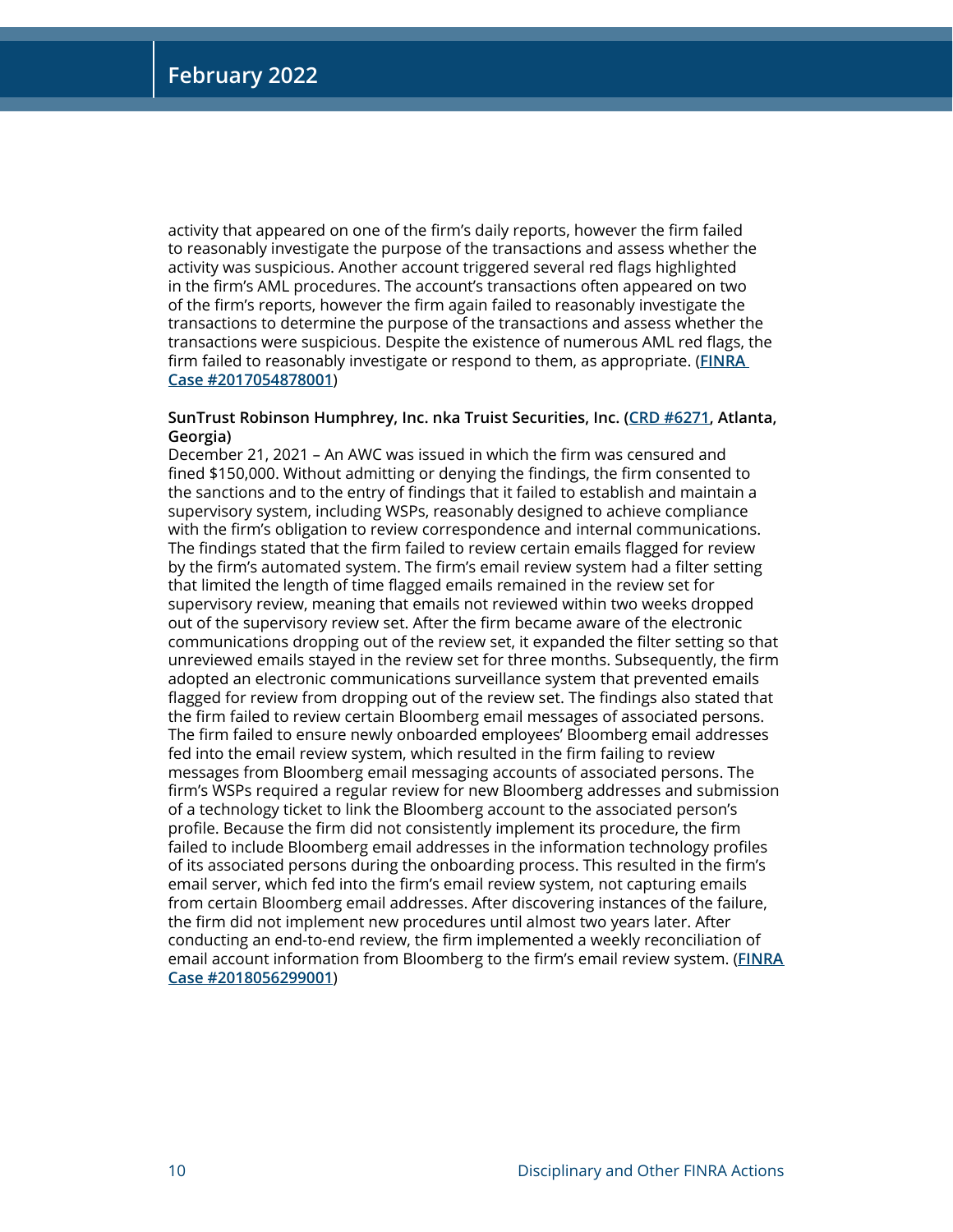**Intesa Sanpaolo IMI Securities Corp. ([CRD #19418](http://brokercheck.finra.org/firm/summary/19418), New York, New York)** December 22, 2021 – An AWC was issued in which the firm was censured and fined \$650,000. Without admitting or denying the findings, the firm consented to the sanctions and to the entry of findings that it failed to establish an AML compliance program reasonably designed to detect, monitor, and cause the reporting of potentially suspicious activity relating to low-priced securities transactions. The findings stated that the firm initially had no systems to monitor for suspicious activity involving equity trading. Although the firm later implemented new monitoring systems, these systems were not reasonably designed to detect red flags typically associated with low-priced securities transactions. The findings also stated that the firm's written AML procedures did not accurately reflect the firm's actual AML monitoring procedures and also failed to discuss significant red flags associated with low-priced securities trading. In addition, the written AML procedures instructed firm employees to send SARs to a third-party site that was no longer in use. The findings also included that the firm failed to detect or investigate suspicious activity involving low-priced securities transactions. Despite red flags of suspicious activity, the firm failed to detect or investigate them or file SARs when it would have been appropriate to do so. FINRA found that the firm failed to timely address deficiencies in its AML program identified in audits. An internal audit of the firm's AML program resulted in recommendations that the firm make changes to its AML program, including by updating its written AML procedures to accurately reflect the firm's actual procedures for monitoring suspicious activity and by implementing an enhanced AML program. However, the firm failed to implement these recommendations. A subsequent internal audit rated the firm's AML risk as "high" and reiterated the recommendations made in the initial audit. Nonetheless, the firm failed to revise its written AML procedures and enhance its AML monitoring procedures until later. FINRA also found that the firm failed to establish and implement due diligence policies, procedures and controls for foreign financial institutions (FFIs). The firm failed to obtain required information concerning the nature of the anticipated trading activity in the accounts of many of its FFI customers. Due to these failures, the firm was unable to reasonably assess the degree of money-laundering risk posed by these accounts. In addition, the firm did not initially complete a formal risk assessment of its customers that were FFIs located in countries or overseas jurisdictions known for heightened money-laundering risk, despite repeated recommendations from its internal auditors to do so. Even after the firm completed risk assessments of its customers, it failed to implement controls over the accounts of FFIs targeted to any specific risk posed by the accounts. The firm also failed to periodically review FFI account activity, including to determine if the activity was consistent with each account's stated purpose. In addition, FINRA determined that the firm failed to perform supervisory reviews of electronic communications involving firm employees. The firm used a surveillance platform provided by a vendor to perform keyword searches of firm employees' electronic communications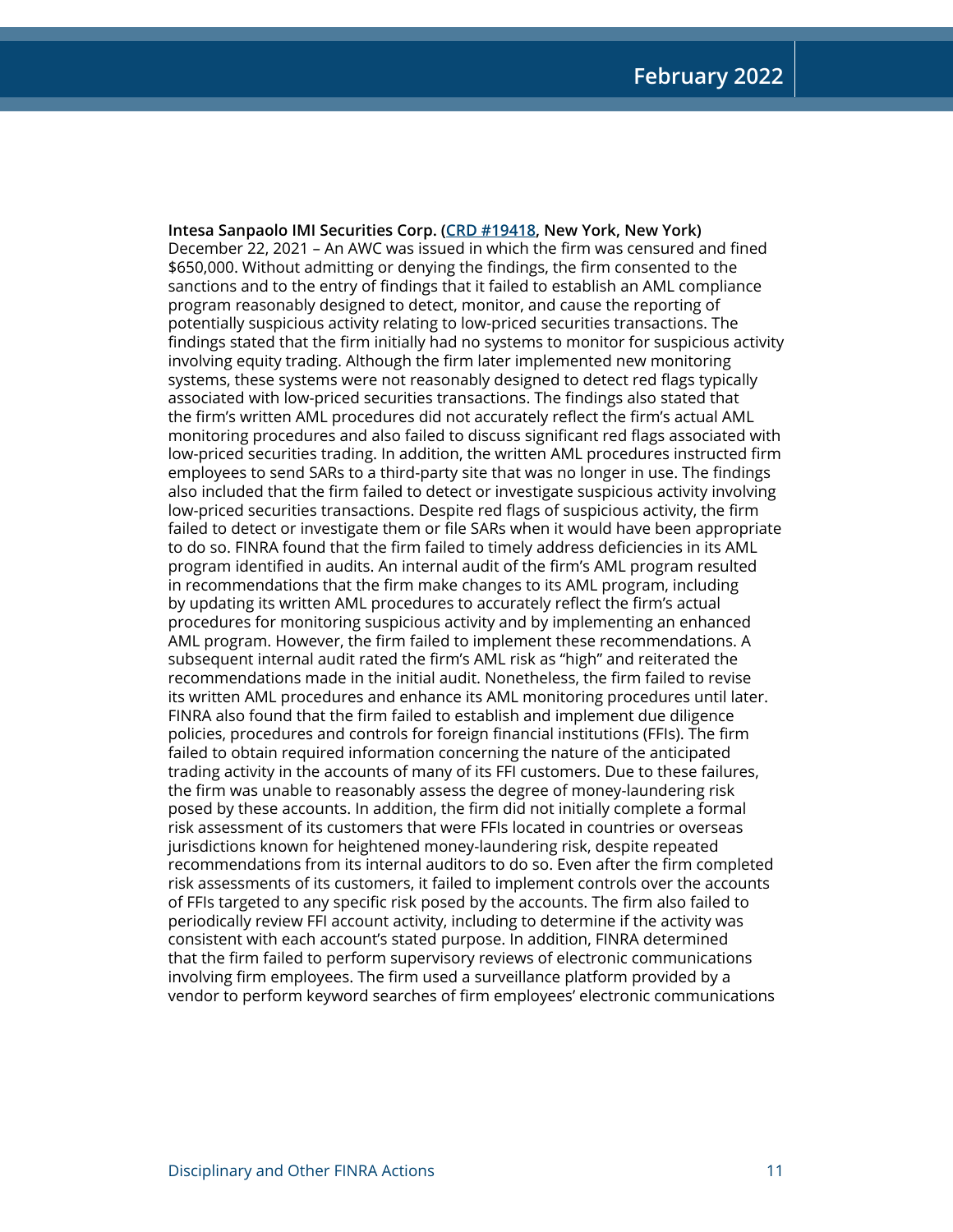designed to detect problematic activity, including potential regulatory violations and customer complaints. The firm's review lapses were generally caused by its failure to enable certain functions on its vendor's surveillance platform or to add certain employees' communications to its review protocol. The firm failed to detect the lapses because it had no reconciliation system or written procedures to compare the quantity of electronic communications sent or received by firm employees to the quantity subject to review during a given time period or to otherwise ensure that its employees' electronic communications were reviewed. (**[FINRA Case](https://www.finra.org/rules-guidance/oversight-enforcement/finra-disciplinary-actions?search=2018058464601)  [#2018058464601](https://www.finra.org/rules-guidance/oversight-enforcement/finra-disciplinary-actions?search=2018058464601)**)

#### **Barclays Capital Inc. [\(CRD #19714,](http://brokercheck.finra.org/firm/summary/19714) New York, New York)**

December 23, 2021 – An AWC was issued in which the firm was censured, fined \$100,000, of which \$33,333 is payable to FINRA, and ordered to pay disgorgement in the amount of \$218,803.52, of which \$72,934.50 is payable to FINRA, plus interest. Without admitting or denying the findings, the firm consented to the sanctions and to the entry of findings that it over-tendered shares in a company because it miscalculated its long position. The findings stated that when tendering shares, the firm manually calculated its long position using several different systems. The firm miscalculated its long position because it missed a short position that was housed in another system, used an incorrect final tender price when calculating share calls required to be deducted from the firm's long position and miscalculated grandfathered calls, giving the firm credit for shares that it should not have included. As a result, the firm received \$218,803.52 in ill-gotten gains. The findings also stated that the firm failed to have a supervisory system reasonably designed to achieve compliance with Rule 14e-4 of the Securities Exchange Act of 1934. The firm had certain procedures for calculating and reviewing the firm's net long positions, however the procedures were primarily operational and did not include a supervisory review regarding compliance with Rule 14e-4. (**[FINRA Case](https://www.finra.org/rules-guidance/oversight-enforcement/finra-disciplinary-actions?search=2019062945201)  [#2019062945201](https://www.finra.org/rules-guidance/oversight-enforcement/finra-disciplinary-actions?search=2019062945201)**)

#### **Cabrera Capital Markets, LLC [\(CRD #10081,](http://brokercheck.finra.org/firm/summary/10081) Chicago, Illinois)**

December 23, 2021 – An AWC was issued in which the firm was censured, fined \$50,000 and required to submit a written, signed and dated certification to FINRA that its policies, systems and procedures (including written procedures) and training, concerning compliance with Section 10(b) of the Exchange Act, Rule 10b-10 thereunder, and FINRA Rule 2232, are in effect and reasonably designed to ensure that customer confirmations accurately disclose required transaction information. Without admitting or denying the findings, the firm consented to the sanctions and to the entry of findings that it failed to disclose to institutional customers certain information on written trade confirmations as required. The findings stated that the firm failed to disclose, in written trade confirmations to customers, markups and markdowns on principal transactions in preferred securities at or before the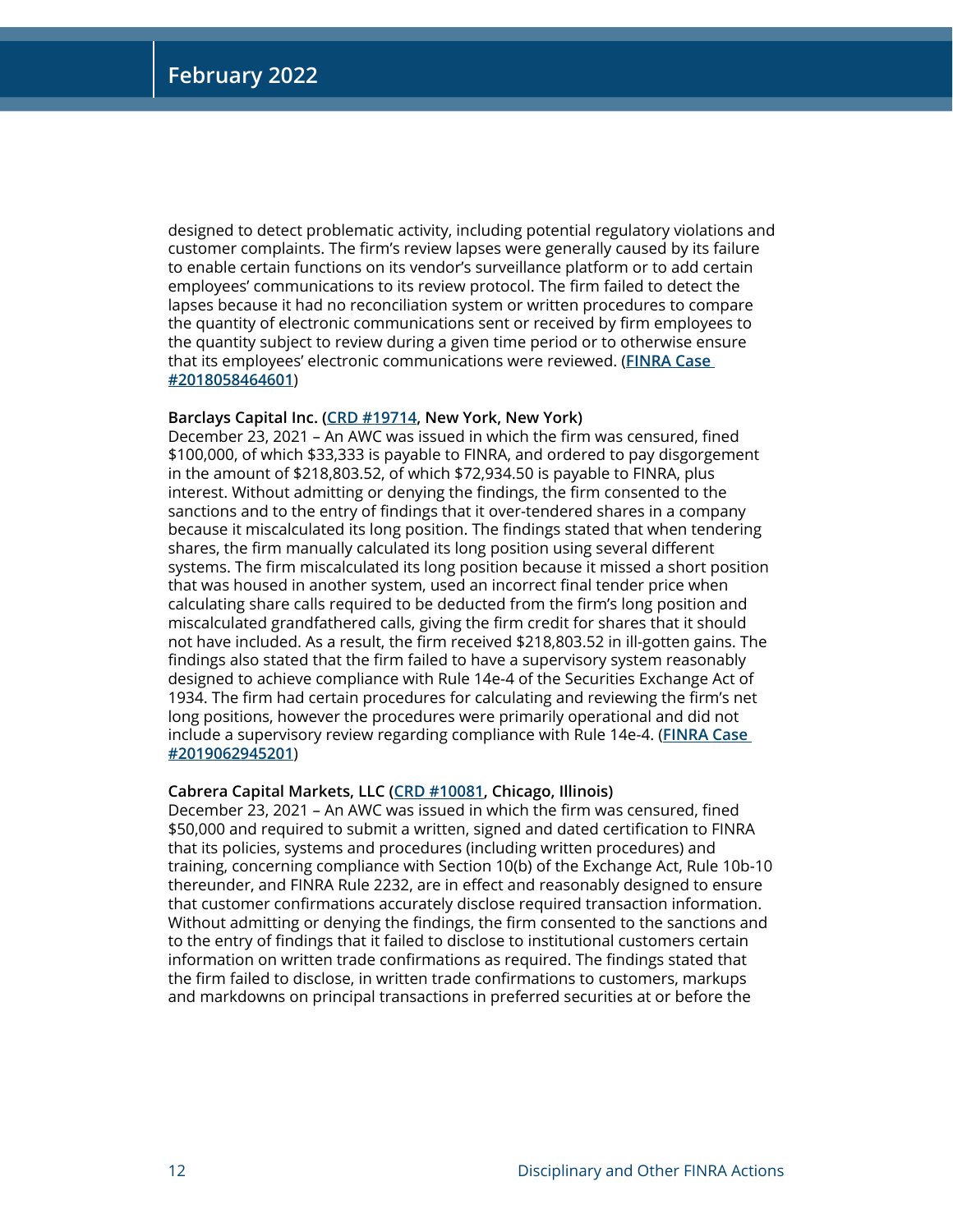completion of the transactions. In addition, the firm incorrectly identified single executions as average price or block transactions on customer trade confirmations. The findings also stated that the firm failed to reasonably supervise for compliance with trade confirmation rules. The firm lacked WSPs regarding customer trade confirmations and failed to enforce a supervisory system reasonably designed to achieve compliance with Section 10(b) of the Exchange Act, Rule 10b-10 thereunder, and FINRA Rule 2232. (**[FINRA Case #2018057161001](https://www.finra.org/rules-guidance/oversight-enforcement/finra-disciplinary-actions?search=2018057161001)**)

#### **RBC Capital Markets, LLC [\(CRD #31194,](http://brokercheck.finra.org/firm/summary/31194) New York, New York)**

December 29, 2021 – An AWC was issued in which the firm was censured and fined \$2,600,000. Without admitting or denying the findings, the firm consented to the sanctions and to the entry of findings that it failed to report, and inaccurately reported, over-the-counter (OTC) options positions to the Large Options Positions Reporting System (LOPR). The findings stated that these violations were caused by errors in the reporting logic of the firm's internal risk system that it used to compile and submit OTC LOPR reports and it remained undetected for years. The findings also stated that the firm failed to establish and maintain a supervisory system reasonably designed to comply with its LOPR reporting obligations. The firm used supervisory systems to detect inaccurate LOPR reports. Those systems were not designed to detect, and in fact did not detect, instances where the firm failed to report OTC options positions to the LOPR. Further, the firm had no system to review whether contract quantities were reported accurately. In addition, the firm's WSPs identified firm principals who were responsible for conducting supervisory reviews of the firm's LOPR reports, but these procedures did not provide any guidance or set forth a process for how these principals should detect instances where the firm failed to report OTC options positions to the LOPR or to confirm the accuracy of reported contract quantities. Ultimately, the firm implemented multiple new surveillance reports and procedures to determine whether its reportable OTC positions had been reported and were accurate. (**[FINRA Case #2017054718901](https://www.finra.org/rules-guidance/oversight-enforcement/finra-disciplinary-actions?search=2017054718901)**)

#### **Triad Advisors LLC [\(CRD #25803,](http://brokercheck.finra.org/firm/summary/25803) Norcross, Georgia)**

December 29, 2021 – An AWC was issued in which the firm was censured, fined \$195,000, ordered to pay \$510,256.57, plus interest, in restitution to customers and required to certify that it has established and implemented policies, procedures and internal controls reasonably designed to address and remediate the issues identified in this AWC. Without admitting or denying the findings, the firm consented to the sanctions and to the entry of findings that it failed to reasonably supervise its registered representatives' recommendations of an alternative mutual fund. The findings stated that the firm did not have a reasonably designed supervisory system with respect to the recommendation of the alternative mutual funds. The firm had no system or procedures to determine whether a new mutual fund constituted a complex product or was an alternative mutual fund before firm representatives sold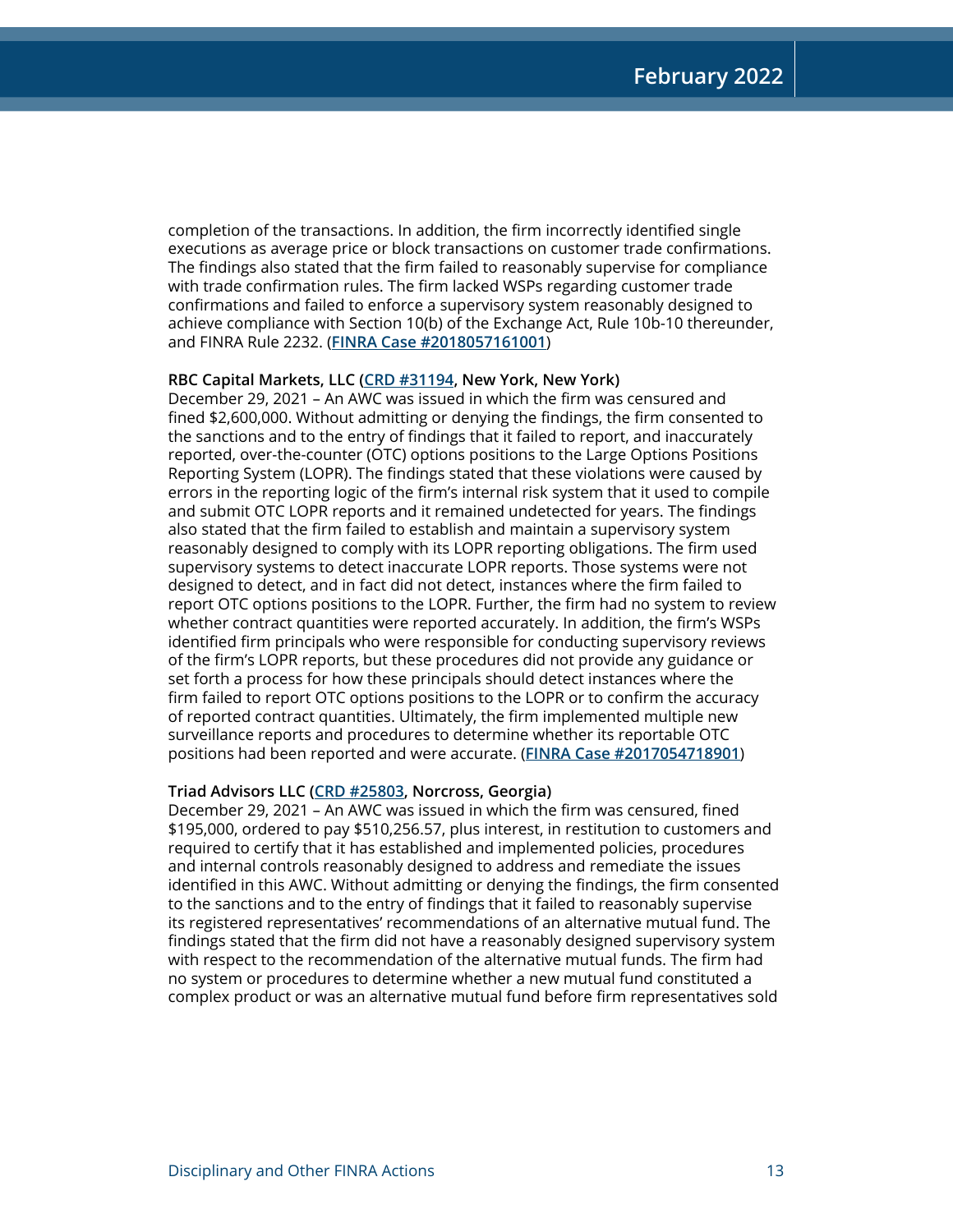it, such that heightened due diligence of the product may be appropriate. Rather, in reviewing and approving new funds before firm representatives sold them, the firm subjected them to the same standards as traditional mutual funds, which did not evaluate the potential risks and rewards associated with the strategy of the funds. Further, the firm did not conduct any due diligence of mutual funds added to its platform by its clearing firm. In addition, the firm did not provide reasonable guidance or training to representatives regarding the risks and features of alternative mutual funds and did not have WSPs advising firm principals how to supervise recommendations of alternative mutual funds. Furthermore, the firm utilized an electronic trade review system to assist with the supervision of the trading activity of the firm's financial professionals. However, the firm failed to consider whether the rules of the review system pertaining to traditional mutual funds were reasonable for use in reviewing alternative mutual funds that utilize a more complex strategy, or whether it may be necessary to tailor the tool's parameters to address particular risks and characteristics of alternative mutual funds. As a result, the firm's alternative mutual fund transactions were generally not identified for additional suitability review. The findings also stated that the firm failed to obtain and record private placement customers' account information in the firm's books and records. The firm's supervisory procedures required Office of Supervisory Jurisdiction (OSJ) branch offices to submit copies of new account forms and sponsor specific documentation for direct fund and alternative investments to the firm's home office to ensure that representatives opened a firm client account and obtained new account forms with customer suitability information for all direct fund and alternative investment purchases. The firm allowed one OSJ branch to offer the alternative mutual fund private offerings but failed to enforce its procedures by ensuring that the OSJ branch office provided new account forms and sponsor specific documentation to the home office. The firm home office did not verify that representatives obtained required customer information prior to their investment in the alternative mutual fund private offerings. Subsequently, the firm implemented an additional feature to its systems requiring branch offices to provide to the home office all such documentation for investments prior to receiving commission payments on the investments. (**[FINRA](https://www.finra.org/rules-guidance/oversight-enforcement/finra-disciplinary-actions?search=2019061651201)  [Case #2019061651201](https://www.finra.org/rules-guidance/oversight-enforcement/finra-disciplinary-actions?search=2019061651201)**)

## Firms Sanctioned

**FSC Securities Corporation ([CRD #7461](http://brokercheck.finra.org/firm/summary/7461), Atlanta, Georgia), Royal Alliance Associates, Inc. ([CRD #23131](http://brokercheck.finra.org/firm/summary/23131), Jersey City, New Jersey) and Sagepoint Financial, Inc. [\(CRD #133763,](http://brokercheck.finra.org/firm/summary/133763) Phoenix, Arizona)**

December 20, 2021 – An AWC was issued in which FSC was censured and ordered to pay \$125,187.52, plus interest, in restitution to customers, Royal Alliance was censured and ordered to pay \$224,362.66, plus interest, in restitution to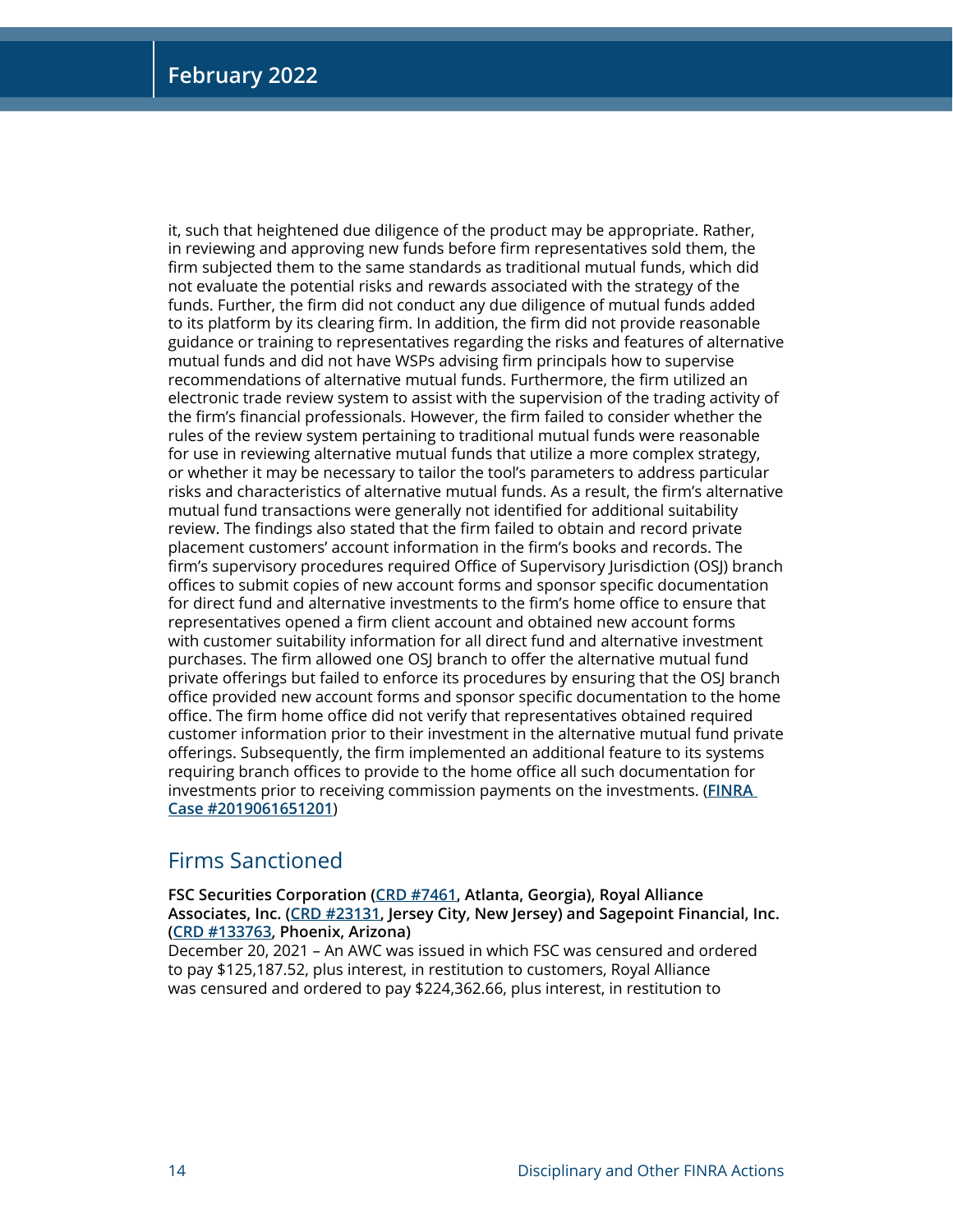customers and Sagepoint was censured and ordered to pay \$63,274.73, plus interest, in restitution to customers. No fines were imposed in recognition of the firms' extraordinary cooperation through voluntary participation in **[FINRA's 529](https://www.finra.org/media-center/news-releases/2019/finra-launches-new-initiative-member-firms-self-report-529-savings-plan)  [Plan Share Class Initiative](https://www.finra.org/media-center/news-releases/2019/finra-launches-new-initiative-member-firms-self-report-529-savings-plan)**. Without admitting or denying the findings, the firms consented to the sanctions and to the entry of findings that they failed to establish and maintain a supervisory system reasonably designed to supervise 529 plan share-class recommendations. The findings stated that the firms' supervisory system for 529 plans did not reasonably address share-class suitability and did not detect share-class recommendations that were inconsistent with the time horizon for 529 plan investments. The firms' WSPs for 529 plans did not specifically address the relationship between account beneficiary age, the number of years until funds would be needed to pay qualified higher education expenses and 529 plan shareclass suitability. Instead, they directed representatives to consider the client's investment objectives and associated costs, including mutual fund load expenses, when making a 529 plan recommendation. The firms' transaction review system did not include rules to identify 529 plan share-class recommendations that appeared to be inconsistent with the age of the account beneficiary or the account's stated time horizon. The firms improved their transaction review system by adding a rule to detect share-class recommendations that were inconsistent with the stated time horizon for the account. However, the investment profile information that the system could use did not include account beneficiary age data. Accordingly, the system could not detect stated time horizons that appeared to conflict with the age of the account beneficiary or 529 plan share-class recommendations that were inconsistent with the time horizon suggested by the age of the account beneficiary. As a result, the firms did not reasonably supervise 529 plan share-class recommendations and failed to identify Class C share recommendations that were inconsistent with the share-class recommendations suggested by the age of the account beneficiary. (**[FINRA Case](https://www.finra.org/rules-guidance/oversight-enforcement/finra-disciplinary-actions?search=2019062531501)  [#2019062531501](https://www.finra.org/rules-guidance/oversight-enforcement/finra-disciplinary-actions?search=2019062531501)**)

#### **LPL Financial LLC [\(CRD #6413](http://brokercheck.finra.org/firm/summary/6413), Fort Mill, South Carolina)**

December 20, 2021 – An AWC was issued in which the firm was censured and ordered to pay \$982,354, plus interest, in restitution to customers. No fine was imposed in recognition of the firm's extraordinary cooperation through voluntary participation in **[FINRA's 529 Plan Share Class Initiative](https://www.finra.org/media-center/news-releases/2019/finra-launches-new-initiative-member-firms-self-report-529-savings-plan)**. Without admitting or denying the findings, the firm consented to the sanctions and to the entry of findings that it failed to establish and maintain a supervisory system reasonably designed to supervise registered representatives' recommendations to customers that they rollover 529 savings plan investments from one state plan to another. The findings stated that the firm sold 529 plans that offered sales charge waivers or Class AR shares when a customer held Class A shares in one state-sponsored 529 plan but decided to roll over the shares into another state's 529 plan. However, the firm did not establish and maintain a system to determine that the waivers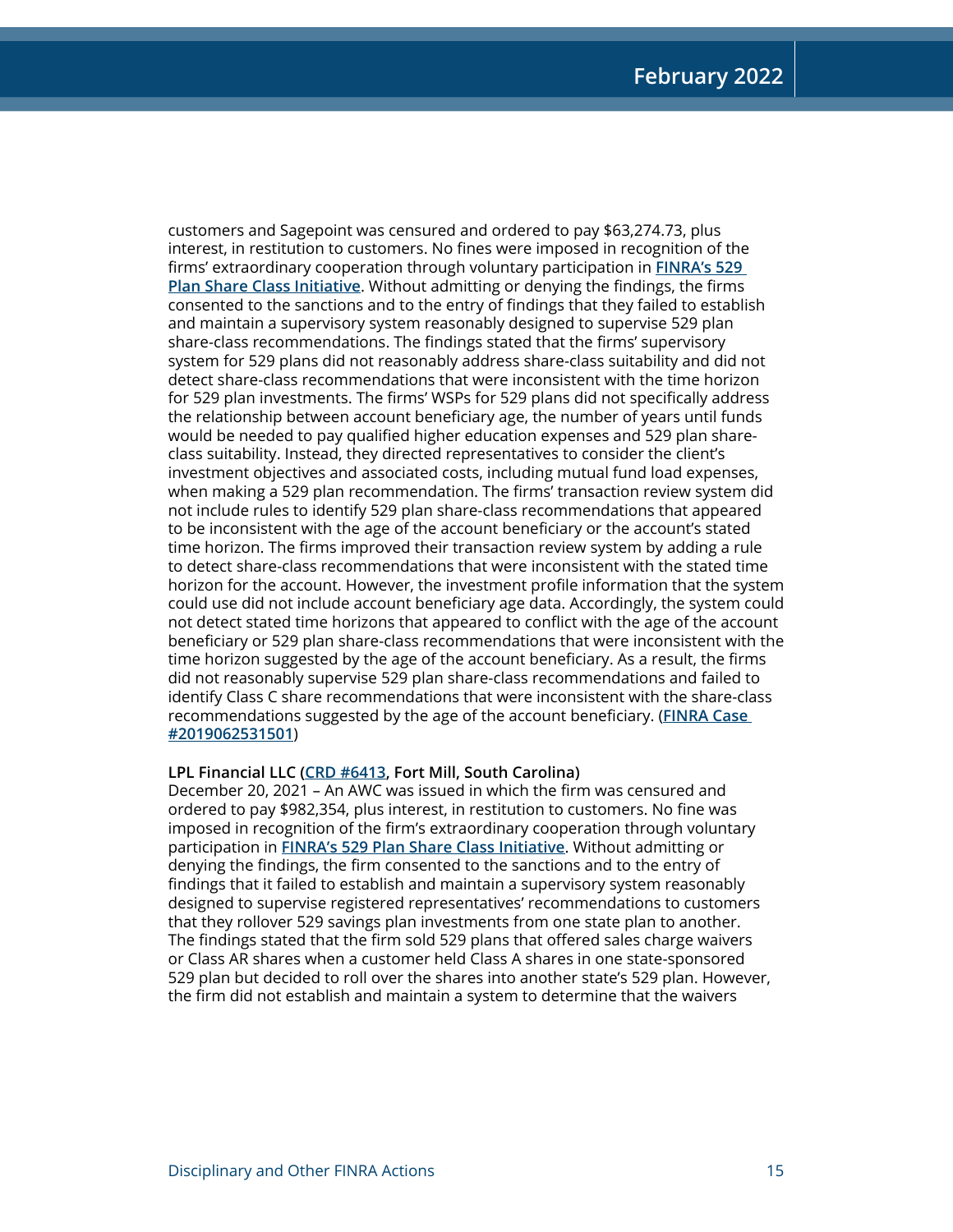were applied to each eligible transaction or that eligible customers received Class AR shares. Specifically, the firm had no policies or procedures to identify those 529 plans that offered rollover sales charge waivers or Class AR shares. The firm failed to adequately notify and train its representatives regarding the availability of sales charge waivers and Class AR shares. Likewise, the firm failed to adopt any controls to detect instances in which it did not provide customers with available waivers or Class AR shares in connection with eligible rollovers. As a result, the firm failed to apply available sales charge waivers or recommend Class AR shares to thousands of transactions with an aggregate principal value of approximately \$28 million, which resulted in the firm overcharging customers \$982,354 in front-end sales charges. (**[FINRA Case #2019062530101](https://www.finra.org/rules-guidance/oversight-enforcement/finra-disciplinary-actions?search=2019062530101)**)

#### **MML Investors Services, LLC [\(CRD #10409,](http://brokercheck.finra.org/firm/summary/10409) Springfield, Massachusetts)**

December 20, 2021 – An AWC was issued in which the firm was censured and ordered to pay \$617,726.28, plus interest, in restitution to customers. No fine was imposed in recognition of the firm's extraordinary cooperation through voluntary participation in **[FINRA's 529 Plan Share Class Initiative](https://www.finra.org/media-center/news-releases/2019/finra-launches-new-initiative-member-firms-self-report-529-savings-plan)**. Without admitting or denying the findings, the firm consented to the sanctions and to the entry of findings that it failed to reasonably supervise registered representatives' 529 plan shareclass recommendations. The findings stated that the firm's systems and procedures for supervising representatives' 529 plan share-class recommendations were not reasonably designed. The firm failed to provide supervisors with adequate guidance and information necessary to evaluate the suitability of representatives' 529 plan share-class recommendations, and also failed to provide guidance to representatives regarding the share-class suitability factors specific to recommending 529 plan investments. Although firm supervisors were required to review and approve all 529 plan transactions, the firm's procedures did not specifically address the relationship between account beneficiary age, the number of years until funds would be needed to pay qualified higher education expenses and 529 plan share-class suitability. As a result, supervisors approved 529 plan C share transactions without having access to or considering beneficiary age, a relevant factor in evaluating the suitability of 529 plan share-class recommendations. Moreover, the firm did not conduct any training for representatives regarding 529 plan share classes or otherwise provide guidance with respect to relevant suitability factors when recommending a particular 529 plan share class. As a result, the firm did not reasonably supervise 529 plan shareclass recommendations and failed to identify Class C share recommendations that were inconsistent with the share-class recommendations suggested by the age of the account beneficiary. The findings also stated that the firm failed to reasonably supervise mutual fund and 529 plan transactions for available breakpoints. The firm's supervisory system was not reasonably designed to identify and apply all available breakpoint discounts. The firm required its representatives to complete a breakpoint worksheet for Class A share purchases in mutual funds or 529 plans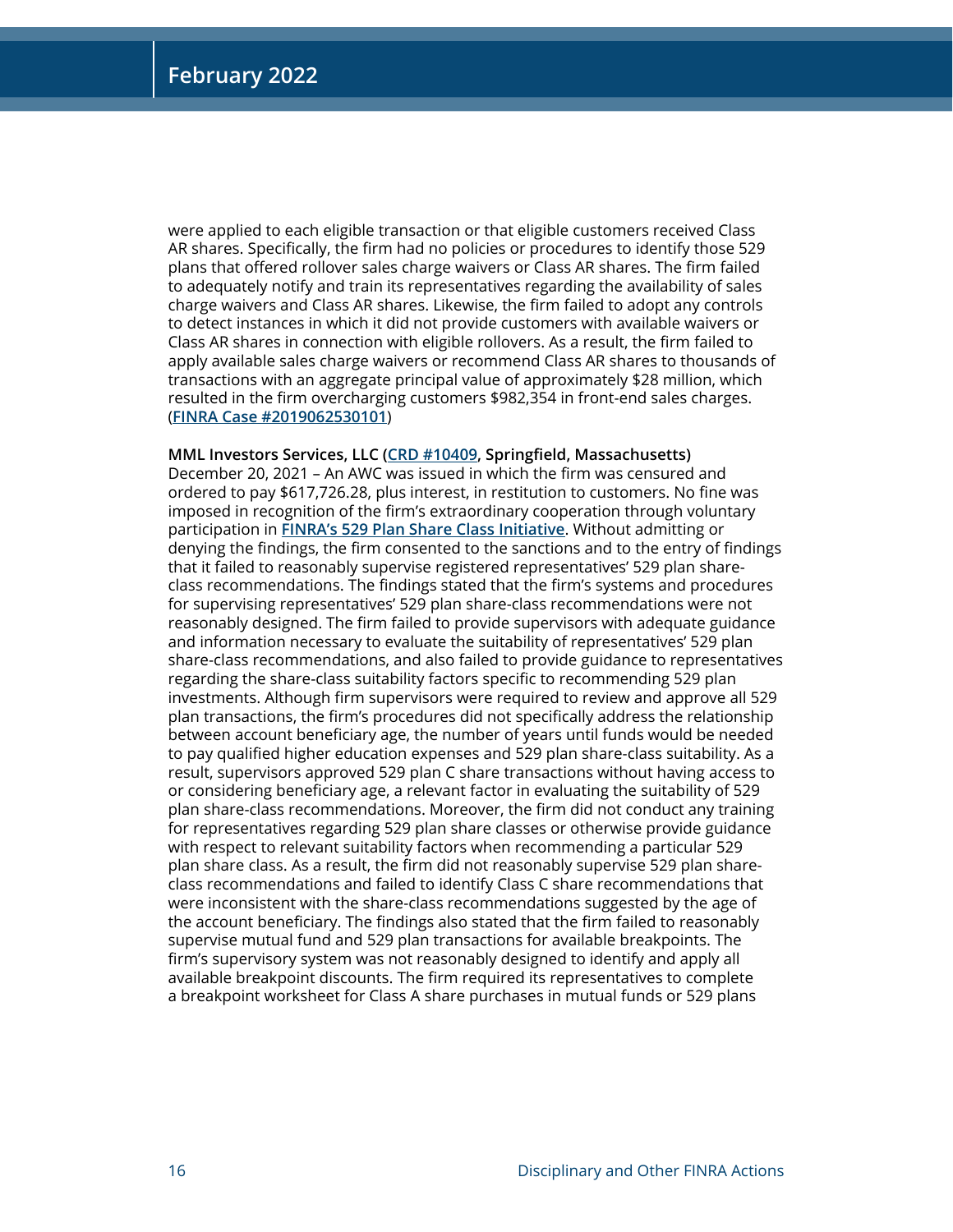to identify available breakpoint discounts. However, the firm did not require, and representatives often could not complete, breakpoint worksheets for direct or automatic contribution transactions made subsequent to an initial investment, because such contributions were sometimes made without the involvement of the representative. The firm relied on an exception report to identify missed mutual fund and 529 plan breakpoints. However, the exception report only captured transactions of \$500 or more. As a result, the firm failed to have a system reasonably designed to aggregate for breakpoint purposes customers' contributions to mutual funds and 529 plans if those contributions were in amounts less than \$500. (**[FINRA Case](https://www.finra.org/rules-guidance/oversight-enforcement/finra-disciplinary-actions?search=2019062530501)  [#2019062530501](https://www.finra.org/rules-guidance/oversight-enforcement/finra-disciplinary-actions?search=2019062530501)**)

#### **UBS Financial Services Inc. [\(CRD #8174](http://brokercheck.finra.org/firm/summary/8174), Weehawken, New Jersey)**

December 20, 2021 – An AWC was issued in which the firm was censured and ordered to pay \$4,059,652.95, plus interest, in restitution to customers. No fine was imposed in recognition of the firm's extraordinary cooperation through voluntary participation in **[FINRA's 529 Plan Share Class Initiative](https://www.finra.org/media-center/news-releases/2019/finra-launches-new-initiative-member-firms-self-report-529-savings-plan)**. Without admitting or denying the findings, the firm consented to the sanctions and to the entry of findings that it failed to establish and maintain a supervisory system reasonably designed to supervise 529 plan share-class recommendations. The findings stated that the firm did not apply its supervisory controls to off-platform 529 plan transactions and did not adapt its share-class suitability procedures to 529 plans. The firm's supervisors were permitted to approve new 529 plan recommendations and authorize the creation of mirror accounts at the firm after a general review of the 529 plan application and the firm's new account application. These documents were not designed to detect potentially unsuitable 529 plan share-class recommendations. Although supervisors were required to conduct a suitability review, no specific suitability review of the recommended share class was required. In addition, initial contributions at account opening were done directly at the 529 plans and not subjected to the share class calculator or transaction restrictions that the firm required for mutual funds. Although the firm applied its supervisory controls for mutual funds to subsequent recommendations effected through 529 plan mirror accounts, the firm did not adapt those controls to 529 plan investments. The firm also did not adapt its mutual fund share-class suitability guidelines to 529 plan investments. The firm's WSPs did not reasonably address the relationship between 529 plan account beneficiary age, investment time horizon and share class costs. (**[FINRA Case #2019062532801](https://www.finra.org/rules-guidance/oversight-enforcement/finra-disciplinary-actions?search=2019062532801)**)

**Wells Fargo Advisors Financial Network, LLC [\(CRD #11025,](http://brokercheck.finra.org/firm/summary/11025) St. Louis, Missouri) and Wells Fargo Clearing Services, LLC ([CRD #19616](http://brokercheck.finra.org/firm/summary/19616), St. Louis, Missouri)**  December 20, 2021 – An AWC was issued in which the firms were censured and ordered to pay \$3,367,929, plus interest, jointly and severally, in restitution to customers. No fines were imposed in recognition of the firm's extraordinary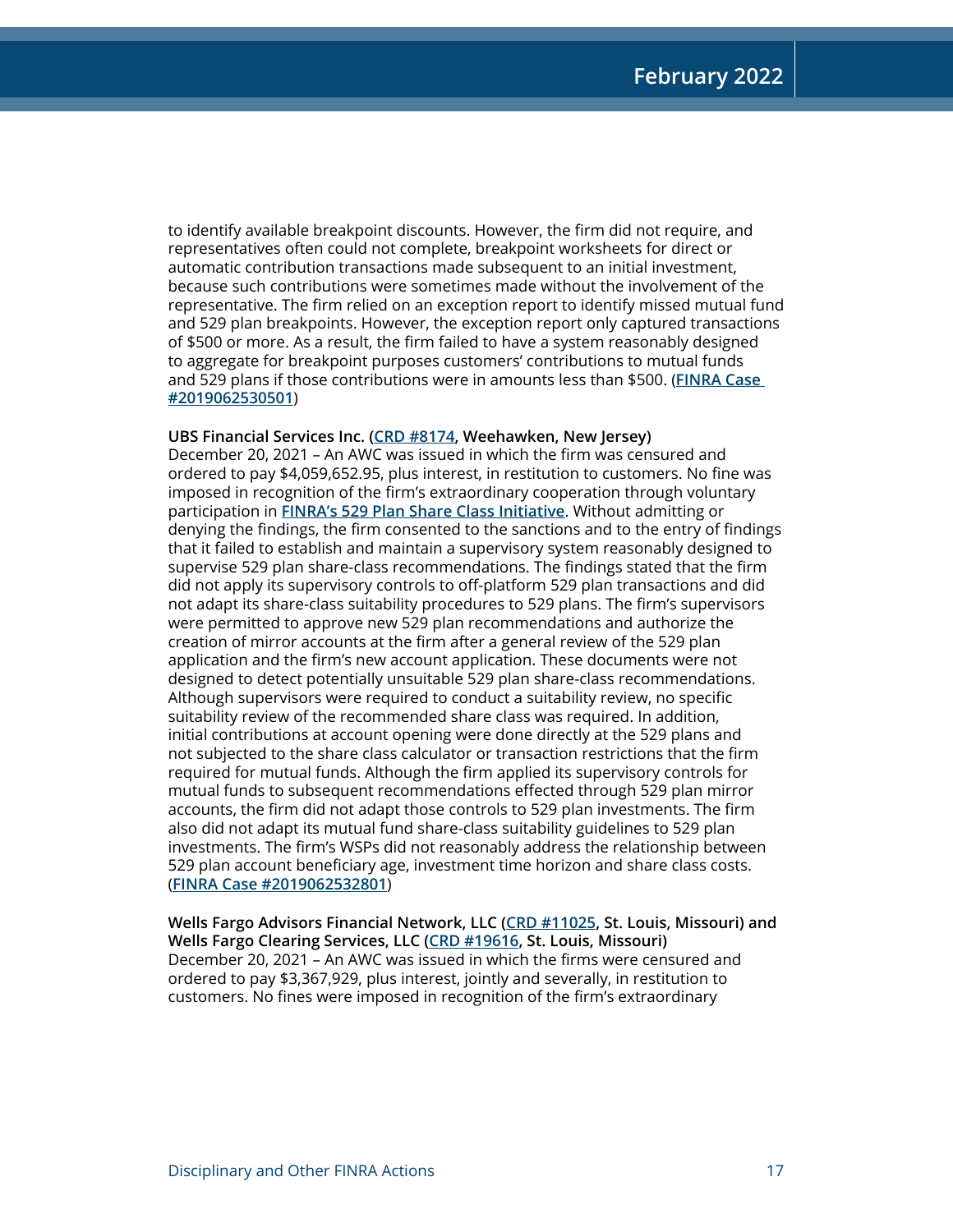cooperation as set forth in the AWC. Without admitting or denying the findings, the firms consented to the sanctions and to the entry of findings that they failed to establish and maintain a supervisory system reasonably designed to supervise representatives' 529 plan share-class recommendations. The findings stated that the firms shared WSPs that did not reasonably address the share-class suitability factors specific to 529 plan investments. The firms' WSPs for 529 plans did not specifically address the relationship between account beneficiary age, the number of years until funds would be needed to pay qualified education expenses and 529 plan share-class suitability. Instead, they merely referenced suitability factors generally applicable to all investment products, such as fees and expenses, investment objective and risk tolerance. In addition, the firms' electronic alert system did not include parameters to identify 529 plan share-class recommendations that appeared to be inconsistent with the age of the account beneficiary or the account's stated investment horizon. As a result, the firms failed to provide supervisors with the tools to alert them to Class C share recommendations that may have been inconsistent with the account beneficiary's age. (**[FINRA Case #2016049188701](https://www.finra.org/rules-guidance/oversight-enforcement/finra-disciplinary-actions?search=2016049188701)**)

## Individuals Barred

#### **Rodney Deleths Washington ([CRD #1275777,](http://brokercheck.finra.org/individual/summary/1275777) New Albany, Ohio)**

December 9, 2021 – An AWC was issued in which Washington was barred from association with any FINRA member in all capacities. Without admitting or denying the findings, Washington consented to the sanction and to the entry of findings that he refused to provide documents and information requested by FINRA in connection with its investigation into whether he had engaged in an undisclosed outside business and other potentially violative conduct. (**[FINRA Case #2020066438301](https://www.finra.org/rules-guidance/oversight-enforcement/finra-disciplinary-actions?search=2020066438301)**)

#### **Thomas Patrick Barton III ([CRD #6908590,](http://brokercheck.finra.org/individual/summary/6908590) Pittsburgh, Pennsylvania)**

December 10, 2021 – An AWC was issued in which Barton was barred from association with any FINRA member in all capacities. Without admitting or denying the findings, Barton consented to the sanction and to the entry of findings that he electronically signed the names of individuals on five fictitious insurance policy applications without their prior permission and submitted the forged applications to an insurance company. The findings stated that on each application, Barton designated his own bank account for the automatic premium payments. None of the individuals authorized Barton to sign their names on the applications, and none of them had discussed purchasing insurance through him. After one of the individuals contacted the insurance company and inquired about why she and her spouse had been issued policies, Barton claimed that the policies had been issued by mistake. He did not disclose a third unauthorized application. Several weeks later, Barton created two additional fictious policy applications. (**[FINRA Case #2021071289801](https://www.finra.org/rules-guidance/oversight-enforcement/finra-disciplinary-actions?search=2021071289801)**)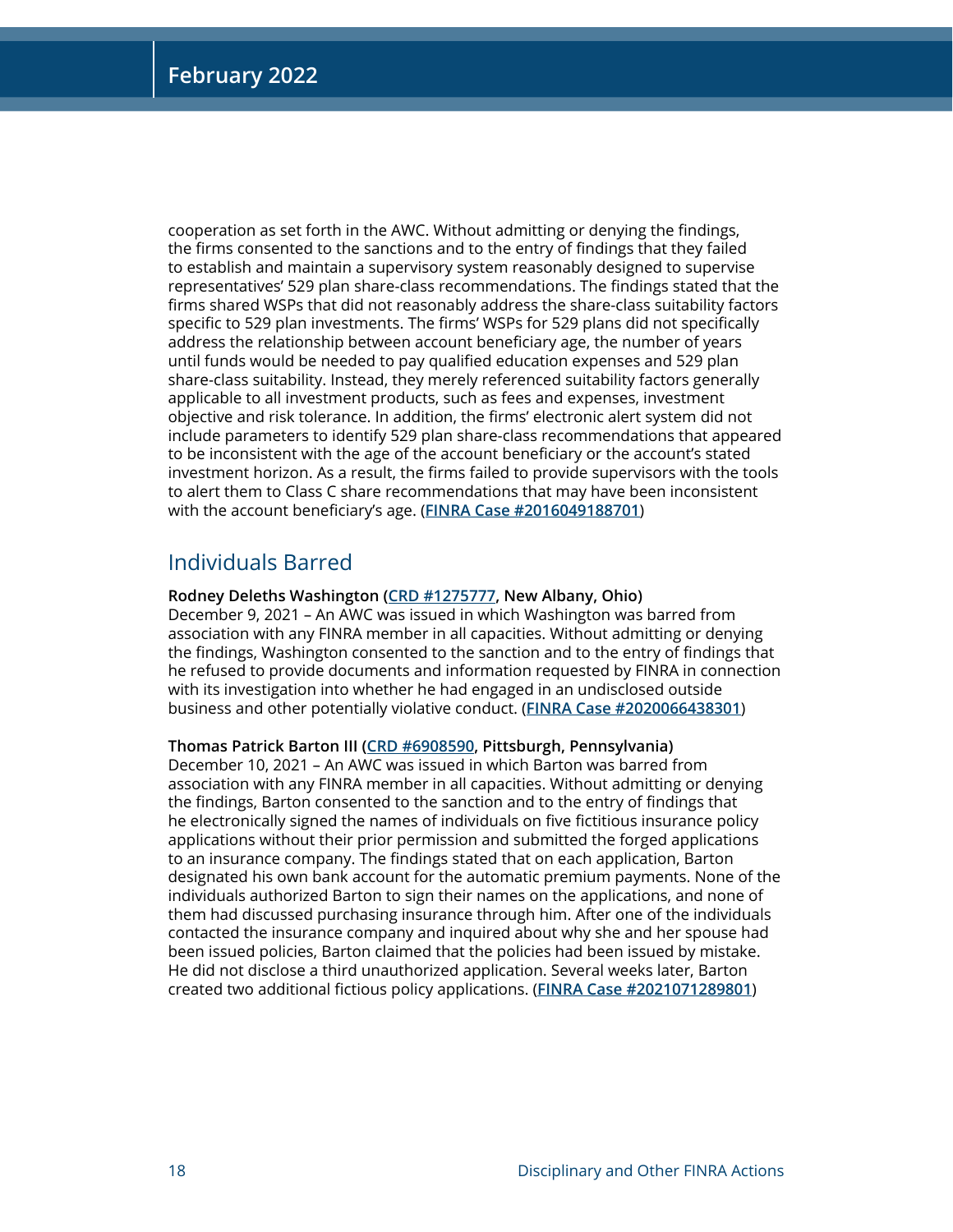**Gaetano Salvatore Ciambriello ([CRD #6948879,](http://brokercheck.finra.org/individual/summary/6948879) Trumbull, Connecticut)** December 14, 2021 – An AWC was issued in which Ciambriello was barred from association with any FINRA member in all capacities. Without admitting or denying the findings, Ciambriello consented to the sanction and to the entry of findings that he failed to appear for on-the-record testimony requested by FINRA during the course of its investigation relating to a Uniform Termination Notice for Securities Industry Registration (Form U5) filed by his member firm in which it stated he was discharged for reasons including engaging in an OBA. (**[FINRA Case #2020067213401](https://www.finra.org/rules-guidance/oversight-enforcement/finra-disciplinary-actions?search=2020067213401)**)

#### **Daniel Della Rosa [\(CRD #2468171,](http://brokercheck.finra.org/individual/summary/2468171) Tampa, Florida)**

December 16, 2021 – An Order Accepting Offer of Settlement was issued in which Della Rosa was barred from association with any FINRA member in all capacities. Without admitting or denying the allegations, Della Rosa consented to the sanction and to the entry of findings that he failed to provide information and documents and also failed to appear for on-the-record testimony requested by FINRA in connection with its investigation of his sales practices. FINRA requested that Della Rosa provide certain information and documents relating to, inter alia, his responsibilities at his member firm, his customer accounts and communications with customers. (**[FINRA](https://www.finra.org/rules-guidance/oversight-enforcement/finra-disciplinary-actions?search=2020065714602)  [Case #2020065714602](https://www.finra.org/rules-guidance/oversight-enforcement/finra-disciplinary-actions?search=2020065714602)**)

#### **Michael John Giovannelli ([CRD #4989449,](http://brokercheck.finra.org/individual/summary/4989449) North Massapequa, New York)**

December 17, 2021 – An Office of Hearing Officers (OHO) decision became final in which Giovannelli was barred from association with any FINRA member in all capacities and ordered to pay \$1,494, plus interest, in restitution to a customer. In light of the bar, no further sanctions are imposed. The sanctions were based on the findings that Giovannelli made trades in an elderly customer's nondiscretionary account without the customer's authorization. The findings stated that the unauthorized trades generated \$1,380 in commissions and \$1,494 in realized losses. The findings also stated that Giovannelli provided false documents to FINRA in connection with its investigation into his unauthorized transactions. Giovannelli provided copies of altered cellphone records to FINRA to make it appear that he spoke to the customer on five of the six dates of the unauthorized trades when he did not. The findings also included that Giovannelli provided false testimony during his on-the-record interview with FINRA. Giovannelli testified that he contacted the customer to obtain authorization prior to each of the unauthorized trades he made in the customer's account. In fact, Giovannelli did not speak to the customer or obtain his authorization before any of the trades. Giovannelli also testified that he did not alter any of the telephone records that he provided to FINRA. FINRA found that Giovannelli exercised discretion by trading in customer accounts without their written authorization and without his member firm having accepted any of the accounts as discretionary. (**[FINRA Case #2019061941101](https://www.finra.org/rules-guidance/oversight-enforcement/finra-disciplinary-actions?search=2019061941101)**)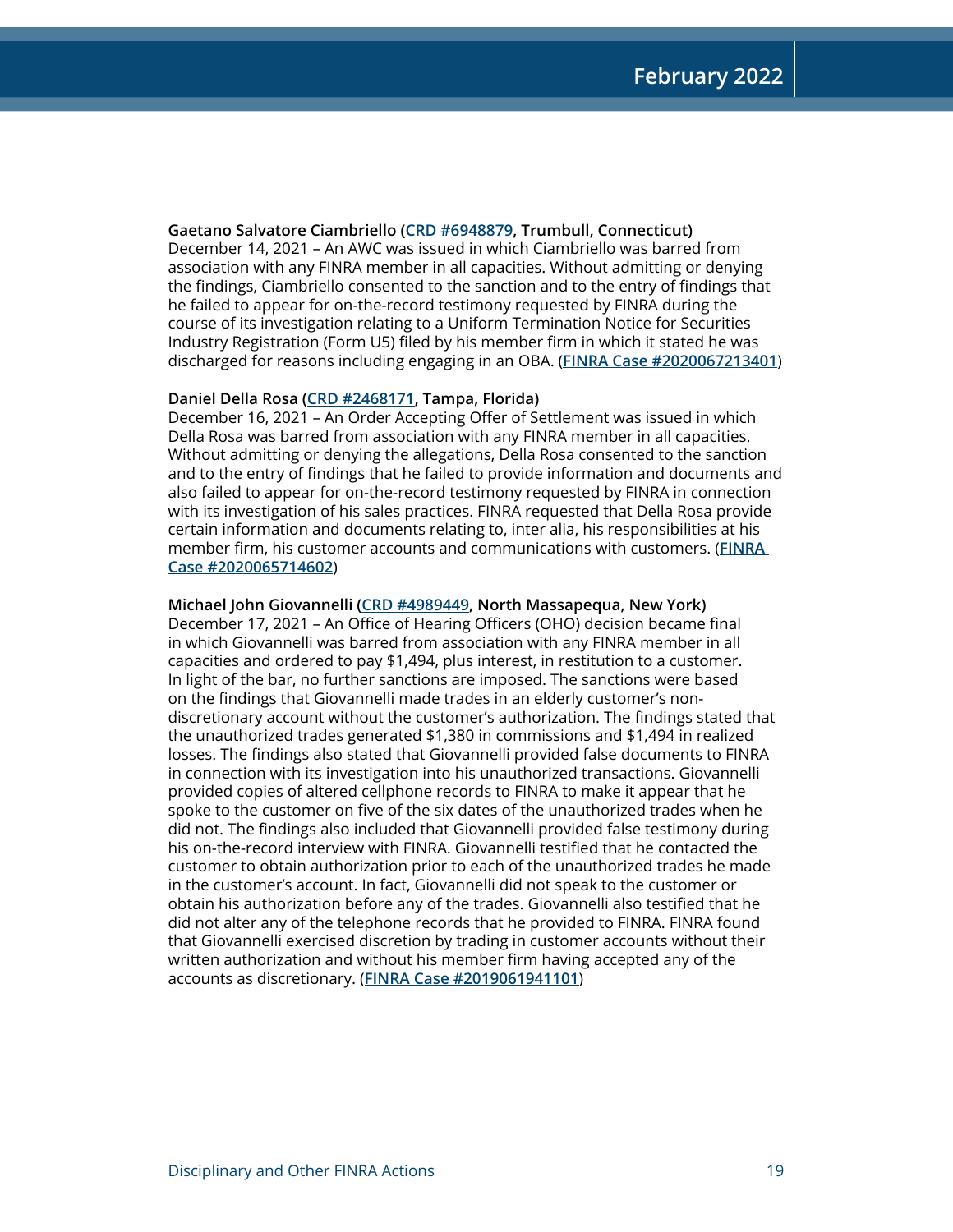#### **Hayk Papoyan ([CRD #4459980,](http://brokercheck.finra.org/individual/summary/4459980) Northridge, California)**

December 20, 2021 – An AWC was issued in which Papoyan was barred from association with any FINRA member in all capacities. Without admitting or denying the findings, Papoyan consented to the sanction and to the entry of findings that he failed to timely disclose an outside brokerage account to his member firm. The findings stated that Papoyan opened and funded a brokerage account in his name at another firm, but at the time, did not disclose the account to his firm, nor did he disclose his association with his firm in his account application. Papoyan eventually disclosed the account to his firm, only after the initiation of the FINRA investigation. The findings also stated that Papoyan appeared for and provided on-the-record testimony to FINRA in which he falsely claimed he did not know about or control the subject brokerage account. Papoyan admitted that these claims were false during subsequent testimony. (**[FINRA Case #2020065058201](https://www.finra.org/rules-guidance/oversight-enforcement/finra-disciplinary-actions?search=2020065058201)**)

#### **Jason Patrick Hamby [\(CRD #3089278](http://brokercheck.finra.org/individual/summary/3089278), Blacksburg, Virginia)**

December 22, 2021 – An AWC was issued in which Hamby was barred from association with any FINRA member in all capacities. Without admitting or denying the findings, Hamby consented to the sanction and to the entry of findings that he failed to provide on-the-record testimony requested by FINRA in connection with its investigation into a Form U5 filed by his member firm that stated his registration had been terminated after allegations that he involved an unregistered person in activities that required securities registration. The findings stated that although Hamby initially cooperated with FINRA's investigation, he ceased doing so. (**[FINRA](https://www.finra.org/rules-guidance/oversight-enforcement/finra-disciplinary-actions?search=2019064729704)  [Case #2019064729704](https://www.finra.org/rules-guidance/oversight-enforcement/finra-disciplinary-actions?search=2019064729704)**)

#### **Scott Alan Kaufman ([CRD #2047445,](http://brokercheck.finra.org/individual/summary/2047445) Mohnton, Pennsylvania)**

December 22, 2021 – An AWC was issued in which Kaufman was barred from association with any FINRA member in all capacities. Without admitting or denying the findings, Kaufman consented to the sanction and to the entry of findings that he refused to appear for on-the-record testimony requested by FINRA in connection with its investigation of the circumstances giving rise to a Form U5 filed by his member firm. The findings stated that the firm filed the Form U5 stating that it had terminated Kaufman's registration due to his use of a fixed income trading strategy designed to increase bond ratings at the expense of lowering yield to customer. (**[FINRA Case #2019063886401](https://www.finra.org/rules-guidance/oversight-enforcement/finra-disciplinary-actions?search=2019063886401)**)

#### **David Khezri [\(CRD #2736831](http://brokercheck.finra.org/individual/summary/2736831), Miller Place, New York)**

December 23, 2021 – An AWC was issued in which Khezri was barred from association with any FINRA member in all capacities. Without admitting or denying the findings, Khezri consented to the sanction and to the entry of findings that he refused to provide documents and information requested by FINRA in connection with its investigation of whether he made unsuitable securities recommendations in customer accounts. (**[FINRA Case #2021070381701](https://www.finra.org/rules-guidance/oversight-enforcement/finra-disciplinary-actions?search=2021070381701)**)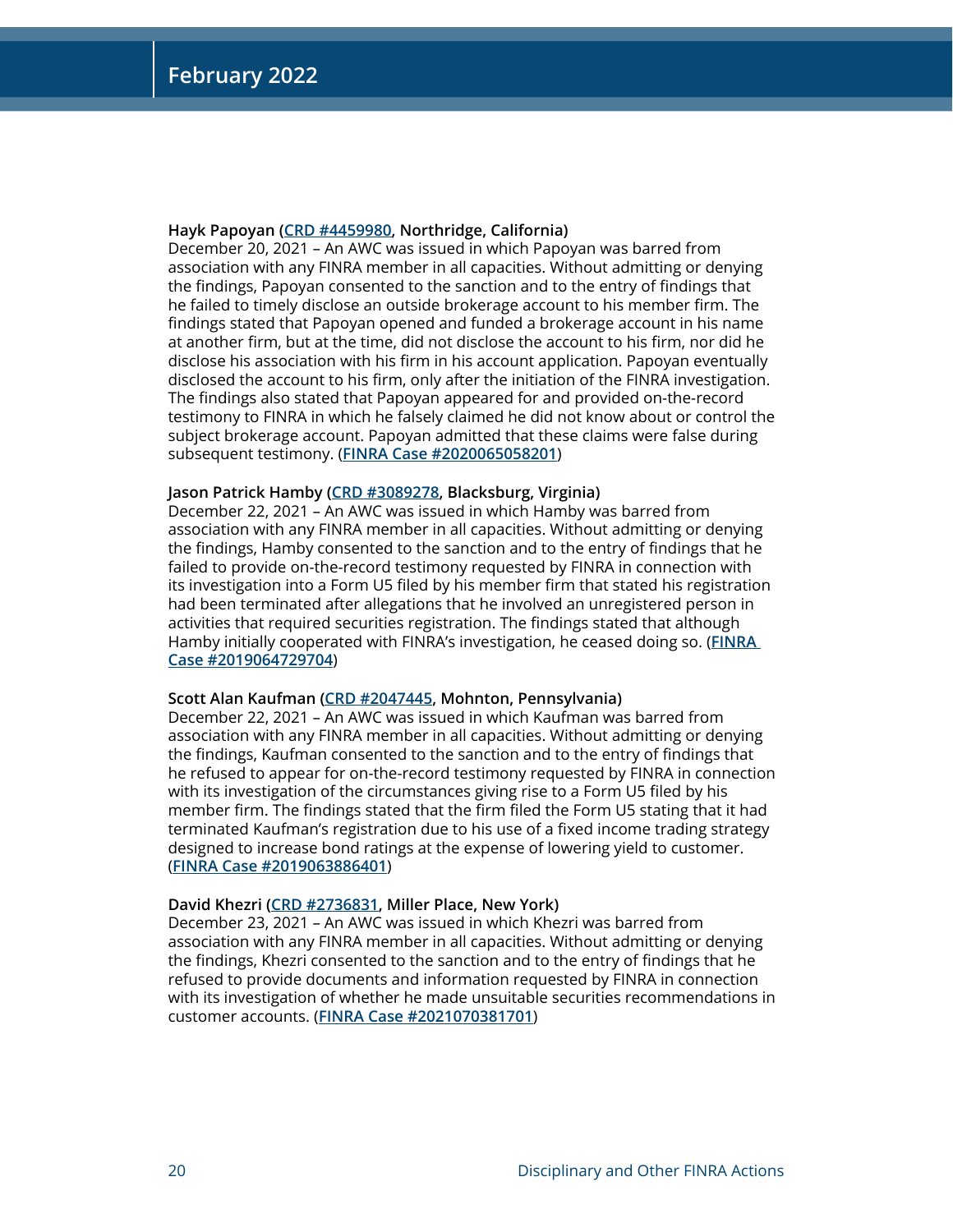#### **Amy Marjorie O'Brien [\(CRD #5765481](http://brokercheck.finra.org/individual/summary/5765481), Otis, Indiana)**

December 23, 2021 – An AWC was issued in which O'Brien was barred from association with any FINRA member in all capacities. Without admitting or denying the findings, O'Brien consented to the sanction and to the entry of findings that she refused to provide documents and information requested by FINRA in connection with its investigation into her potential improper receipt of funds from an elderly customer. (**[FINRA Case #2021073002001](https://www.finra.org/rules-guidance/oversight-enforcement/finra-disciplinary-actions?search=2021073002001)**)

#### **Kyle Zachary Wittgren ([CRD #6221630,](http://brokercheck.finra.org/individual/summary/6221630) Fishers, Indiana)**

December 27, 2021 – An AWC was issued in which Wittgren was barred from association with any FINRA member in all capacities. Without admitting or denying the findings, Wittgren consented to the sanction and to the entry of findings that he refused to provide on-the-record testimony to FINRA in connection with its investigation that began after it received a Form U5 filed by his member firm. The findings stated that the Form U5 disclosed that the firm had permitted Wittgren to resign after he admitted he signed clients' names without their knowledge or consent, submitted unfunded variable annuity rollover applications and altered client email addresses in violation of company policy. (**[FINRA Case #2021071290001](https://www.finra.org/rules-guidance/oversight-enforcement/finra-disciplinary-actions?search=2021071290001)**)

#### **Roger Oakley Waite [\(CRD #2848213](http://brokercheck.finra.org/individual/summary/2848213), Murrieta, California)**

December 31, 2021 – An AWC was issued in which Waite was barred from association with any FINRA member in all capacities. Without admitting or denying the findings, Waite consented to the sanction and to the entry of findings that he refused to respond to FINRA's requests for documents and information during the course of its investigation into a matter that originated from a tip to FINRA. The findings stated that although Waite initially cooperated with FINRA's investigation, he ceased doing so. (**[FINRA Case #2019064510501](https://www.finra.org/rules-guidance/oversight-enforcement/finra-disciplinary-actions?search=2019064510501)**)

## Individuals Suspended

#### **Robert Patrick Foley ([CRD #6060234,](http://brokercheck.finra.org/individual/summary/6060234) Newark, New Jersey)**

December 1, 2021 – An AWC was issued in which Foley was assessed a deferred fine of \$5,000, suspended from association with any FINRA member in any principal capacity for four months and required to attend and satisfactorily complete 40 hours of continuing education concerning supervisory responsibilities. Without admitting or denying the findings, Foley consented to the sanctions and to the entry of findings that he failed to reasonably supervise two registered representatives of his member firm who excessively traded customer accounts and a third representative who falsified the firm's books and records. The findings stated that Foley did not reasonably review orders or conduct periodic reviews to identify potentially unsuitable recommendations or excessive trading. Although Foley signed off on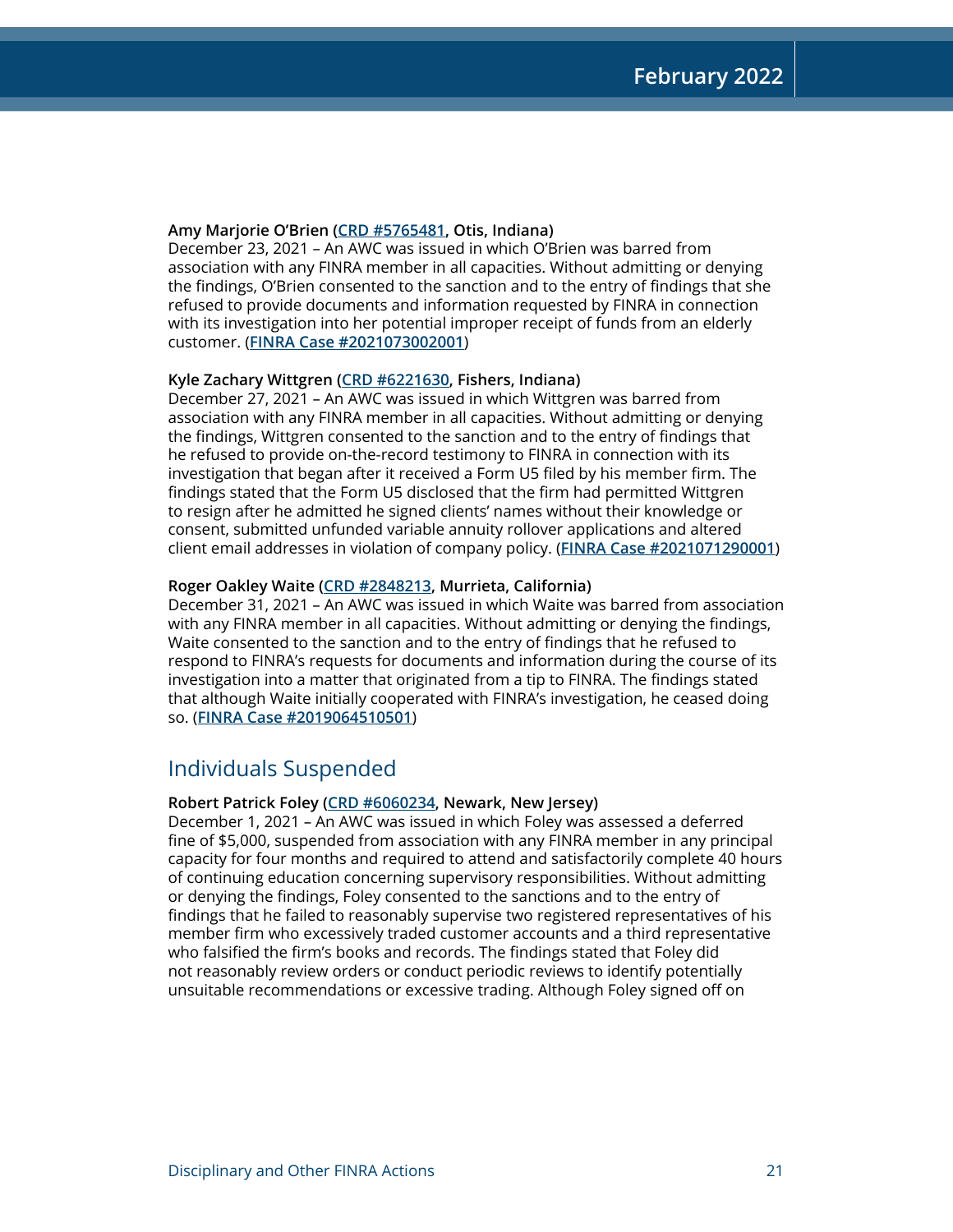weekly trade reviews, he did not focus on red flags of potentially unsuitable or excessive trading, such as frequent trading, large trades placed on margin, in-andout trading and high commission charges. As a result, Foley did not reasonably supervise the two representatives who excessively traded customers' accounts, ultimately charging those customers more than \$300,000 in commissions and fees in less than six months. In addition, Foley did not investigate red flags that the two representatives were recommending securities transactions in those accounts despite not being registered in the customers' home states. In addition, Foley knew that the third representative, who was listed in the firm's books and records as the representative of record for the accounts in question, was only 20 years old and had virtually no experience as a representative. Foley also knew that the two representatives, who had introduced the customers to the firm, had been unable to obtain registrations in the customers' home states, and that the third representative became their representative of record shortly thereafter. Foley did not take reasonable steps to investigate these red flags, such as contacting the customers. Had he done so, Foley would have learned that the two representatives – and not the third representative – were making securities recommendations to the customers in question.

The suspension is in effect from December 6, 2021, through April 5, 2022. (**[FINRA](https://www.finra.org/rules-guidance/oversight-enforcement/finra-disciplinary-actions?search=2019060648802)  [Case #2019060648802](https://www.finra.org/rules-guidance/oversight-enforcement/finra-disciplinary-actions?search=2019060648802)**)

#### **Peter N. Girgis [\(CRD #4520444](http://brokercheck.finra.org/individual/summary/4520444), Staten Island, New York)**

December 1, 2021 – An AWC was issued in which Girgis was fined \$7,500, suspended from association with any FINRA member in all capacities for nine months and ordered to pay \$169,677 in restitution to customers. Without admitting or denying the findings, Girgis consented to the sanctions and to the entry of findings that he engaged in excessive and quantitatively unsuitable trading in customer accounts. The findings stated that Girgis recommended high frequency trading in the customer accounts with each customer often holding concentrated positions in one or two securities for short periods of time. Girgis' customers routinely followed his recommendations and, as a result, Girgis exercised de facto control over the customer accounts. Girgis' trading of the customer accounts resulted in high turnover rates and cost-to-equity ratios as well as significant losses. As a result of Girgis' excessive trading, the customers suffered collective realized losses of \$224,573, while paying total trading costs of \$199,622, including commissions of \$181,877.

The suspension is in effect from January 3, 2022, through October 2, 2022. (**[FINRA](https://www.finra.org/rules-guidance/oversight-enforcement/finra-disciplinary-actions?search=2017056432607)  [Case #2017056432607](https://www.finra.org/rules-guidance/oversight-enforcement/finra-disciplinary-actions?search=2017056432607)**)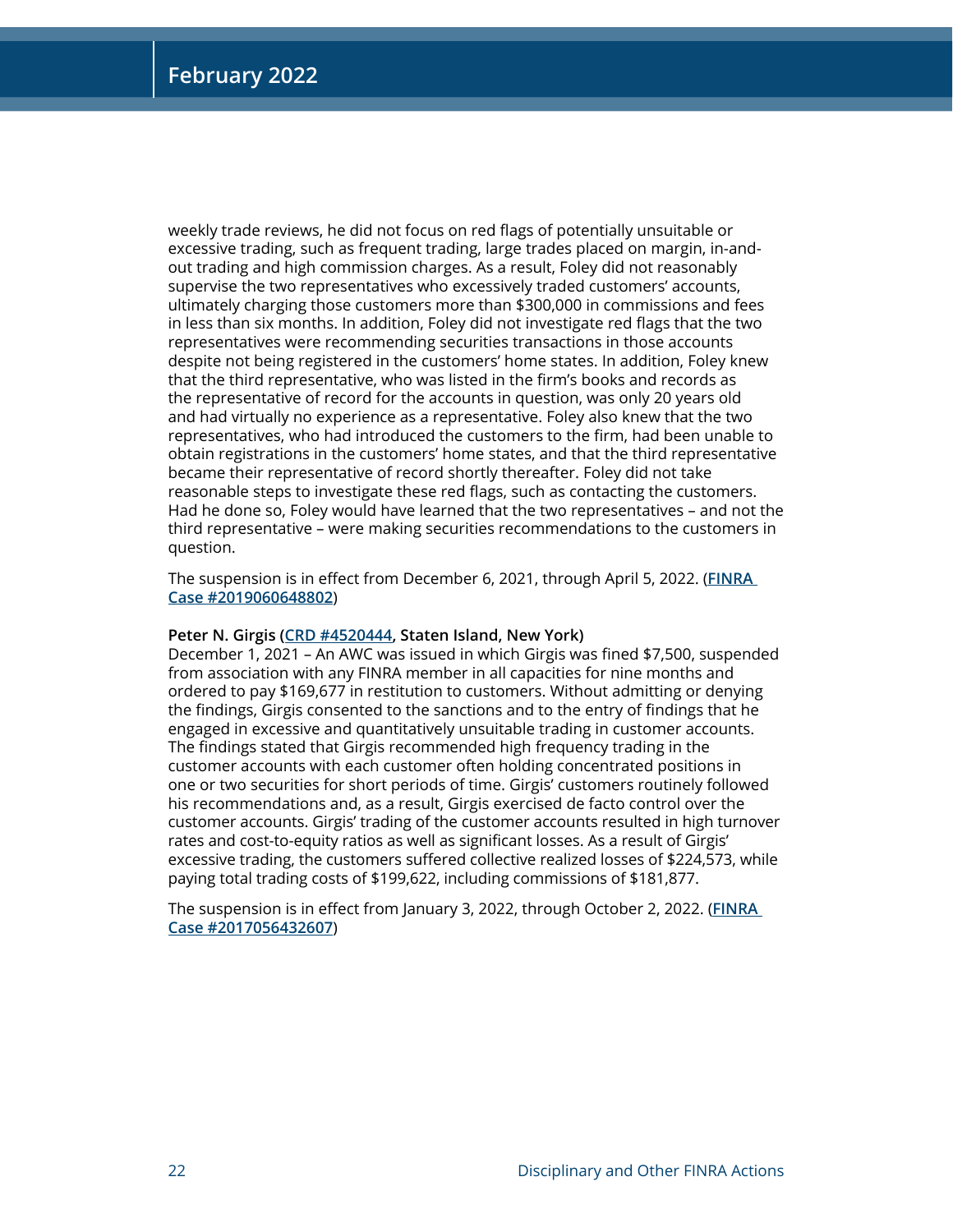#### **Matthew Priester (CRD #7338683, Covington, Georgia)**

December 1, 2021 – An AWC was issued in which Priester was assessed a deferred fine of \$5,000 and suspended from association with any FINRA member in all capacities for 18 months. Without admitting or denying the findings, Priester consented to the sanctions and to the entry of findings that he possessed and referred to his cellular phone before changing certain of his answers while taking the Securities Industry Essentials (SIE) exam.

The suspension is in effect from December 6, 2021, through June 5, 2023. (**[FINRA](https://www.finra.org/rules-guidance/oversight-enforcement/finra-disciplinary-actions?search=2021071384201)  [Case #2021071384201](https://www.finra.org/rules-guidance/oversight-enforcement/finra-disciplinary-actions?search=2021071384201)**)

#### **Douglas Jarrett Rosenberg [\(CRD #3214215](http://brokercheck.finra.org/individual/summary/3214215), Massapequa, New York)**

December 1, 2021 – An AWC was issued in which Rosenberg was suspended from association with any FINRA member in all capacities for seven months and ordered to pay \$25,000 in partial restitution to customers. In light of Rosenberg's financial status, the sanctions do not include a monetary fine. Without admitting or denying the findings, Rosenberg consented to the sanctions and to the entry of findings that he excessively and unsuitably traded customer accounts. The findings stated that all of the customers accepted Rosenberg's recommendations. As a result, Rosenberg's customers suffered more than \$154,000 in realized losses and paid a total of \$89,652 in commissions, trading costs and margin interest.

The suspension is in effect from January 3, 2022, through August 2, 2022. (**[FINRA](https://www.finra.org/rules-guidance/oversight-enforcement/finra-disciplinary-actions?search=2019063821605)  [Case #2019063821605](https://www.finra.org/rules-guidance/oversight-enforcement/finra-disciplinary-actions?search=2019063821605)**)

#### **Michael Emile Lian [\(CRD #2639356,](http://brokercheck.finra.org/individual/summary/2639356) Palm Harbor, Florida)**

December 2, 2021 – An AWC was issued in which Lian was assessed a deferred fine of \$10,000 and suspended from association with any FINRA member in all capacities for eight months. Without admitting or denying the findings, Lian consented to the sanctions and to the entry of findings that he intentionally circumvented his member firm's written procedures by taking steps to conceal an \$8,000 cash gift from a customer. The findings stated that Lian was aware his firm's procedures prohibited registered representatives from accepting gifts from customers without its approval but did not disclose the gift to the firm or receive its approval to accept the gift. The findings also stated that Lian failed to timely respond to FINRA's requests for information and documents regarding the gift, among other things. After not receiving responses to its requests, FINRA issued a Notice of Suspension to Lian that advised him that failure to respond to its requests would result in a suspension. Lian finally responded to the requests for information and documents ten days prior to the effective date of the suspension.

The suspension is in effect from December 6, 2021, through August 5, 2022. (**[FINRA](https://www.finra.org/rules-guidance/oversight-enforcement/finra-disciplinary-actions?search=2020068420702)  [Case #2020068420702](https://www.finra.org/rules-guidance/oversight-enforcement/finra-disciplinary-actions?search=2020068420702)**)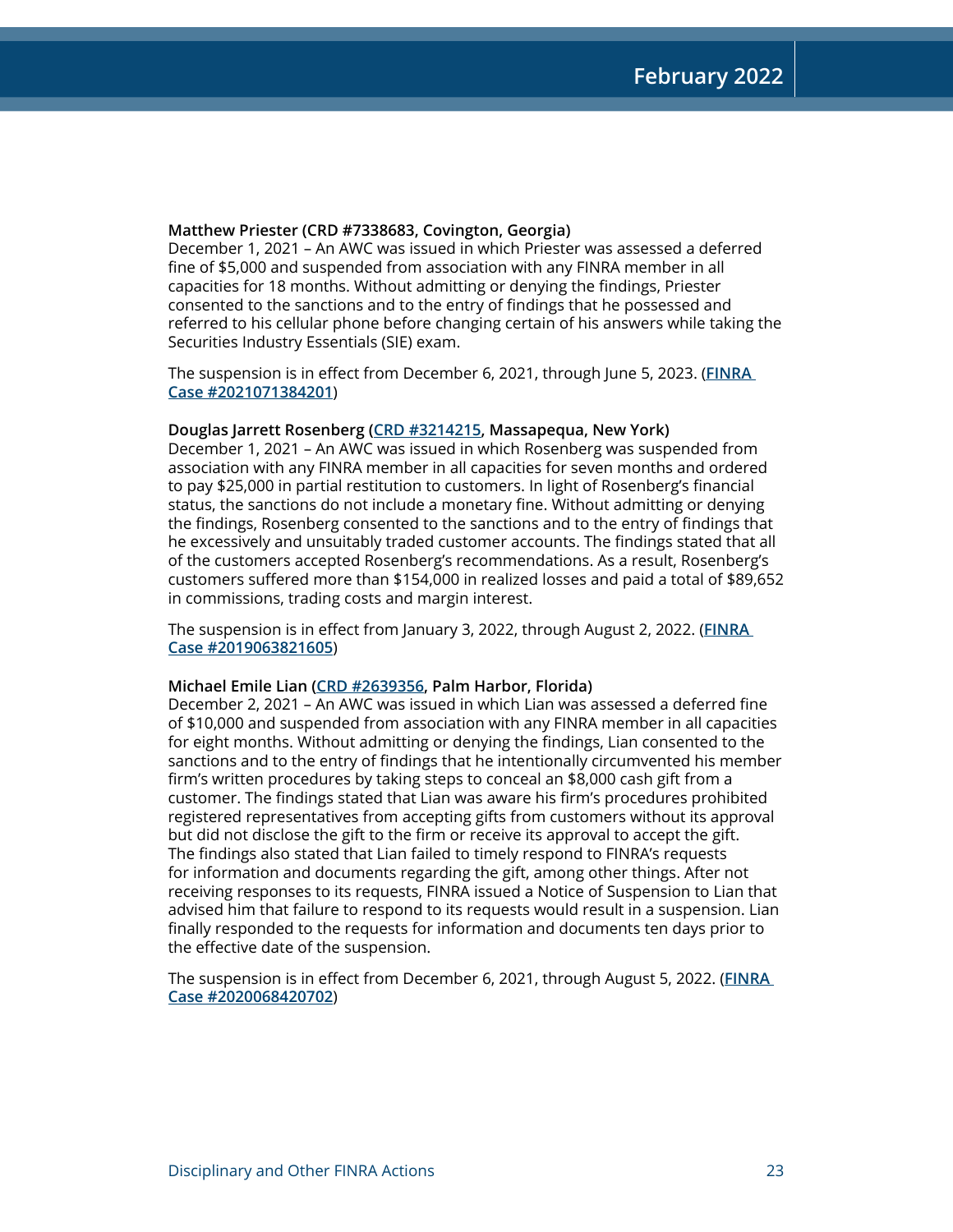#### **Eric Carl Willer ([CRD #2263899,](http://brokercheck.finra.org/individual/summary/2263899) Dallas, Texas)**

December 3, 2021 – An AWC was issued in which Willer was suspended from association with any FINRA member in all capacities for nine months. In light of Willer's financial status, no monetary sanction has been imposed. Without admitting or denying the findings, Willer consented to the sanction and to the entry of findings that he recommended potential investors purchase bonds in two private placement offerings without having a reasonable basis to believe that the bonds were suitable for any investor and negligently distributed misleading communications concerning the offerings. The findings stated that Willer performed no investigation of the issuer or its management in connection with the offerings, other than reviewing offering documents prepared by the issuers and promoters. Furthermore, the offering documents Willer used and distributed to potential investors in the sale of the bonds contained multiple material misrepresentations that he failed to recognize. As a result of his failure to conduct reasonable due diligence of the issuer, its management and the offerings, Willer had no reasonable basis to believe that the offerings were suitable. In addition, Willer negligently misrepresented and omitted material facts when he distributed the misleading offering documents to potential investors, who collectively invested \$460,000 in the offerings.

The suspension is in effect from December 6, 2021, through September 5, 2022. (**[FINRA Case #2018059545603](https://www.finra.org/rules-guidance/oversight-enforcement/finra-disciplinary-actions?search=2018059545603)**)

#### **Alan Scot Feigenbaum [\(CRD #3132230,](http://brokercheck.finra.org/individual/summary/3132230) Boca Raton, Florida)**

December 6, 2021 – An AWC was issued in which Feigenbaum was assessed a deferred fine of \$15,000 and suspended from association with any FINRA member in all capacities for five months. Without admitting or denying the findings, Feigenbaum consented to the sanctions and to the entry of findings that he exercised discretion without written authority in customer accounts. The findings stated that Feigenbaum entered orders on a discretionary basis for trades in customer accounts, including those of senior customers. Although the customers permitted Feigenbaum to exercise discretion and had not complained, none of them had given him written authorization to do so and neither of his member firms had approved the accounts as discretionary. Feigenbaum exercised discretion without written authorization despite having previously received a written letter of caution from one of his supervisors for similar misconduct. In addition, Feigenbaum inaccurately stated that he had not exercised discretion in any customer account on compliance questionnaires. The findings also stated that Feigenbaum caused one of his firms to create and maintain inaccurate books and records through his use of an unauthorized email account and by mismarking orders as unsolicited. Feigenbaum had an approved outside business through which he provided accounting and tax services to clients. Feigenbaum communicated with certain of his brokerage customers, including seniors, regarding securities-related matters over the email account he used for his tax preparation business. The content of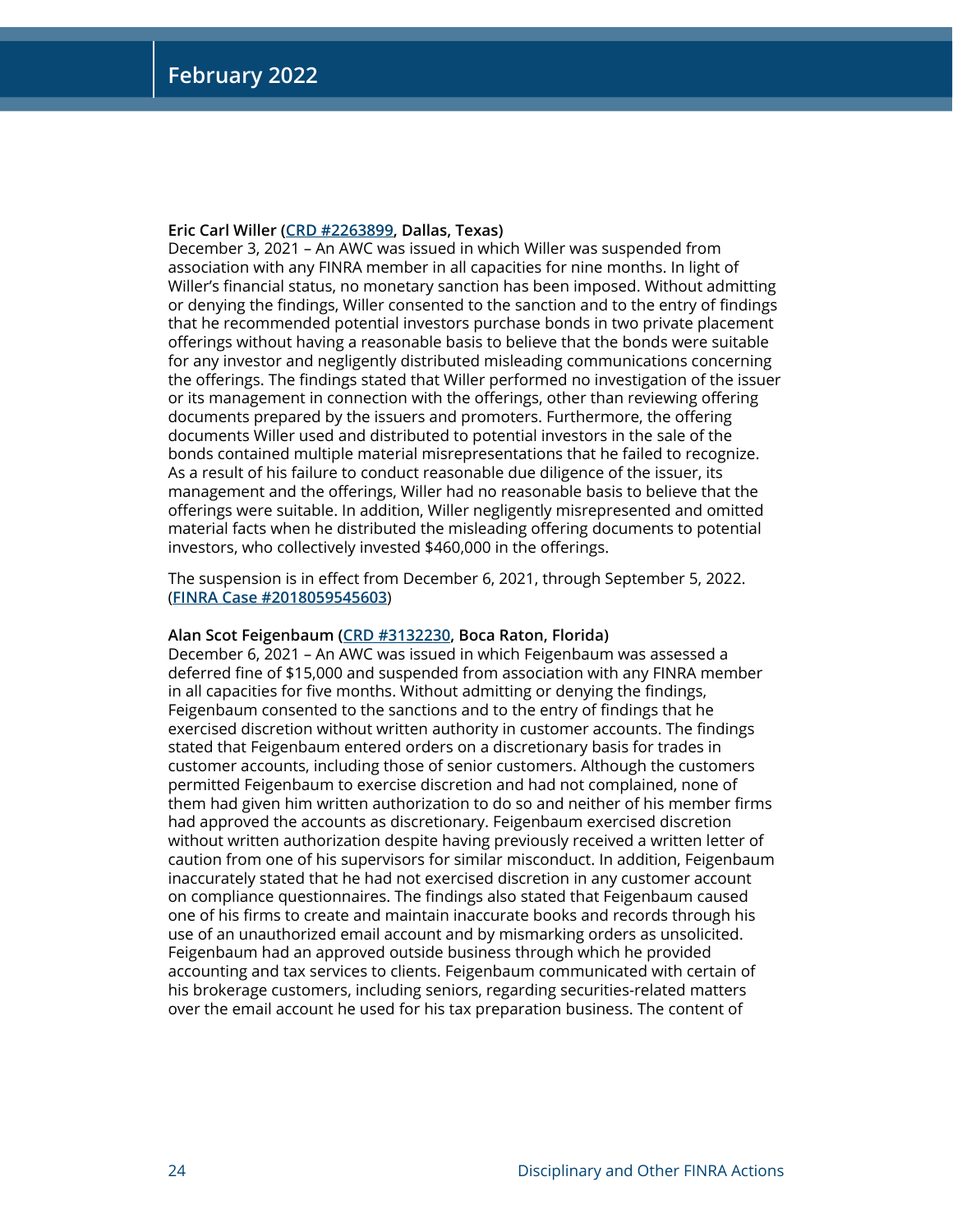the communications included investment recommendations. Because the firm was unaware of and had not authorized use of the email account, it was unable to supervise, preserve, or retain the securities-related emails. Furthermore, Feigenbaum inaccurately stated on compliance questionnaires that he had conducted all business-related communication over his firm email account. Feigenbaum also marked trades in a particular exchange-traded product in customer accounts as unsolicited, when in fact he had solicited the transactions.

The suspension is in effect from December 6, 2021, through May 5, 2022. (**[FINRA](https://www.finra.org/rules-guidance/oversight-enforcement/finra-disciplinary-actions?search=2019062006601)  [Case #2019062006601](https://www.finra.org/rules-guidance/oversight-enforcement/finra-disciplinary-actions?search=2019062006601)**)

#### **Bradley S. Lay ([CRD #4633746,](http://brokercheck.finra.org/individual/summary/4633746) Thompsons Station, Tennessee)**

December 6, 2021 – An AWC was issued in which Lay was fined \$7,500, suspended from association with any FINRA member in all capacities for two months and ordered to pay disgorgement of commissions received in the amount of \$267, plus interest. Without admitting or denying the findings, Lay consented to the sanctions and to the entry of findings that he engaged in unauthorized trading. The findings stated that Lay purchased and sold securities totaling approximately \$184,000 in customer accounts, without receiving express authorization from the customers prior to execution. Instead, despite the absence of signed, written trading authorization forms, Lay relied on authorization he received from each customer's respective spouse to execute the trades. Likewise, without prior express authorization, Lay effected additional securities transactions in another customer's account totaling approximately \$104,000. In addition, Lay entered and subsequently deleted inaccurate notes in his member firm's client relationship management system in connection with these additional transactions, indicating that he spoke with the customer prior to entering the trades in her account when he did not actually speak with her until several days after execution. For these transactions, Lay earned \$267 in commissions.

The suspension is in effect from January 3, 2022, through March 2, 2022. (**[FINRA Case](https://www.finra.org/rules-guidance/oversight-enforcement/finra-disciplinary-actions?search=2019063909501) [#2019063909501](https://www.finra.org/rules-guidance/oversight-enforcement/finra-disciplinary-actions?search=2019063909501)**)

#### **Daniel James O'Neill ([CRD #1358245,](http://brokercheck.finra.org/individual/summary/1358245) Huntington, New York)**

December 6, 2021 – An Order Accepting Offer of Settlement was issued in which O'Neill was suspended from association with any FINRA member in all capacities for six months. In light of O'Neill's financial status, no monetary sanction has been imposed. Without admitting or denying the allegations, O'Neill consented to the sanction and to the entry of findings that he engaged in excessive and unsuitable trading in a customer's account. The findings stated that O'Neill exercised de facto control over the trading in the customer's account, controlling the volume and frequency of trading, deciding what securities to buy and sell, the quantities, the price and when each trade would occur. The trading in the customer's account was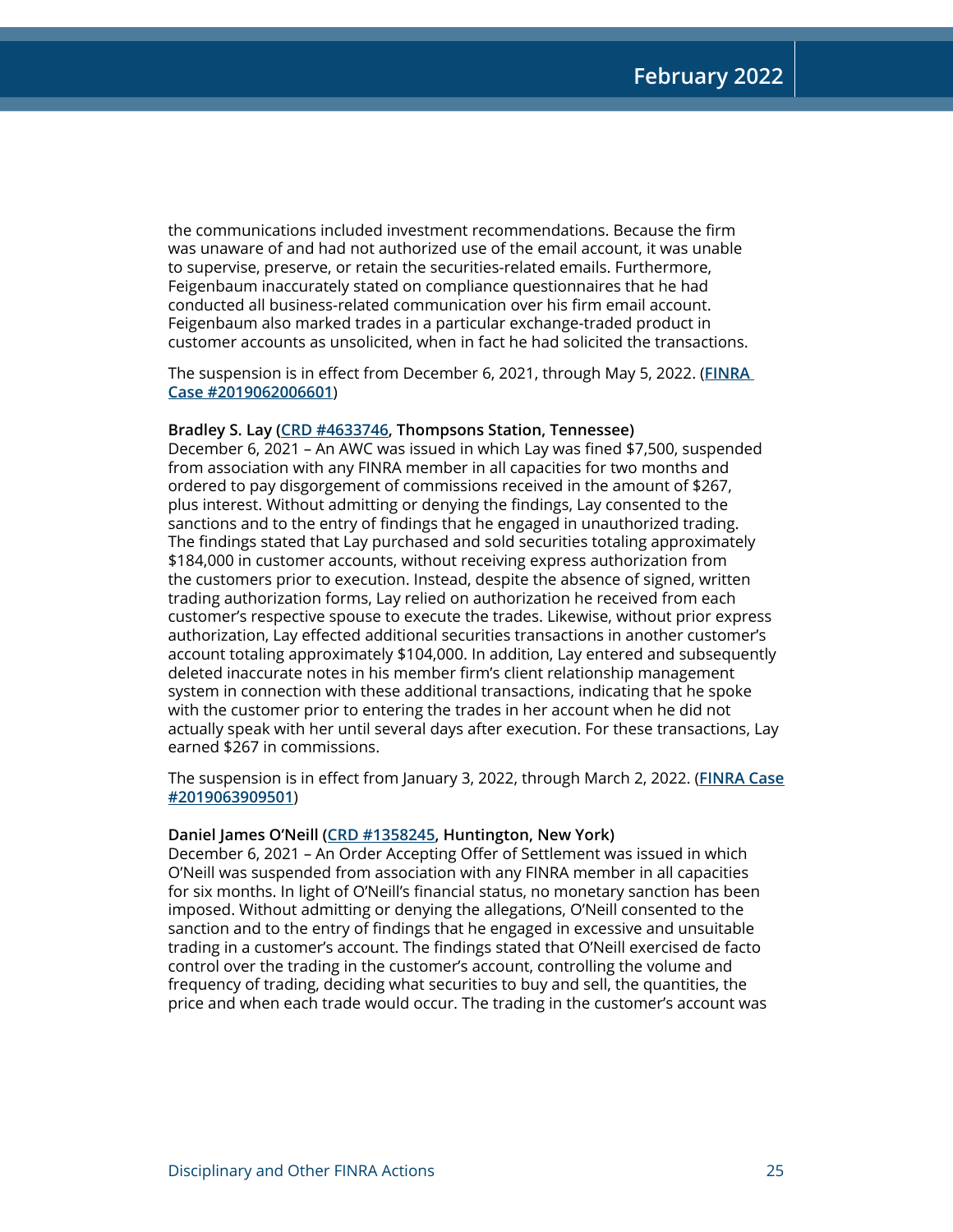excessive when measured against the annualized turnover rate and cost-to-equity ratio. O'Neill executed trades with a total principal value of approximately \$22.9 million in the customer's account. O'Neill's intentional, active trading caused the customer to incur \$140,109 in costs, \$147,411 in losses and generated gross sales credits and commissions of \$110,446, of which O'Neill received at least \$66,000. O'Neill did not have a reasonable basis to believe that the level of trading he recommended was suitable for the customer. The findings also stated that O'Neill engaged in unauthorized trading by effecting trades in the customer's account without first obtaining authorization or consent for the trades from the customer.

The suspension is in effect from December 6, 2021, through June 5, 2022. (**[FINRA](https://www.finra.org/rules-guidance/oversight-enforcement/finra-disciplinary-actions?search=2021070337301)  [Case #2021070337301](https://www.finra.org/rules-guidance/oversight-enforcement/finra-disciplinary-actions?search=2021070337301)**)

#### **Cody Nix Wilson [\(CRD #4474329,](http://brokercheck.finra.org/individual/summary/4474329) Atlanta, Georgia)**

December 7, 2021 – An AWC was issued in which Wilson was fined \$5,000 and suspended from association with any FINRA member in all capacities for one month. Without admitting or denying the findings, Wilson consented to the sanctions and to the entry of findings that he engaged in an OBA without providing prior notice to his member firm. The findings stated that Wilson provided financial consulting services to, and served as the executive director of, a non-profit organization formed to acquire and lease low-income housing properties. Wilson signed an independent contractor agreement with the organization, which stated that he was responsible for overseeing the organizations' board of directors, locating sources for bond financing and communicating with lending institutions regarding financing for the organization's transactions. Wilson's independent contractor agreement with the organization agreed to pay him an annual salary of \$100,000. After being paid \$8,333 under the agreement, Wilson ended his relationship with the organization prior to receiving further payment. The findings also stated that Wilson denied engaging in any OBAs in a compliance certification completed for the firm.

The suspension was in effect from January 3, 2022, through February 2, 2022. (**[FINRA](https://www.finra.org/rules-guidance/oversight-enforcement/finra-disciplinary-actions?search=2020065661701)  [Case #2020065661701](https://www.finra.org/rules-guidance/oversight-enforcement/finra-disciplinary-actions?search=2020065661701)**)

#### **Anthony Joseph Graziano ([CRD #2862096,](http://brokercheck.finra.org/individual/summary/2862096) Valley Stream, New York)**

December 8, 2021 – An AWC was issued in which Graziano was fined \$5,000, suspended from association with any FINRA member in any principal capacity for three months and ordered to attend and satisfactorily complete 20 hours of continuing education concerning supervisory responsibilities. Without admitting or denying the findings, Graziano consented to the sanctions and to the entry of findings that he failed to reasonably supervise a registered representative of his member firm, who excessively traded a senior customer's account. The findings stated that Graziano was the designated principal responsible for supervising the representatives assigned to the firm's branch office. Although Graziano reviewed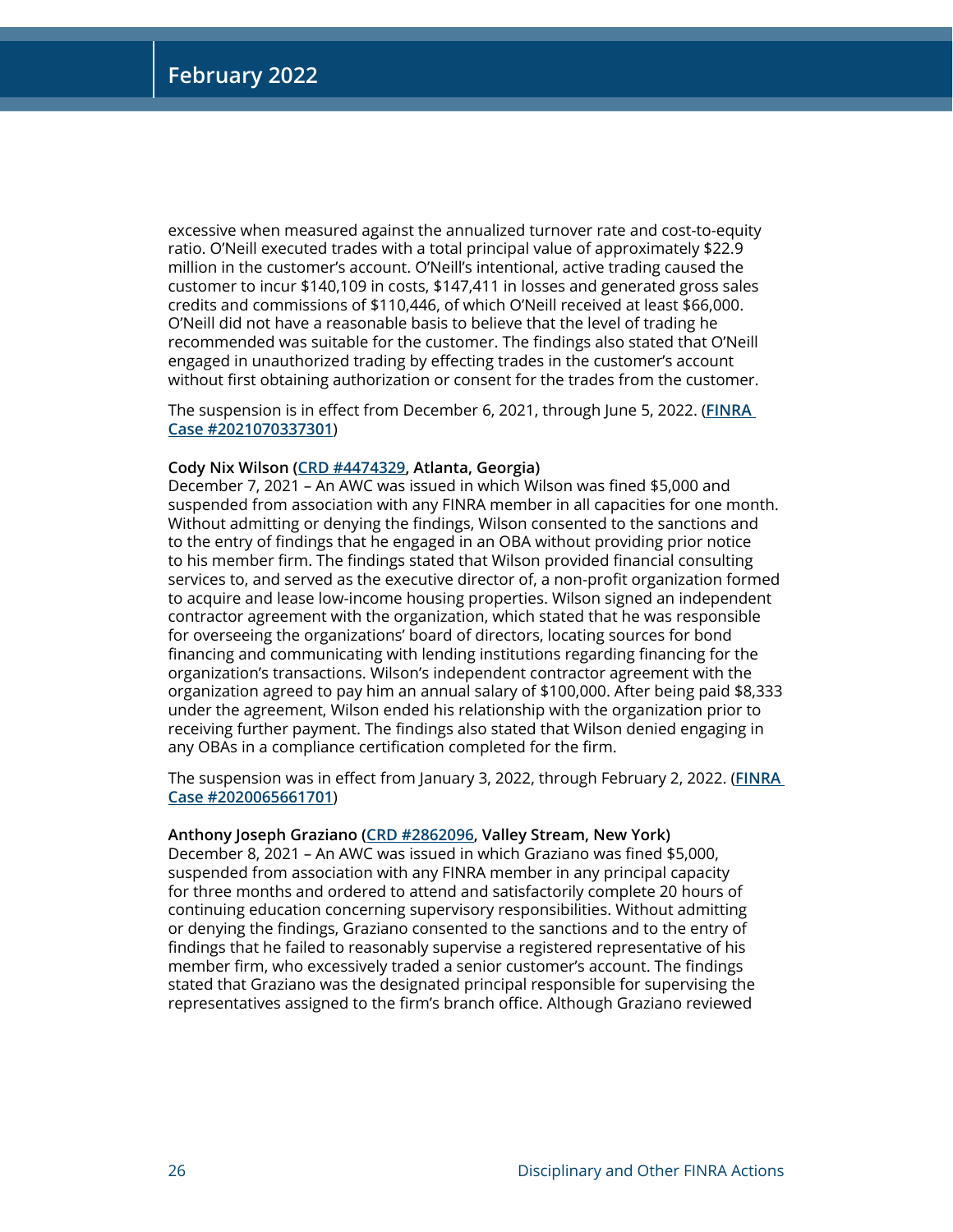the branch's daily trade blotter, he failed to identify red flags that the representative was excessively trading the customer's account. In addition, Graziano did not enforce restrictions that another principal of the firm set on the commissions that the representative could charge in the customer's account. The principal notified Graziano that he was restricting the commissions the representative could charge in the customer's account to one percent per trade because the account's cost-toequity ratio already exceeded 20 percent. However, Graziano failed to enforce this restriction and, as a result, the representative charged the customer commissions greater than one percent on six separate occasions. Collectively, those trades caused the customer to pay an additional \$4,000 in commissions after the principal had restricted the commissions that could be charged in the account. In all, the trades that the representative recommended in the customer's account resulted in a costto-equity ratio of 22 percent and caused the customer to pay almost \$120,000 in commissions and other trading costs.

The suspension is in effect from January 3, 2022, through April 2, 2022. (**[FINRA Case](https://www.finra.org/rules-guidance/oversight-enforcement/finra-disciplinary-actions?search=2020066887201)  [#2020066887201](https://www.finra.org/rules-guidance/oversight-enforcement/finra-disciplinary-actions?search=2020066887201)**)

#### **Nathan Balassiano [\(CRD #7238162](http://brokercheck.finra.org/individual/summary/7238162), New York, New York)**

December 10, 2021 – An AWC was issued in which Balassiano was assessed a deferred fine of \$7,500 and suspended from association with any FINRA member in all capacities for 60 days. Without admitting or denying the findings, Balassiano consented to the sanctions and to the entry of findings that he effected sales of securities in a customer's account without obtaining authorization. The findings stated that an imposter posing as an employee of a financial advisory company with signature authority for the customer's accounts emailed Balassiano requests to wire funds from the customer's accounts to third parties, including parties located outside of the United States. Balassiano was unaware that the requests were sent by an imposter. On three separate occasions, Balassiano sold securities in the customer's accounts, totaling \$1,067,271.87, in order to fund the wire transfers, and directed that the funds be wired to the specified third parties. Balassiano liquidated the customer's securities positions, even though the imposter did not request the sale of particular securities and even though he lacked authorization to effect the sales. The firm reimbursed the customer.

The suspension is in effect from December 20, 2021, through February 17, 2022. (**[FINRA Case #2021071773101](https://www.finra.org/rules-guidance/oversight-enforcement/finra-disciplinary-actions?search=2021071773101)**)

#### **Adam Maggio ([CRD #4177365,](http://brokercheck.finra.org/individual/summary/4177365) Greenlawn, New York)**

December 10, 2021 – An AWC was issued in which Maggio was fined \$5,000, suspended from association with any FINRA member in any principal capacity for five months, and required to attend and satisfactorily complete 20 hours of continuing education concerning supervisory responsibilities. Without admitting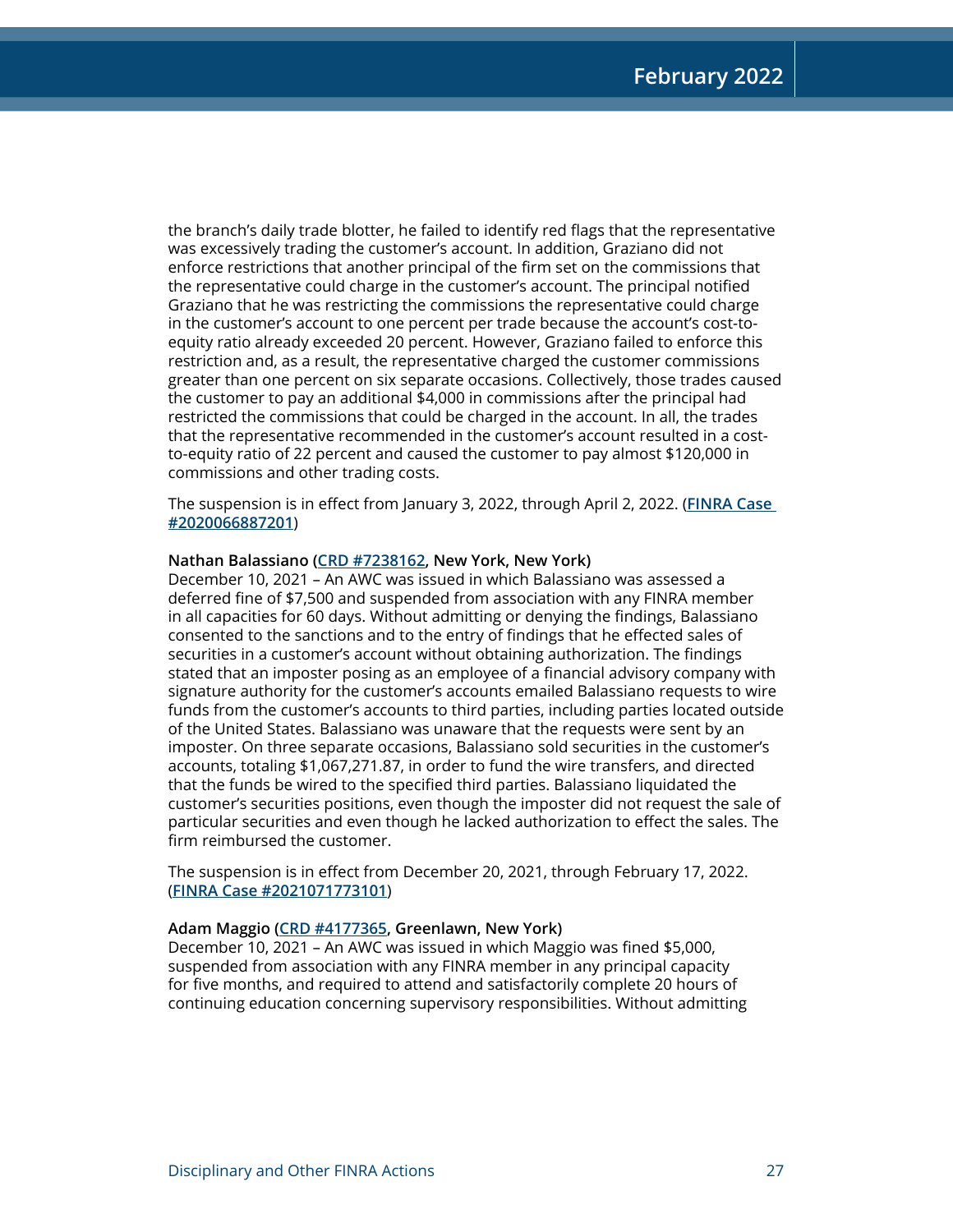or denying the findings, Maggio consented to the sanctions and to the entry of findings that he failed to reasonably supervise trading in certain customer accounts for potentially excessive activity. The findings stated that Maggio failed to identify red flags of excessive trading. Maggio did not review exception reports as a general practice, some of which flagged accounts with high commission-to-equity ratios. Instead, Maggio tried to identify excessively traded accounts using his own manual calculations, which compared the commissions charged in an account to the account's current value, rather than its average net equity, and which often understated the cost-to-equity ratio. As a result, certain accounts continued to be actively traded and were charged high commissions. The findings also stated that Maggio failed to reasonably to respond to red flags of excessive trading. On certain occasions, Maggio responded to red flags of excessive trading by restricting the commissions that representatives could charge on individual trades, but he did not limit the aggregate costs and commissions charged to the affected accounts. As a result, representatives could place more frequent trades in a customer's account and thereby continue to charge customers similar aggregate commissions. Maggio also did not restrict commissions on certain trades where the customer made a realized gain, irrespective of the overall amount of commissions that had been charged.

The suspension is in effect from January 3, 2022, through June 2, 2022. (**[FINRA Case](https://www.finra.org/rules-guidance/oversight-enforcement/finra-disciplinary-actions?search=2019063821601)  [#2019063821601](https://www.finra.org/rules-guidance/oversight-enforcement/finra-disciplinary-actions?search=2019063821601)**)

#### **Johan M. Pereira [\(CRD #6252881,](http://brokercheck.finra.org/individual/summary/6252881) Methuen, Massachusetts)**

December 10, 2021 – An AWC was issued in which Pereira was assessed a deferred fine of \$10,000 and suspended from association with any FINRA member in all capacities for seven months. Without admitting or denying the findings, Pereira consented to the sanctions and to the entry of findings that he failed to fully disclose the nature of his OBA to his member firm. The findings stated that Pereira disclosed, and sought approval to participate in, an OBA for compensation. Pereira disclosed that, among other things, he would not provide advice on financing, investments, or financial planning through his outside business. The firm approved Pereira's OBA based on his description of the scope of his activity. Later, Pereira began to engage in activities that were beyond the scope of his approved OBA. Specifically, Pereira was hired to assist a client in purchasing Bitcoin and purchased Bitcoin himself for that client. Pereira did not disclose this broader activity to the firm. The findings also stated that Pereira failed to timely respond to FINRA's requests for information and documents in connection with its investigation into his OBA. Pereira provided written responses to the requests for information but produced no documents. Pereira did not request an extension to allow him to produce the requested documents. Later, Pereira produced some, but not all, of the documents. In addition, FINRA took Pereira's on-the-record testimony, and it became apparent that he had not thoroughly searched for responsive documents. Pereira later produced additional documents.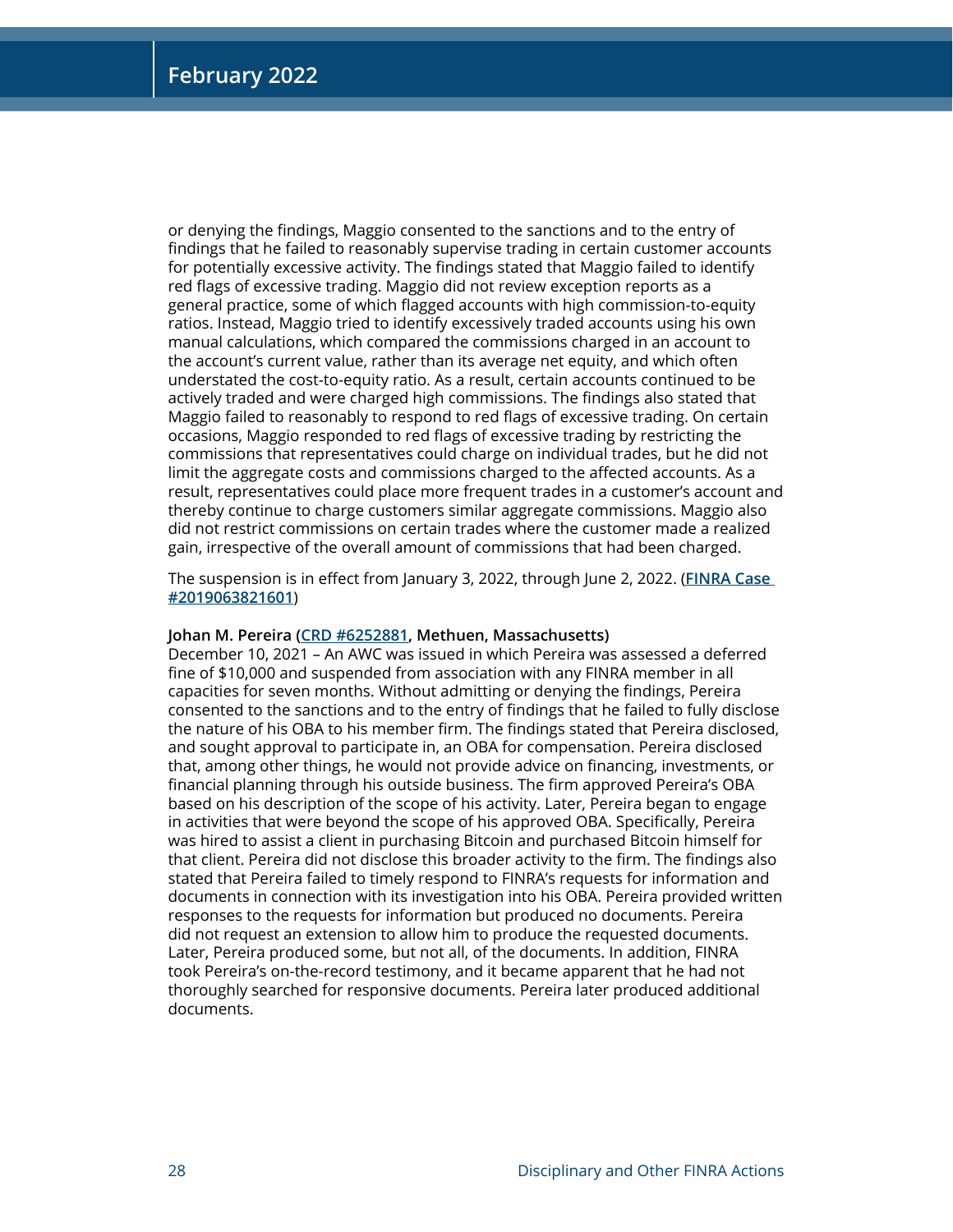The suspension is in effect from December 20, 2021, through July 19, 2022. (**[FINRA](https://www.finra.org/rules-guidance/oversight-enforcement/finra-disciplinary-actions?search=2020065633902)  [Case #2020065633902](https://www.finra.org/rules-guidance/oversight-enforcement/finra-disciplinary-actions?search=2020065633902)**)

#### **Randyl Robert Taber [\(CRD #1399854](http://brokercheck.finra.org/individual/summary/1399854), Van Meter, Iowa)**

December 13, 2021 – An AWC was issued in which Taber was fined \$5,000 and suspended from association with any FINRA member in all capacities for 20 business days. Without admitting or denying the findings, Taber consented to the sanctions and to the entry of findings that he impersonated a customer on a telephone call to a financial services company. The findings stated that Taber called the company, identified himself as a registered representative with his member firm, and requested information about a variable annuity he previously sold to the customer. The company refused to provide Taber with the information he was seeking, however, because he was no longer the broker of record listed on the customer's annuity. Later that day, Taber again called the company and sought the same information. In this call, Taber falsely represented that he was the customer and provided the customer's personal information in order to obtain information about the annuity. The company recognized Taber, again refused to provide information about the customer's annuity and alerted the firm of Taber's conduct. When the firm confronted Taber about his impersonation of the customer, he twice denied doing so until the firm presented him with phone records demonstrating his contacts with the company.

The suspension was in effect from January 3, 2022, through January 31, 2022. (**[FINRA Case #2021070514901](https://www.finra.org/rules-guidance/oversight-enforcement/finra-disciplinary-actions?search=2021070514901)**)

#### **Robert James Norris ([CRD #4942444,](http://brokercheck.finra.org/individual/summary/4942444) Rochester, New York)**

December 15, 2021 – An AWC was issued in which Norris was assessed a deferred fine of \$5,000 and suspended from association with any FINRA member in all capacities for two months. Without admitting or denying the findings, Norris consented to the sanctions and to the entry of findings that he mismarked order tickets causing his member firm to make and preserve inaccurate books and records. The findings stated that Norris worked alongside a more senior representative and personally serviced some of the other representative's customers, including making recommendations regarding the purchase and sale of securities. When completing order tickets for transactions that he solicited, Norris listed the more senior representative's representative code, as opposed to his own individual representative code or a shared representative code. As a result, those order tickets incorrectly listed the more senior representative – and not Norris – as the representative of record on order tickets causing the firm to make and preserve inaccurate order memoranda.

The suspension is in effect from December 20, 2021, through February 19, 2022. (**[FINRA Case #2019063245601](https://www.finra.org/rules-guidance/oversight-enforcement/finra-disciplinary-actions?search=2019063245601)**)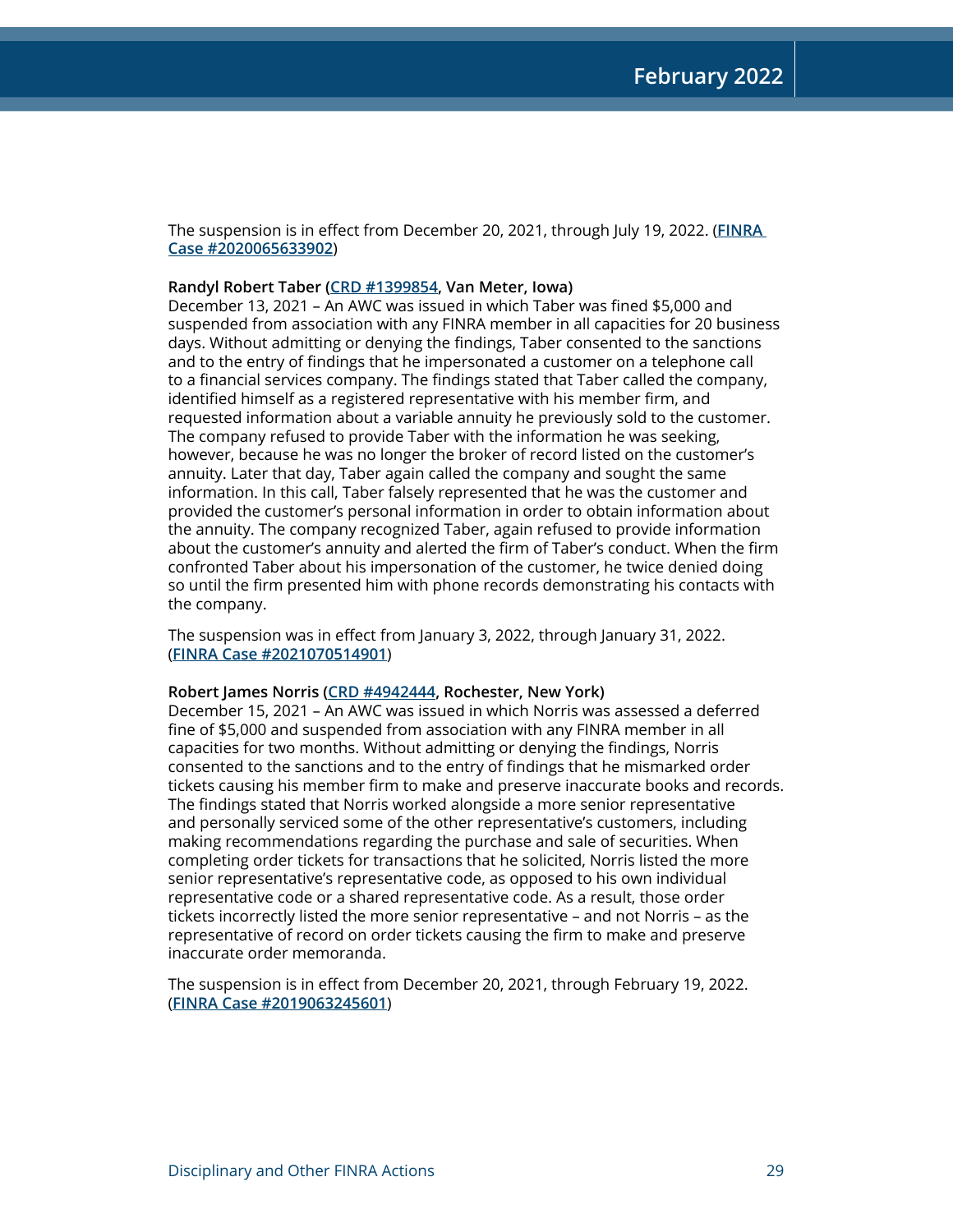#### **John Daniel Quinn [\(CRD #2576416](http://brokercheck.finra.org/individual/summary/2576416), Chatham, New Jersey)**

December 16, 2021 – An AWC was issued in which Quinn was assessed a deferred fine of \$10,000 and suspended from association with any FINRA member in all capacities for 18 months. Without admitting or denying the findings, Quinn consented to the sanctions and to the entry of findings that he participated in private securities transactions without his member firm's knowledge or approval. The findings stated that Quinn solicited investors, some of whom were firm customers, to purchase a total of \$1,247,500 in restricted shares of common stock in an industrial hemp company, through a company offering. Quinn received 2,540,000 restricted shares of common stock in the hemp company in exchange for referring the investors to it. In addition, Quinn falsely certified on a firm annual compliance questionnaire that he had not participated in any private securities transactions. The findings also stated that Quinn engaged in an OBA without approval from his member firms. Quinn disclosed an entity he wholly owned to one firm as an OBA and represented to the firm that the purpose of the OBA was to hold real estate, and that it was not held out to the public or marketed. The firm approved the entity as an OBA. Later, Quinn requested approval from the firm to provide consulting services to the hemp company, an activity that was beyond the scope of the firm's prior approval of his OBA. The firm denied the request because the hemp company was in the cannabis business. Nevertheless, Quinn provided various consulting services to the hemp company through his OBA. Quinn never informed the firm that he provided these services, notwithstanding the firm's denial of his request to do so. Quinn also failed to amend his outside business disclosure to accurately describe the services he was rendering to the hemp company through his OBA. When Quinn became associated with another firm, he disclosed the entity as an OBA that bought, renovated and sold property. Quinn's description was inaccurate because Quinn was providing consulting services to the hemp company and was not involved in any real estate business. Quinn continued to provide consulting services to the hemp company while associated with the firm, without disclosure to, or approval from the firm. In total, Quinn received \$105,000 in fees from the hemp company for his undisclosed and unapproved consulting activities. In addition, Quinn falsely certified on both firms' annual compliance questionnaires that he had not engaged in any undisclosed OBAs.

The suspension is in effect from December 20, 2021, through June 19, 2023. (**[FINRA](https://www.finra.org/rules-guidance/oversight-enforcement/finra-disciplinary-actions?search=2020066408902)  [Case #2020066408902](https://www.finra.org/rules-guidance/oversight-enforcement/finra-disciplinary-actions?search=2020066408902)**)

**Joseph Michael Fedorko, Jr. ([CRD #2007317,](http://brokercheck.finra.org/individual/summary/2007317) Old Greenwich, Connecticut)** December 17, 2021 – An AWC was issued in which Fedorko was fined \$7,500 and suspended from association with any FINRA member in all capacities for 10 months. Without admitting or denying the findings, Fedorko consented to the sanctions and to the entry of findings that he engaged in excessive and unsuitable trading in an account held by a senior married couple. The findings stated that Fedorko exercised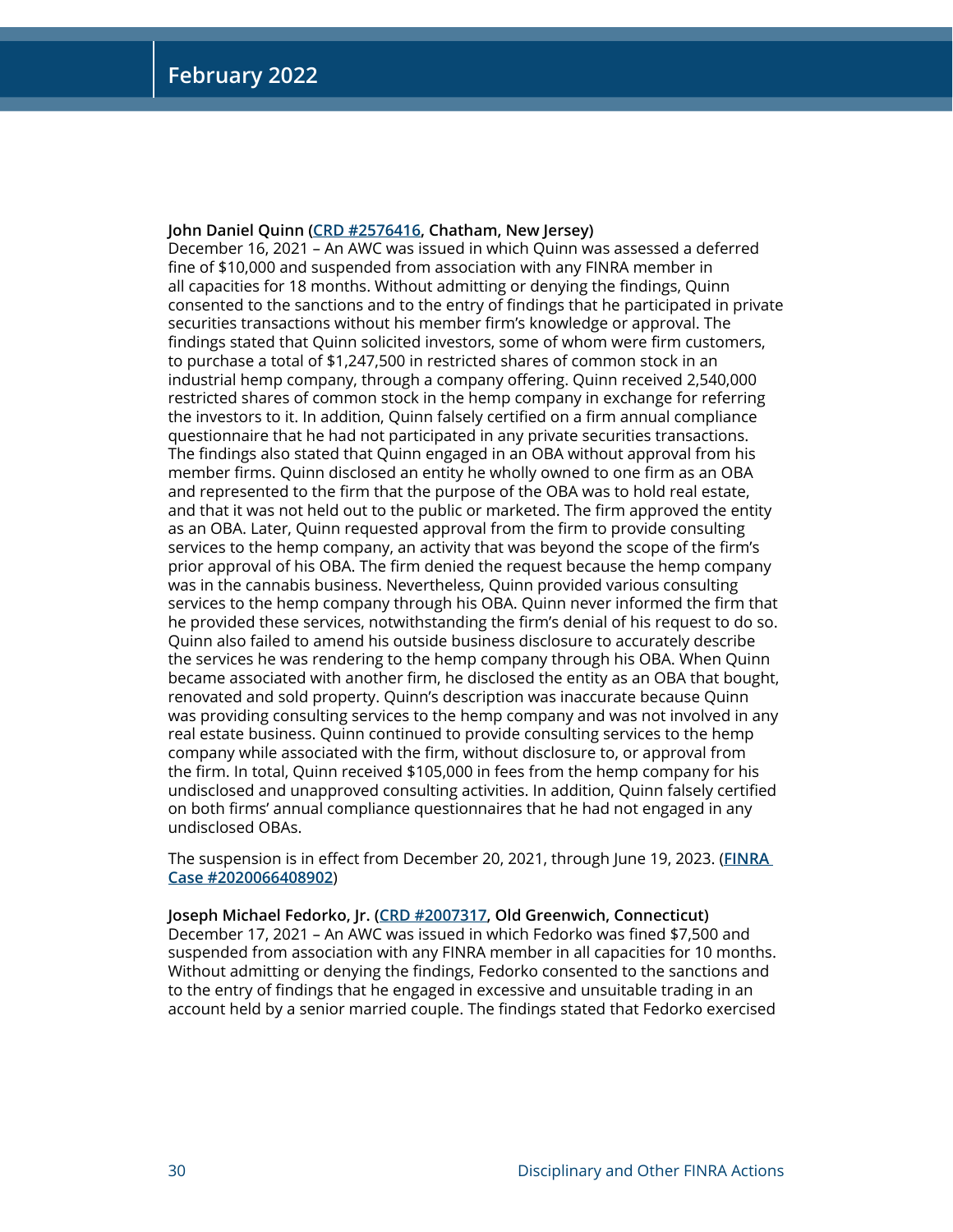de facto control over the customers' account. Fedorko and his firm effected transactions in the customers' account that resulted in approximately \$1.1 million in trading losses and generated approximately \$760,000 in commissions and markups for the firm. Fedorko received between 25 and 50 percent of these commissions and markups. After the customers filed a statement of claim, the firm compensated the customers, which concluded the customers' arbitration.

The suspension is in effect from January 18, 2022, through November 17, 2022. (**[FINRA Case #2020066704601](https://www.finra.org/rules-guidance/oversight-enforcement/finra-disciplinary-actions?search=2020066704601)**)

#### **Todd Franklin Kling [\(CRD #3034284,](http://brokercheck.finra.org/individual/summary/3034284) New York, New York)**

December 17, 2021 – An AWC was issued in which Kling was suspended from association with any FINRA member in all capacities for three months. In light of Kling's financial status, no monetary sanctions have been imposed. Without admitting or denying the findings, Kling consented to the sanction and to the entry of findings that he engaged in excessive and unsuitable trading, including the use of margin, in a senior customer's account. The findings stated that although the customer's account had an average month-end equity of \$259,633, Kling recommended trades with a total principal value of more than \$5,414,465, which resulted in an annualized turnover rate of more than 12. Collectively, the trades that Kling recommended caused the customer to pay \$153,879 in commissions, trading costs and margin interest, which resulted in an annualized cost-to-equity ratio in excess of 35 percent, meaning that the customer's account would have had to grow by more than 35 percent annually just to break even.

The suspension is in effect from January 18, 2022, through April 17, 2022. (**[FINRA](https://www.finra.org/rules-guidance/oversight-enforcement/finra-disciplinary-actions?search=2019063821606)  [Case #2019063821606](https://www.finra.org/rules-guidance/oversight-enforcement/finra-disciplinary-actions?search=2019063821606)**)

#### **Joseph Scott Audia [\(CRD #2909761,](http://brokercheck.finra.org/individual/summary/2909761) Mt. Sinai, New York)**

December 20, 2021 – An AWC was issued in which Audia was fined \$5,000, suspended from association with any FINRA member in any principal capacity for two months and required to attend and satisfactorily complete 20 hours of continuing education concerning supervisory responsibilities. Without admitting or denying the findings, Audia consented to the sanctions and to the entry of findings that he failed to reasonably supervise a registered representative, who excessively and unsuitably traded certain customer accounts. The findings stated that Audia reviewed the branch's daily trade blotters and used active account reports generated by the firm to monitor for excessive and unsuitable trading. Although Audia reviewed the trade blotters, he failed to identify or investigate red flags that the representative was excessively trading customer accounts, including certain instances of in-and-out trading. Audia was also provided with active account reports that flagged accounts with high cost-to-equity ratios and high turnover. The active account reports also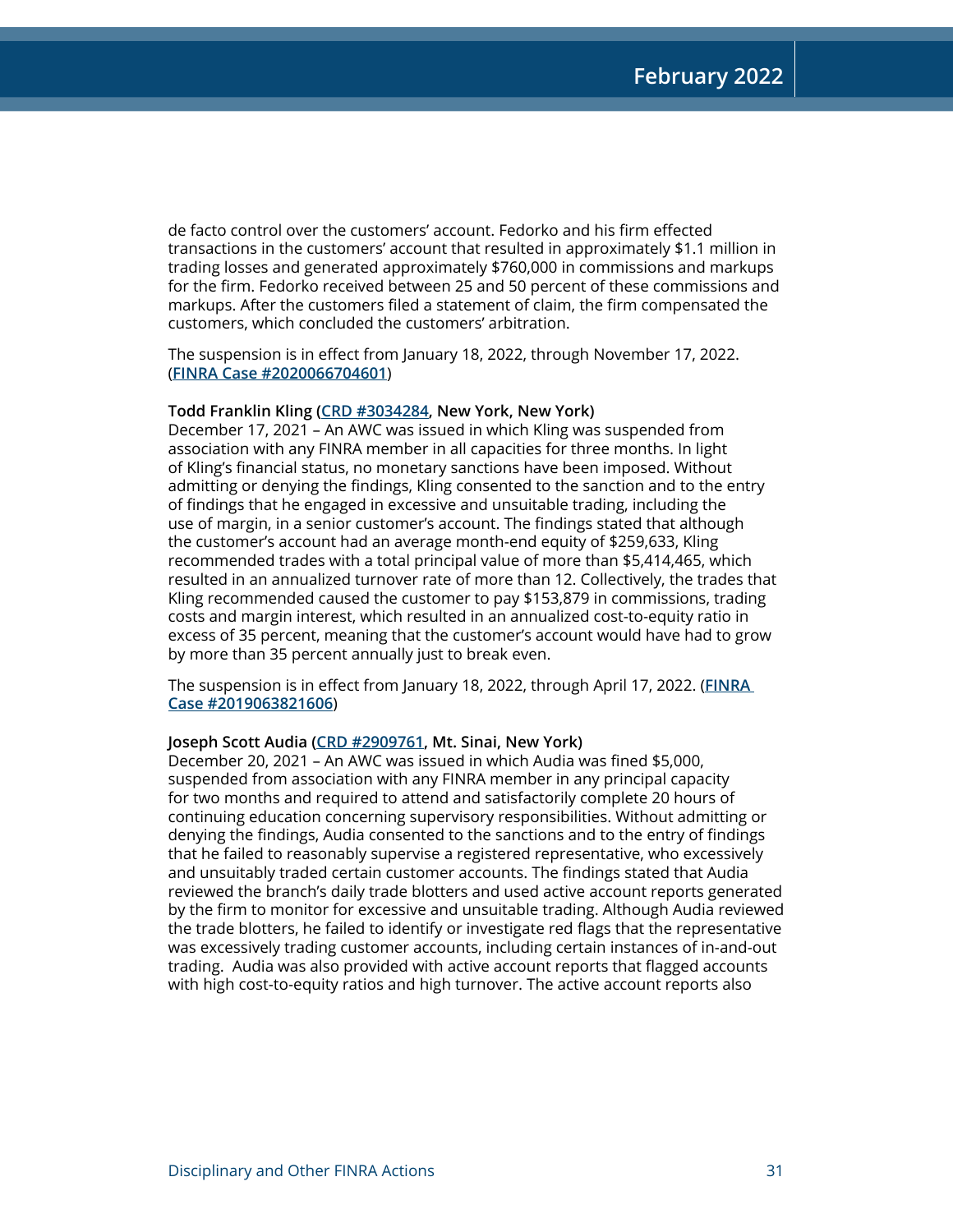identified commission restrictions, or limits on future commissions charged to a customer, that the member firm imposed on accounts that it had identified as active accounts. Audia had responsibility for reviewing the reports and enforcing the commission restrictions On certain occasions, Audia failed to enforce commission restrictions imposed on the representative by the firm and reflected on the active account reports that he received.

The suspension is in effect from January 18, 2022, through March 17, 2022. (**[FINRA](https://www.finra.org/rules-guidance/oversight-enforcement/finra-disciplinary-actions?search=2019063821604)  [Case #2019063821604](https://www.finra.org/rules-guidance/oversight-enforcement/finra-disciplinary-actions?search=2019063821604)**)

#### **John Anthony Luppo [\(CRD #2252928](http://brokercheck.finra.org/individual/summary/2252928), Bonita Springs, Florida)**

December 22, 2021 – An AWC was issued in which Luppo was assessed a deferred fine of \$15,000 and suspended from association with any FINRA member in all capacities for 12 months. Without admitting or denying the findings, Luppo consented to the sanctions and to the entry of findings that he signed and distributed, or caused to be distributed, misleading attestation letters to transfer agents. The findings stated that the letters were requested by certain customers at his member firm and addressed to transfer agents to provide comfort that low-priced securities that the firm customers held were eligible to be sold in the secondary market. The letters represented that, after a reasonable inquiry, the firm was not aware of circumstances indicating that the selling customer was an underwriter with respect to the stock or that the sale of the stock was part of a distribution of securities of the company. Luppo signed the letters on his member firm's behalf as an authorized person, however neither he nor anyone else at the firm had conducted an inquiry into whether the firm's customers were acting as underwriters or whether the sale of the low-priced securities was part of a distribution of securities. When he signed the letters, Luppo did not take any steps to determine whether anyone at the firm had conducted such an inquiry. As a result, the letters Luppo signed contained material misrepresentations.

The suspension is in effect from January 3, 2022, through January 2, 2023. (**[FINRA](https://www.finra.org/rules-guidance/oversight-enforcement/finra-disciplinary-actions?search=2019064126801)  [Case #2019064126801](https://www.finra.org/rules-guidance/oversight-enforcement/finra-disciplinary-actions?search=2019064126801)**)

#### **Scott Randall Martinson [\(CRD #2509952](http://brokercheck.finra.org/individual/summary/2509952), Glen Cove, New York)**

December 22, 2021 – An AWC was issued in which Martinson was assessed a deferred fine of \$5,000 suspended from association with any FINRA member in any principal capacity for two months. Without admitting or denying the findings, Martinson consented to the sanctions and to the entry of findings that he failed to reasonably supervise a former registered representative at his member firm who, while under Martinson's heightened supervision, excessively and unsuitably traded in customer accounts. The findings stated that Martinson became aware of red flags that the representative was recommending excessive and unsuitable securities transactions but failed to reasonably investigate the red flags or take appropriate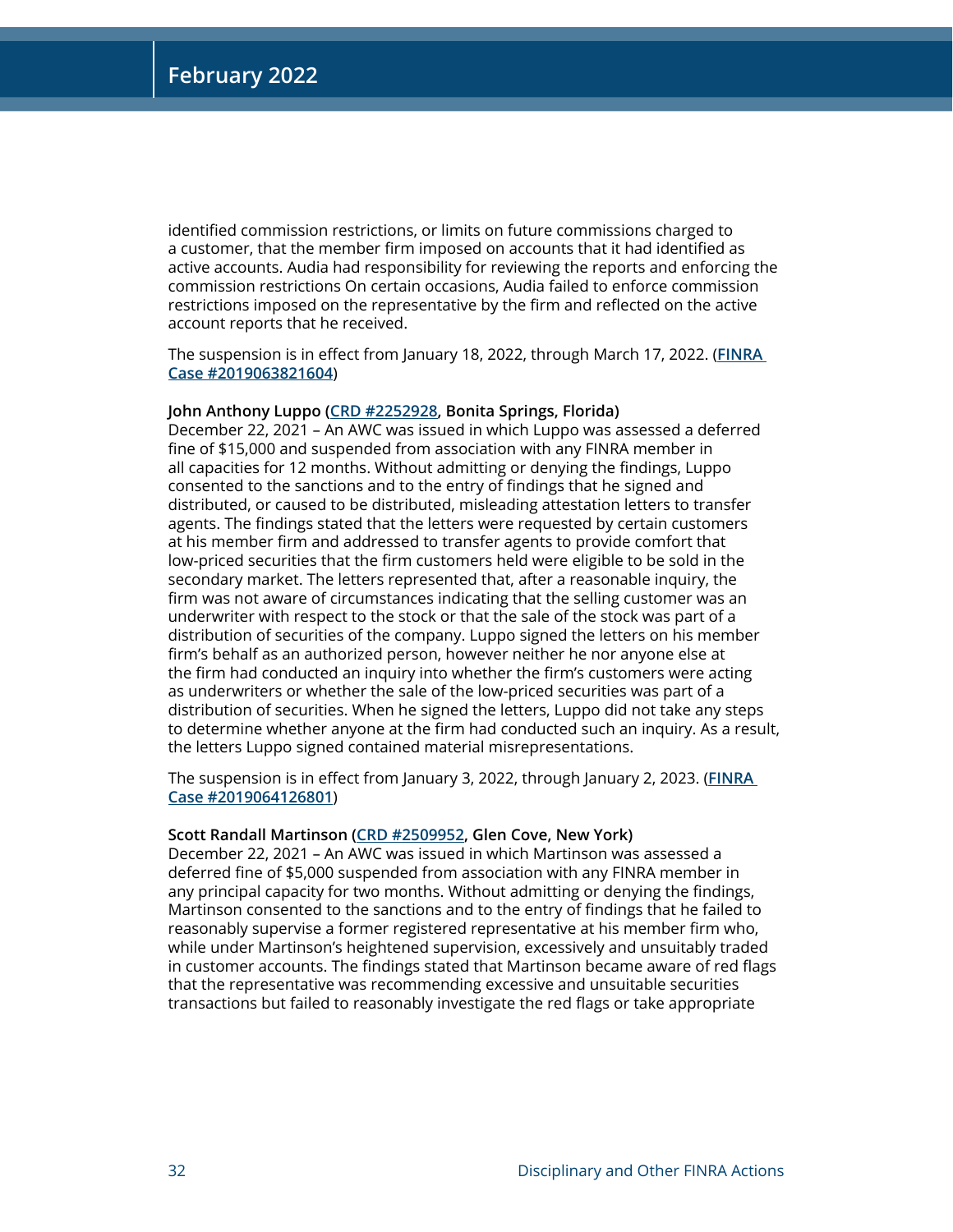action in response to them. Although Martinson discussed the accounts with the representative, he accepted the representative's explanations that the customers understood and desired an aggressive trading strategy. When Martinson spoke with the affected customers, he did not ask them whether they understood the amount of commissions they were being charged, whether they wanted aggressive trading as the representative claimed, or whether the trading in their accounts was consistent with their investment objectives. Martinson failed to take other steps to reasonably investigate whether the trading in the customers' accounts was suitable for them, such as calculating the turnover rate or cost-to-equity ratio. Had he done so, Martinson would have learned that the trades the representative recommended to the affected customers resulted in cost-to-equity ratios exceeding 25 percent, meaning that the accounts would have had to grow by 25 percent just to cover the commissions and other costs charged to the accounts.

The suspension is in effect from January 3, 2022, through March 2, 2022. (**[FINRA Case](https://www.finra.org/rules-guidance/oversight-enforcement/finra-disciplinary-actions?search=2020065035203) [#2020065035203](https://www.finra.org/rules-guidance/oversight-enforcement/finra-disciplinary-actions?search=2020065035203)**)

#### **John Patrick Miller [\(CRD #5889623](http://brokercheck.finra.org/individual/summary/5889623), Atlantic Beach, Florida)**

December 22, 2021 – An AWC was issued in which Miller was fined \$2,500 and suspended from association with any FINRA member in all capacities for 15 business days. Without admitting or denying the findings, Miller consented to the sanctions and to the entry of findings that he changed the representative code for trades, causing the trade confirmations to show an inaccurate representative code and his member firm to maintain inaccurate books and records. The findings stated that Miller entered into an agreement wherein he agreed to service certain customer accounts, including executing trades for those accounts, under joint representative codes that he shared with a senior team member and a retired representative. The agreement set forth what percentages of the commissions each representative would earn on trades placed using the joint representative code. However, Miller placed trades in accounts that were covered by the agreement using his own personal representative code. Although the firm's system correctly prepopulated the trades with the applicable joint representative code, Miller changed the code to his personal representative code at the direction of the senior team member, who was friends with the retired representative. Miller incorrectly believed that the retired representative had agreed to the changes. Miller's actions resulted in his receiving higher commissions from the trades than he was entitled to receive pursuant to the agreement. Subsequently, the firm made restitution to the retired representative affected in the transactions and Miller reimbursed the firm \$12,185, which is the approximate amount of additional commissions that he received as a result of his changing the representative code on the trades.

The suspension was in effect from January 18, 2022, through February 7, 2022. (**[FINRA Case #2020068810301](https://www.finra.org/rules-guidance/oversight-enforcement/finra-disciplinary-actions?search=2020068810301)**)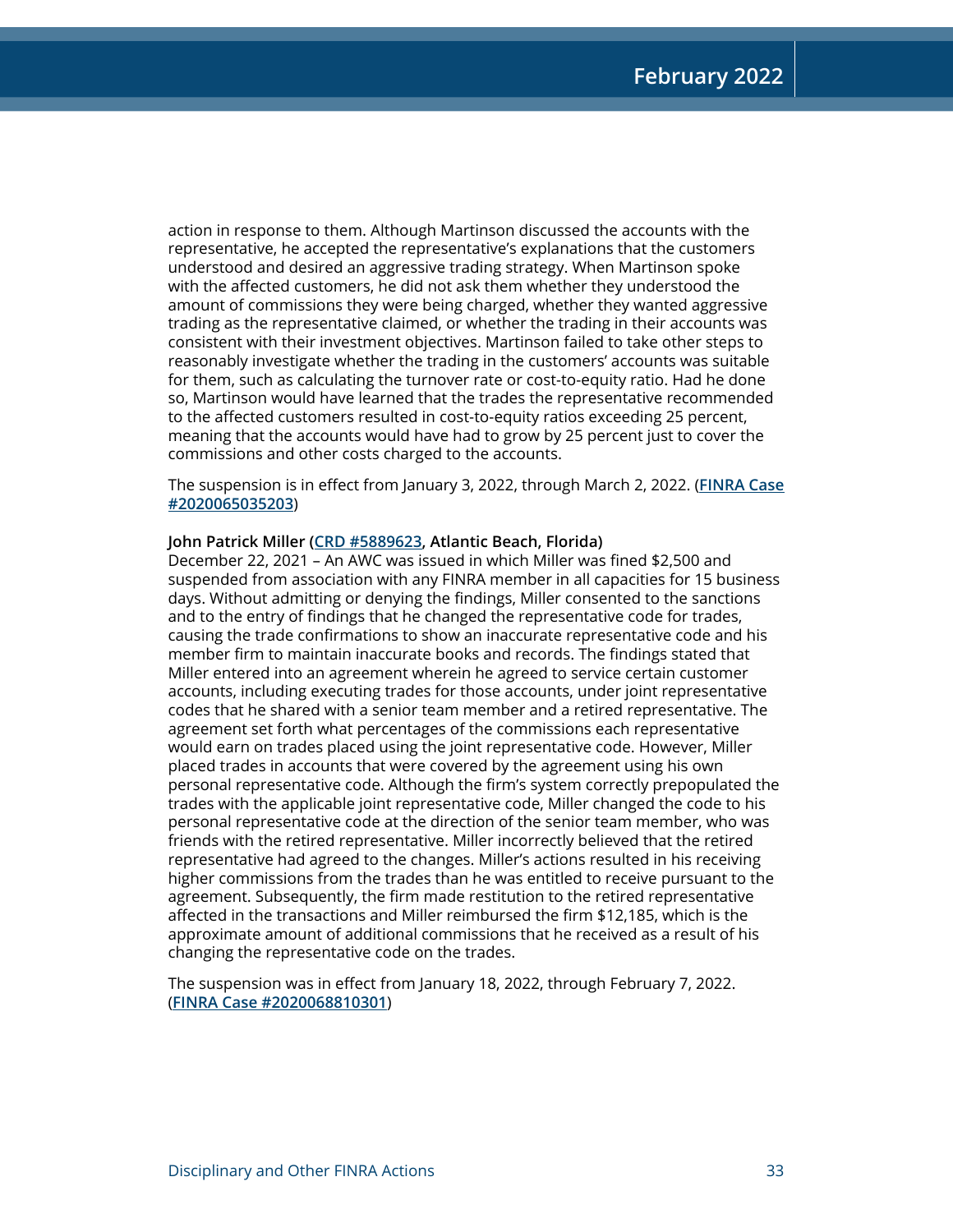#### **Robert Emmett Pitiger [\(CRD #364117,](http://brokercheck.finra.org/individual/summary/364117) Norwich, Vermont)**

December 23, 2021 – An AWC was issued in which Pitiger was assessed a deferred fine of \$5,000 and suspended from association with any FINRA member in all capacities for three months. Without admitting or denying the findings, Pitiger consented to the sanctions and to the entry of findings that he falsified member firm documents. The findings stated that Pitiger obtained customer signatures on blank or incomplete documents, including new account documents, letters of authorization for movement of funds, an account transfer form and a transfer on death agreement. After obtaining customer signatures on the blank or incomplete documents, Pitiger added information to these documents to effect transactions requested by the customers and submitted them to the firm as originals. In addition, in some instances, to effect transactions requested by customers, Pitiger reused customer signatures on account transfer forms, new account applications and letters of authorizations that had not been signed by customers and submitted these documents to the firm as originals. In other instances, to effect transactions requested by customers, Pitiger altered entries on new account documents and letters of authorizations, using whiteout or black marker, after the customer had signed the document. In addition, Pitiger completed firm compliance questionnaires, in which he inaccurately stated that he had not obtained a customer's signature on a blank or incomplete document. The findings also stated that Pitiger caused the firm to maintain inaccurate books and records.

The suspension is in effect from January 3, 2022, through April 2, 2022. (**[FINRA Case](https://www.finra.org/rules-guidance/oversight-enforcement/finra-disciplinary-actions?search=2020065310601)  [#2020065310601](https://www.finra.org/rules-guidance/oversight-enforcement/finra-disciplinary-actions?search=2020065310601)**)

#### **Mark Lloyd Post [\(CRD #6510445](http://brokercheck.finra.org/individual/summary/6510445), Yukon, Oklahoma)**

December 27, 2021 – An AWC was issued in which Post was assessed a deferred fine of \$5,000 and suspended from association with any FINRA member in all capacities for two months. Without admitting or denying the findings, Post consented to the sanctions and to the entry of findings that he forged customer signatures on transaction documents without the customers' authorization. The findings stated that one customer completed and signed a fixed index annuity application to replace a variable annuity, but it was returned because it needed corrections. Rather than returning the application to the customer to make the required changes, Post made the change and forged the customer's signature twice on the application, without the customer's authorization. Another customer completed and signed an individual retirement account (IRA) transfer request form to roll over their IRA from another custodian to Post's member firm. However, for this transaction a separate transfer of assets form should have been submitted. Instead of having the customer execute the transfer of assets form, Post completed the form and forged the customer's signature it. The findings also stated that Post falsified transaction documents. A third customer completed and signed an IRA transfer request form to transfer all funds from his IRA at the firm to a Transfer on Death account at the firm. When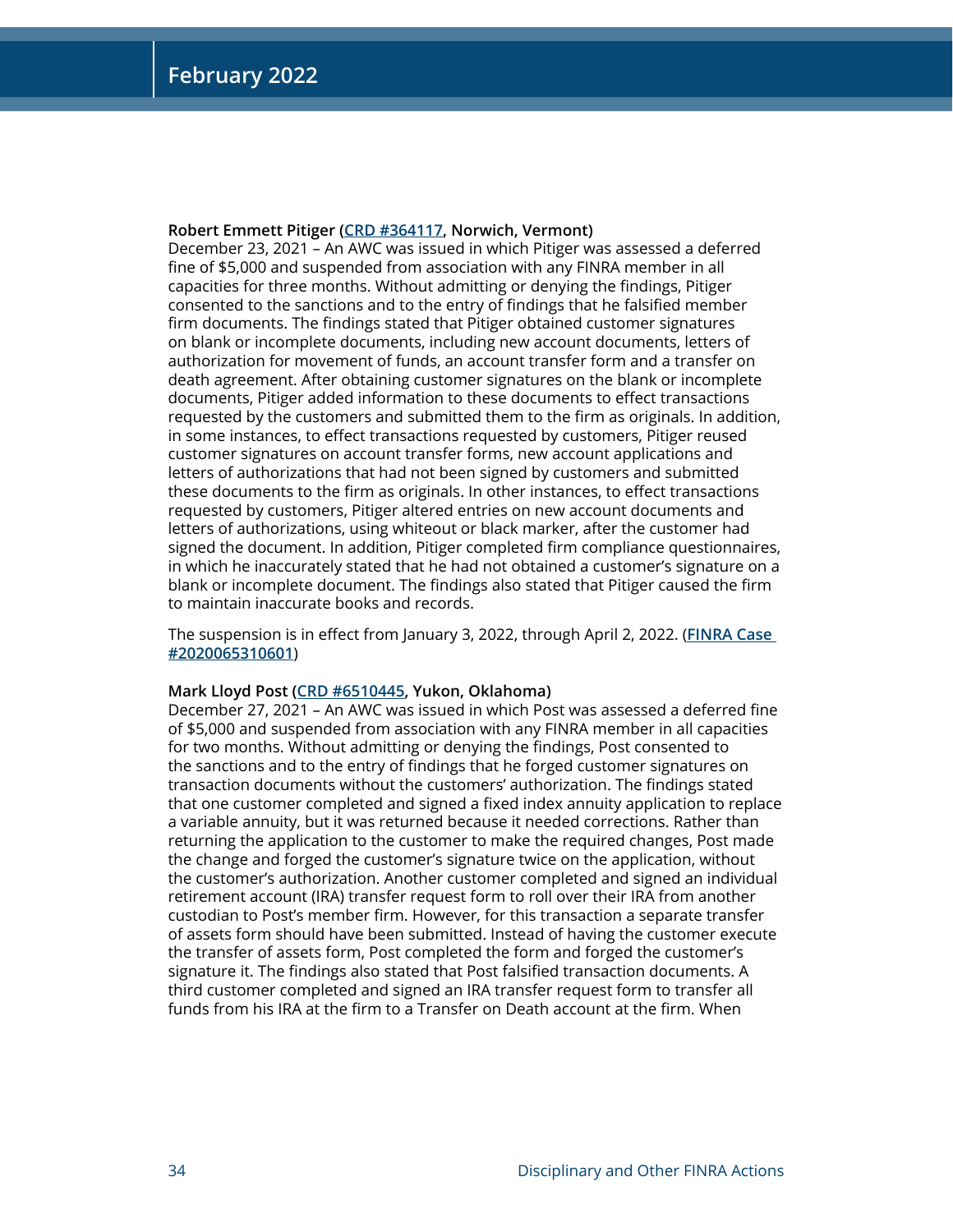the transfer request form was returned because it should have been marked as a normal IRA distribution, Post altered the form to decrease the amount of assets transferred, because an IRA liquidation could not be made through the transfer request form, and to correctly mark it as a normal distribution. The customer did not sign or initial the altered form prior to Post submitting it for processing. The findings also included that Post caused his firm to maintain inaccurate books and records by forging the transfer of assets form and falsifying the IRA transfer request form.

The suspension is in effect from January 3, 2022, through March 2, 2022. (**[FINRA Case](https://www.finra.org/rules-guidance/oversight-enforcement/finra-disciplinary-actions?search=2020065901001) [#2020065901001](https://www.finra.org/rules-guidance/oversight-enforcement/finra-disciplinary-actions?search=2020065901001)**)

#### **Lowell Vincent Kruger [\(CRD #4183008](http://brokercheck.finra.org/individual/summary/4183008), Bloomington, Minnesota)**

December 29, 2021 – An AWC was issued in which Kruger was fined \$2,500 and suspended from association with any FINRA member in all capacities for 15 business days. In determining the appropriate sanctions in this matter, FINRA considered, among other factors, that on September 2, 2021, the State of Minnesota Department of Commerce entered a Consent Order that imposed a \$3,000 civil penalty on Kruger for violating Minnesota insurance laws by engaging in the misconduct at issue in this AWC. Without admitting or denying the findings, Kruger consented to the sanctions and to the entry of findings that he impersonated a customer of his member firm on telephone calls to an annuity company in order to effectuate a surrender of the customer's annuity. The findings stated that during each of the telephone calls, Kruger represented to the annuity company that he was the customer and provided the customer's personal identifying information for authentication purposes. Through these calls, Kruger was successful in effectuating the surrender. Although the customer requested that Kruger effectuate the surrender of the annuity, he did not give Kruger permission to impersonate him with the annuity company.

The suspension was in effect from January 18, 2022, through February 7, 2022. (**[FINRA Case #2020066677701](https://www.finra.org/rules-guidance/oversight-enforcement/finra-disciplinary-actions?search=2020066677701)**)

#### **Michael Patrick Nixon ([CRD #2169631,](http://brokercheck.finra.org/individual/summary/2169631) Southport, North Carolina)**

December 29, 2021 – An AWC was issued in which Nixon was assessed a deferred fine of \$5,000 and suspended from association with any FINRA member in all capacities for four months. Without admitting or denying the findings, Nixon consented to the sanctions and to the entry of findings that he recommended that a customer purchase a type of complex, structured product known as a "steepener" without having a reasonable basis for his recommendations. The findings stated that Nixon lacked an understanding of the risks associated with steepeners when he recommended that the customer purchase them. Specifically, Nixon failed to recognize the possibility that the yield curve on a steepener could quickly flatten, resulting in the customer having to choose between holding the products for an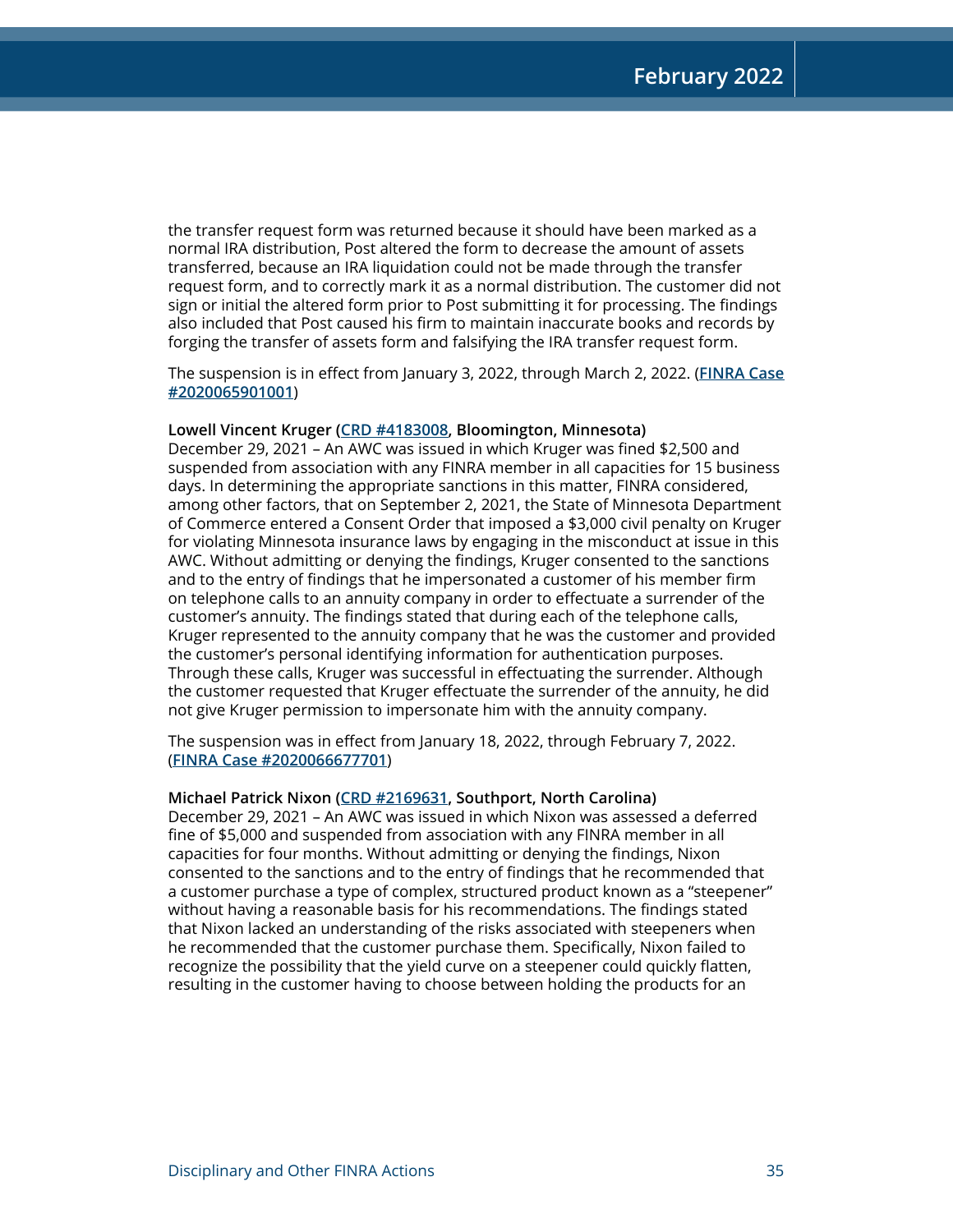extended period while receiving little to no interest, or selling the products in the secondary market for a substantial loss of principal. Indeed, soon after one of Nixon's recommendations that the customer purchase a steepener, the yield curve began to flatten. Subsequently, less than seven months after its purchase, Nixon recommended that the customer sell the steepener on the secondary market at a loss.

The suspension is in effect from January 3, 2022, through May 2, 2022. (**[FINRA Case](https://www.finra.org/rules-guidance/oversight-enforcement/finra-disciplinary-actions?search=2021071994801)  [#2021071994801](https://www.finra.org/rules-guidance/oversight-enforcement/finra-disciplinary-actions?search=2021071994801)**)

#### **Sean Donovan Casterline [\(CRD #2212919,](http://brokercheck.finra.org/individual/summary/2212919) Sanford, Florida)**

December 30, 2021 – An AWC was issued in which Casterline was fined \$5,000, suspended from association with any FINRA member in all capacities for 18 months and ordered to pay \$116,325, plus interest, to FINRA in disgorgement of selling compensation received. Without admitting or denying the findings, Casterline consented to the sanctions and to the entry of findings that he participated in private securities transactions without providing prior notice to his member firm. The findings stated that when Casterline became associated with the firm, he disclosed that he had an OBA as the managing director of private equity for an entity that was raising capital to develop and operate senior living facilities (the Issuer). But after joining the firm, Casterline signed agreements with the firm that prohibited him from participating in any private securities transactions while the firm was undergoing an ownership change, through which Casterline would become the indirect owner of the firm, which was pending FINRA approval. While registered through the firm and prior to FINRA's approval of the ownership change, Casterline participated in private securities transactions by soliciting investments in membership units issued by the Issuer. The membership units were securities. Casterline contacted prospective investors to notify them of the investment opportunity. Casterline then provided the private placement memorandum, subscription agreement and other offering materials to interested investors; participated in discussions about the proposed investment with interested investors; and facilitated the sale of approximately \$1.5 million of the membership units to investors. The Issuer paid Casterline \$116,325 in selling compensation for his participation in the transactions. While Casterline had notified the firm that he was engaged in an OBA with the Issuer, he did not provide prior written notice to or obtain written approval from the firm to participate in the sales of the Issuer's membership units. Casterline's participation in the membership unit securities transactions was outside the regular course and scope of his employment with the firm.

The suspension is in effect from January 18, 2022, through July 17, 2023. (**[FINRA Case](https://www.finra.org/rules-guidance/oversight-enforcement/finra-disciplinary-actions?search=2019061365002)  [#2019061365002](https://www.finra.org/rules-guidance/oversight-enforcement/finra-disciplinary-actions?search=2019061365002)**)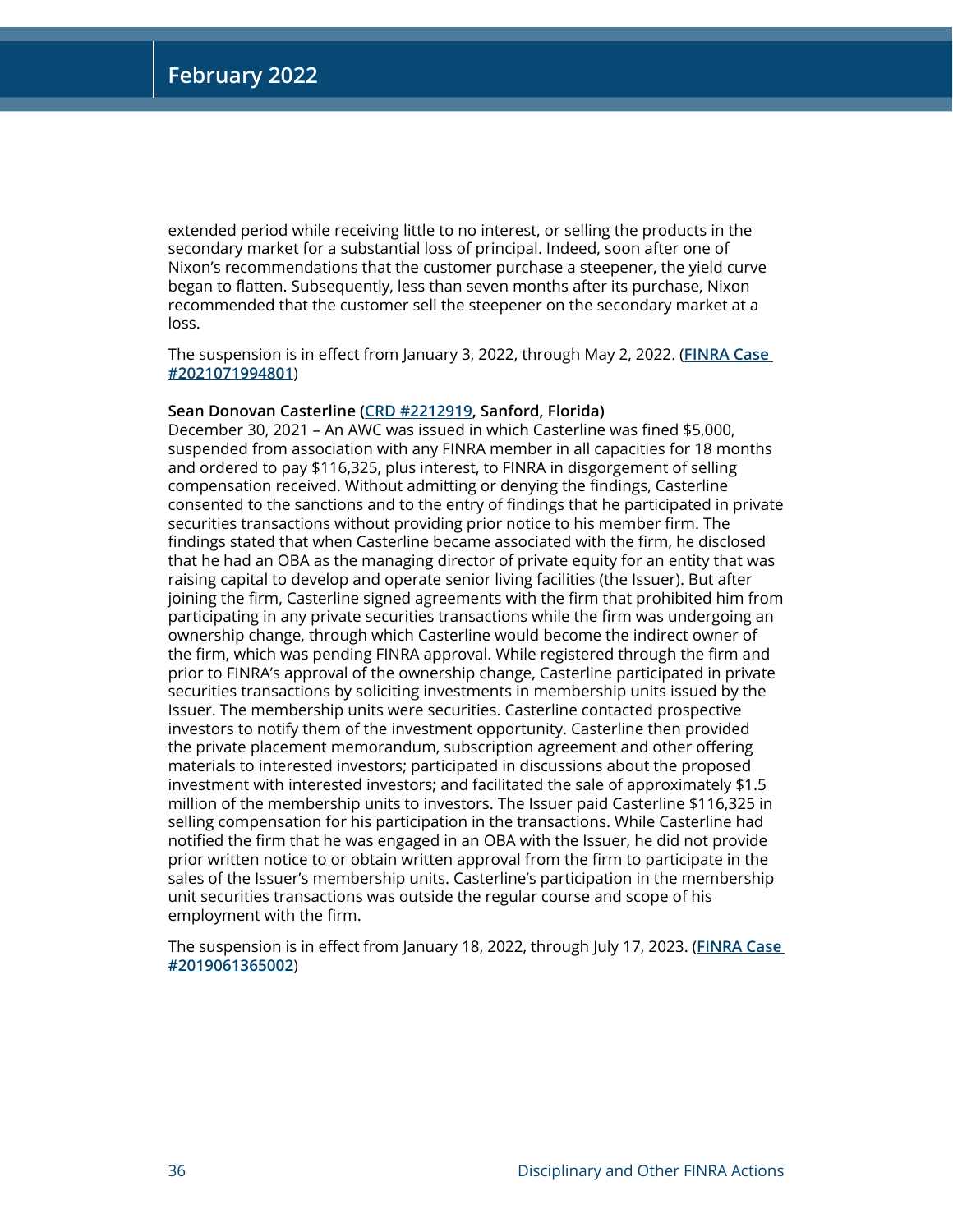## Complaints Filed

**FINRA issued the following complaints. Issuance of a disciplinary complaint represents FINRA's initiation of a formal proceeding in which findings as to the allegations in the complaint have not been made, and does not represent a decision as to any of the allegations contained in the complaint. Because these complaints are unadjudicated, you may wish to contact the respondents before drawing any conclusions regarding the allegations in the complaint.**

#### **Marco Antonio Rivera [\(CRD #7003078](http://brokercheck.finra.org/individual/summary/7003078), Chicago, Illinois)**

December 8, 2021 – Rivera was named a respondent in a FINRA complaint alleging that he failed to provide a complete response to FINRA's requests for information and documents in connection with its investigation into his termination from his member firm in order to determine whether violations of federal securities laws or FINRA rules occurred. The complaint alleges that the firm filed a Form U5 disclosing that Rivera had been terminated as a result of his having improperly applied for, and received, a grant from the Small Business Administration without a legitimate business purpose. After multiple requests by FINRA, Rivera submitted information and documents, but his response was incomplete. Subsequently, Rivera submitted some, but not all of the information FINRA requested. Rivera failed to provide applications or documents submitted to the Small Business Administration or any other government entity in connection with any request for aid funds, certain tax returns, and information and documents pertaining to certain of his bank and brokerage accounts. The missing information and documents were material to FINRA's investigation into whether Rivera improperly applied for, and received, a grant from the Small Business Administration. (**[FINRA Case #2020068740302](https://www.finra.org/rules-guidance/oversight-enforcement/finra-disciplinary-actions?search=2020068740302)**)

#### **Keith Todd Ashley [\(CRD #4096004](http://brokercheck.finra.org/individual/summary/4096004), Allen, Texas)**

December 10, 2021 – Ashley was named a respondent in a FINRA complaint alleging that he failed to provide information requested by FINRA in connection with an investigation that began with reviewing the circumstances of his termination from his member firm and included whether he engaged in undisclosed outside business activities or participated in private securities transactions. Subsequently, FINRA began investigating the allegations set forth in a federal indictment, including whether Ashley defrauded investors or misappropriated funds from investors, including customers of the firm. A federal grand jury indicted Ashley on six counts of wire fraud alleging, among other things, that he solicited money from his victims under the pretense that he was investing those funds in a Unit Investment Trust (UIT). The indictment further alleged that Ashley made false statements when soliciting these investments, including that there were guaranteed returns and that there was no risk to the initial principal investment. According to the indictment, instead of investing the funds in a UIT, Ashley allegedly spent the more than \$1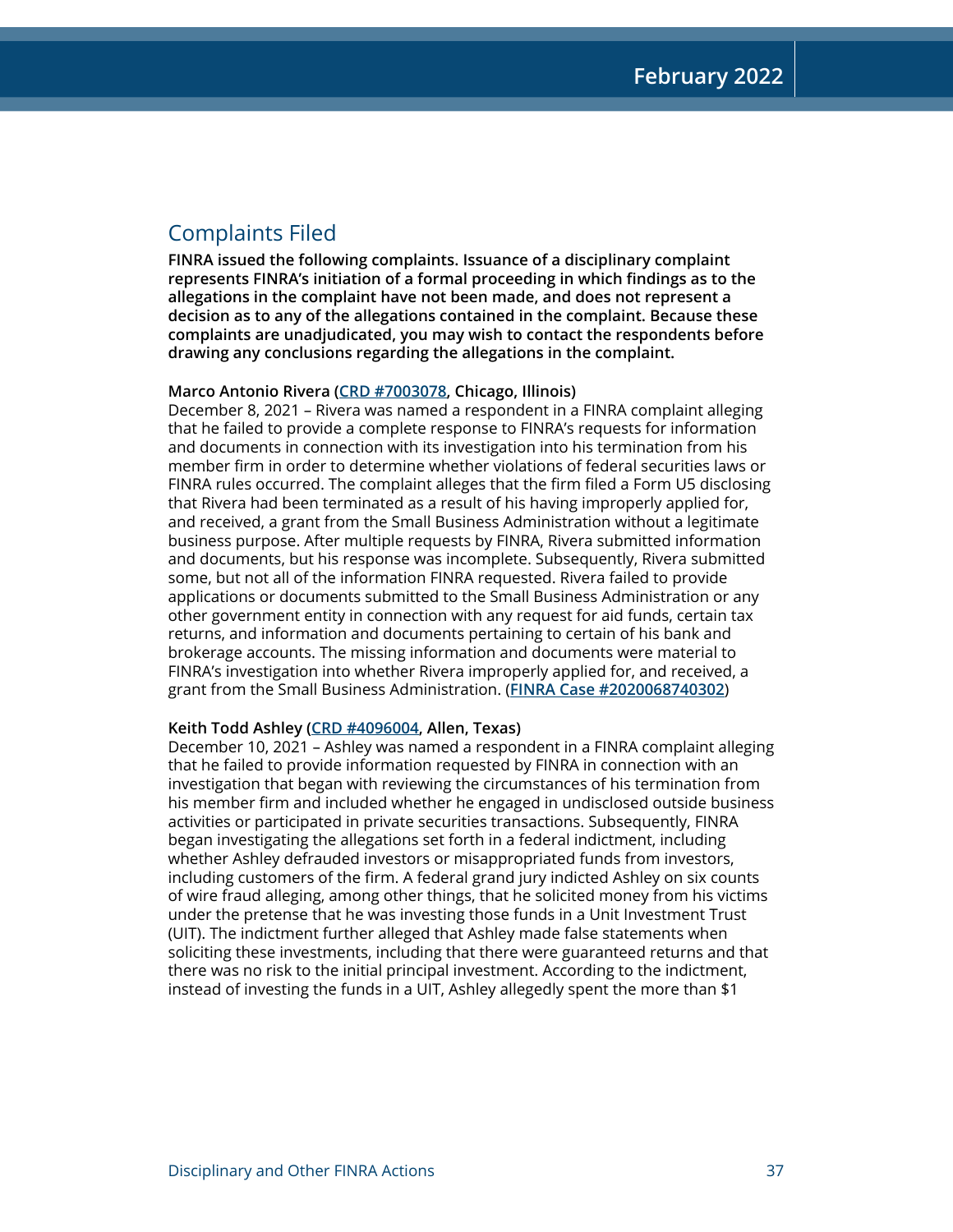million he solicited on personal expenses, such as spending at casinos, payments on personal credit cards, mortgage payments, and college tuition and student loan payments. The information FINRA sought from Ashley was material to its investigation of the circumstances surrounding his termination from the firm and to whether he had defrauded investors or misappropriated customer funds. Ashley's failure to answer FINRA's requests for information impeded and delayed FINRA's investigation. (**[FINRA Case #2020068470002](https://www.finra.org/rules-guidance/oversight-enforcement/finra-disciplinary-actions?search=2020068470002)**)

#### **Roger Bruce Braxton II [\(CRD #6271694](http://brokercheck.finra.org/individual/summary/6271694), Austin, Texas)**

December 22, 2021 – Braxton was named a respondent in a FINRA complaint alleging that he failed to provide information and documents requested by FINRA in connection with its investigation related to a Form U5 filed by his member firm that stated he had been discharged following an internal investigation that raised concerns regarding the accuracy of expense reporting he submitted. The complaint alleges that in connection with its investigation, FINRA requested that Braxton provide documents identifying purchases he made and submitted to the firm for reimbursement, including receipts, invoices and order confirmations. Braxton, through counsel, initially responded listing payments he claimed to have made to a company for purchases. However, Braxton did not provide any documents, including any receipts, invoices or order confirmations, regarding the purchases, and he provided no explanation for his failure to produce any of the other documents requested. Subsequently, Braxton did not provide any information or documents requested by FINRA. Braxton's failure to provide information requested by FINRA impeded its investigation and deprived it of material information in his possession. (**[FINRA Case #2020066388801](https://www.finra.org/rules-guidance/oversight-enforcement/finra-disciplinary-actions?search=2020066388801)**)

#### **Tarek Mohsen Mohamed ([CRD #6717691,](http://brokercheck.finra.org/individual/summary/6717691) New Port Richey, Florida)**

December 29, 2021 – Mohamed was named a respondent in a FINRA complaint alleging that he failed to provide information and documents requested by FINRA during its investigation into the circumstances of his termination from his member firm. The complaint alleges that the firm filed a Form U5 disclosing that it terminated Mohamed for violating standard of conduct rules and firm policies related to his failure to disclose, and solicitation of investments in, an OBA. The Form U5 also disclosed a complaint filed on behalf of Mohamed's client, alleging that he took \$46,000 in client funds and deposited them into an account in the name of Mohamed's company. The funds were delivered by the client in the form of two personal checks written to the company. Later, the firm filed an amendment to the Form U5 disclosing that a second complaint was filed on behalf of Mohamed's same client, alleging that he did not act in the client's best interest when he sold financial products to the client. Later, the firm disclosed that it had settled the complaints by refunding \$46,000 to the client and granting other relief. In response to FINRA's request, Mohamed provided FINRA with a partial response from his email account.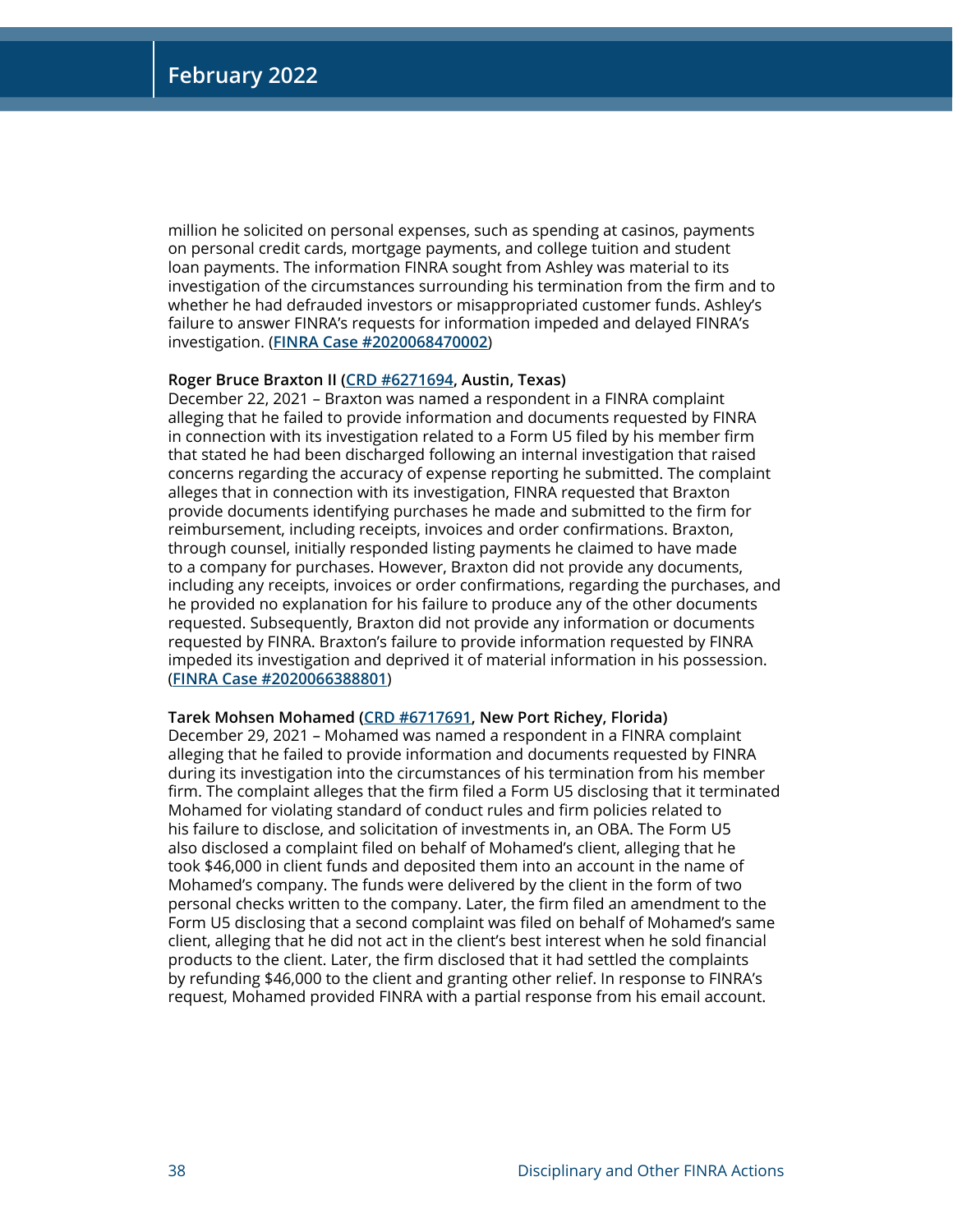In a written statement, Mohamed admitted that he deposited \$46,000 in client funds into his business account but asserted that he returned the funds in cash to the 78-year-old client (less a commission) to help the client. Mohamed provided a single company bank statement that showed the first deposit of \$31,000 and a subsequent \$29,000 cash withdrawal. However, Mohamed did not provide any other information or bank statements for any personal or business bank accounts, brokerage statements, or any business or personal tax returns that had been requested by FINRA. Mohamed later emailed another partial response. Specifically, Mohamed provided a narrative response to some questions posed by FINRA but that response was incomplete because Mohamed still did not provide any other information or bank statements for any personal or business bank accounts, brokerage statements, or any business or personal tax returns. Mohamed emailed a third partial response providing responsive company bank statements. One company statement showed deposit of the client's \$15,000 check without a corresponding large cash withdrawal. Subsequently, FINRA sent Mohamed a notice informing him that he was suspended from associating with any FINRA member and warning him that he would be automatically barred if he did not request termination of the suspension on grounds of full compliance. To date, Mohamed has not fully complied with FINRA's requests and as a result he is currently suspended from associating in any capacity with any FINRA member. (**[FINRA Case #2020067814802](https://www.finra.org/rules-guidance/oversight-enforcement/finra-disciplinary-actions?search=2020067814802)**)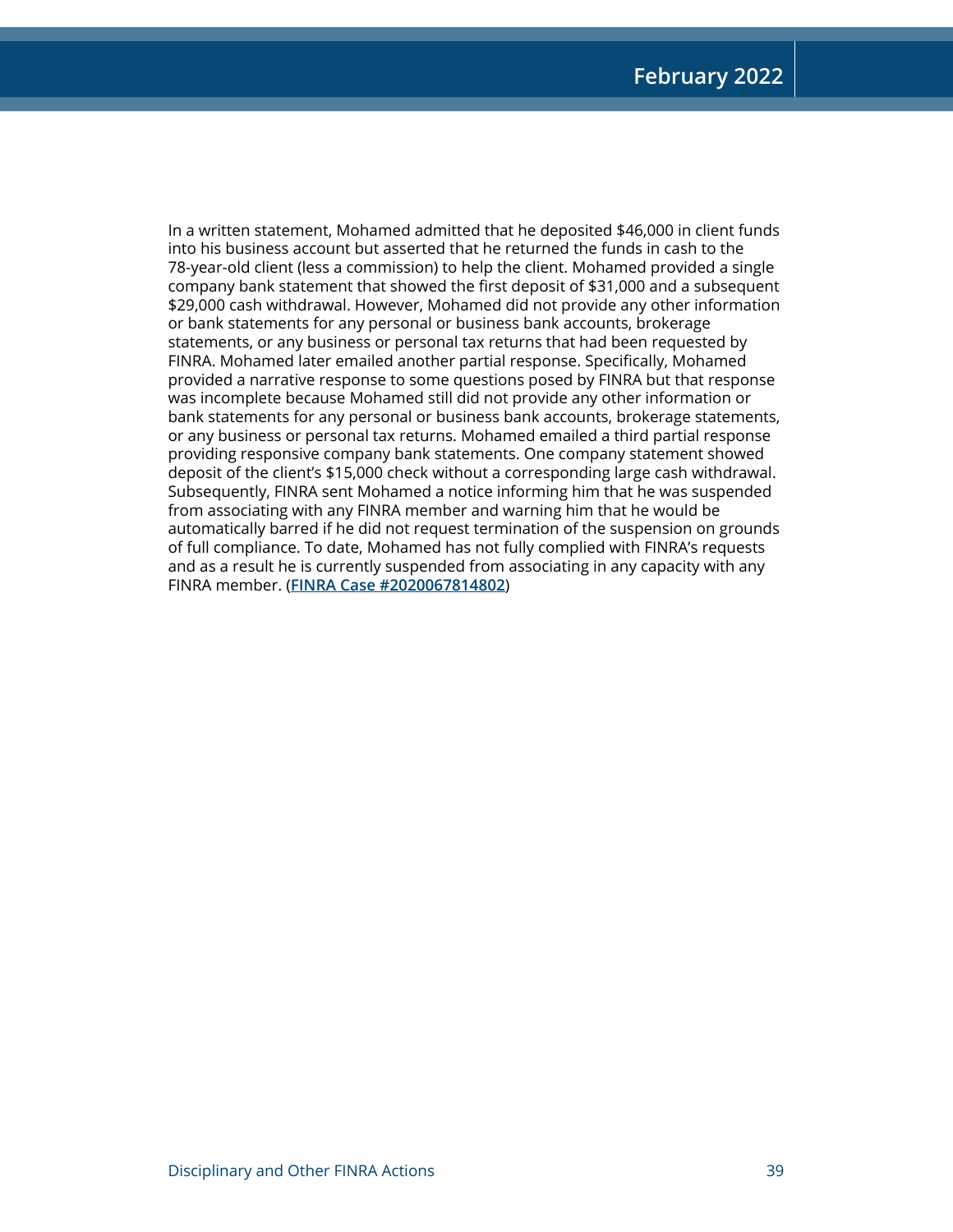**Individuals Barred for Failure to Provide Information or Keep Information Current Pursuant to FINRA Rule 9552(h)**

**(If the bar has been vacated, the date follows the bar date.)**

**Joshua Gregory Baker (CRD #6463146)** Aliso Viejo, California (December 27, 2021) FINRA Case #2021070573101

#### **Anthony Rashad Bookman (CRD #3185872)** Dallas, Texas

(December 20, 2021) FINRA Case #2021070899201

#### **Bernard Chevalier (CRD #6850578)** Jacksonville, Florida

(December 27, 2021) FINRA Case #2021070726001

#### **Michael D. Dorband (CRD #5770436)**

Raytown, Missouri (December 27, 2021) FINRA Case #2021071383001

#### **Ian Ha (CRD #5679255)**

Los Angeles, California (December 10, 2021) FINRA Case #2020065613902

#### **Ikea Huggins (CRD #6939133)** Robbinsville, New Jersey

(December 3, 2021) FINRA Case #2021071186701

**Narith Long (CRD #6598152)** Long Beach, California (December 6, 2021) FINRA Case #2020068938901

#### **Frank Steve Mathis (CRD #5802498)** Irving, Texas (December 16, 2021)

FINRA Case #2021070781901

#### **Christopher Ogbuehi (CRD #7198569)** Dallas, Texas (December 17, 2021) FINRA Case #2021069415901

#### **Noe Ramirez III (CRD #4975859)** Cedar Park, Texas (December 13, 2021)

FINRA Case #2020067708101

#### **Scarlett Deann Ramsey (CRD #6454817)** Lubbock, Texas (December 3, 2021) FINRA Case #2021071361201

#### **Bobby Sullins (CRD #4173425)** Anniston, Alabama (December 10, 2021) FINRA Case #2021070304001

**Individuals Suspended for Failure to Provide Information or Keep Information Current Pursuant to FINRA Rule 9552(d)** 

**(The date the suspension began is listed after the entry. If the suspension has been lifted, the date follows the suspension date.)**

#### **Antonio Bestard (CRD #5709439)** San Diego, California (December 10, 2021) FINRA Case #2021072252901

#### **Kevin Karl Burckhard (CRD #1920694)** Minot, North Dakota (December 6, 2021) FINRA Case #2020068325701

#### **Odalis Y. Duran (CRD #5777173)** Bronxville, New York (December 17, 2021) FINRA Case #2021071467001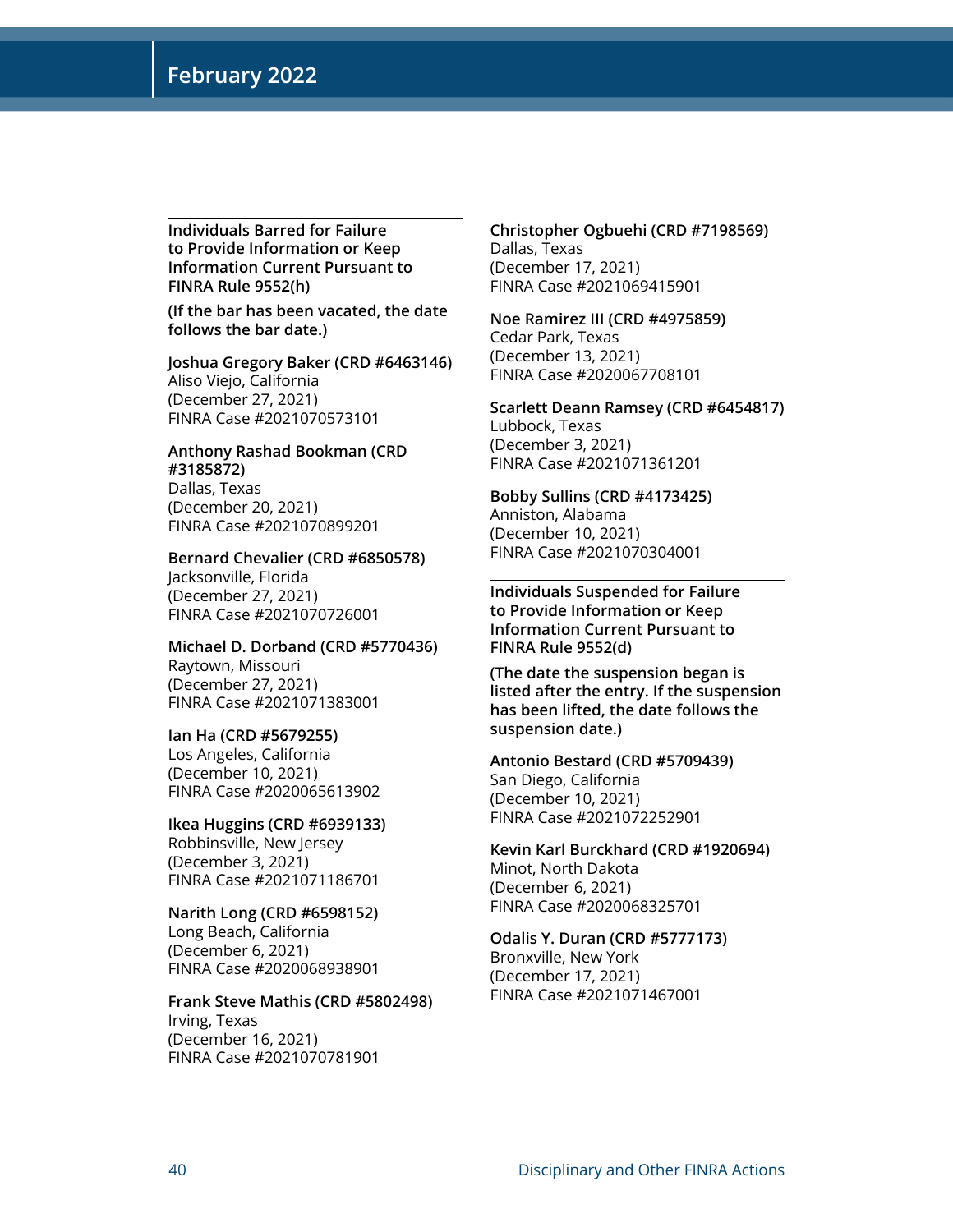**Travis William Eiland (CRD #4127872)** Cove, Texas (December 27, 2021) FINRA Case #2021072188601

**Jeremy W. Fortner (CRD #4811478)** Beverly Hills, California (December 23, 2021) FINRA Case #2021072176101

**Thomas James Hagan (CRD #1259122)** Sarasota, Florida (December 3, 2021) FINRA Case #2021070365601

**Forrest Jones (CRD #4880765)** Montgomery, Texas (December 17, 2021) FINRA Case #2020066745801

**Evan David Jordan (CRD #6823530)** Renton, Washington (December 6, 2021) FINRA Case #2021072685501

**Marc Frederick Korsch (CRD #5525226)** Sarasota, Florida (December 27, 2021) FINRA Case #2020066487801

**Jun Ouyang (CRD #6920567)** New York, New York (December 27, 2021) FINRA Case #2021071994301

**Bryan Andrew Richey (CRD #5255547)** Maryville, Tennessee (December 6, 2021) FINRA Case #2021071000201

#### **Dennis Vincent Riordan (CRD #2412563)**

Brandon, South Dakota (December 3, 2021) FINRA Case #2020068836601

**Ebony Staples (CRD #7297835)** Woodridge, Illinois (December 13, 2021) FINRA Case #2021070354001

**Individuals Suspended for Failure to Comply with an Arbitration Award or Related Settlement or an Order of Restitution or Settlement Providing for Restitution Pursuant to FINRA Rule Series 9554** 

**(The date the suspension began is listed after the entry. If the suspension has been lifted, the date follows the suspension date.)**

**Christ Elias Baltas (CRD #2570499)** Hicksville, New York (December 23, 2021) FINRA Arbitration Case #21-01007

**Timothy Michael Flynn (CRD #3247096)** Belle Harbor, New York (December 23, 2021) FINRA Arbitration Case #21-00426

**Robert Royce Satterfield (CRD** 

**#2751455)** Washington, DC (December 3, 2021) FINRA Arbitration Case #20-00360

**George Anthony Schmidt Jr. (CRD #1082936)** East Islip, New York (December 3, 2021)

FINRA Arbitration Case #19-03307

**Keith Wakefield (CRD #3250539)** Chicago, Illinois

(December 10, 2021) FINRA Arbitration Case #20-00569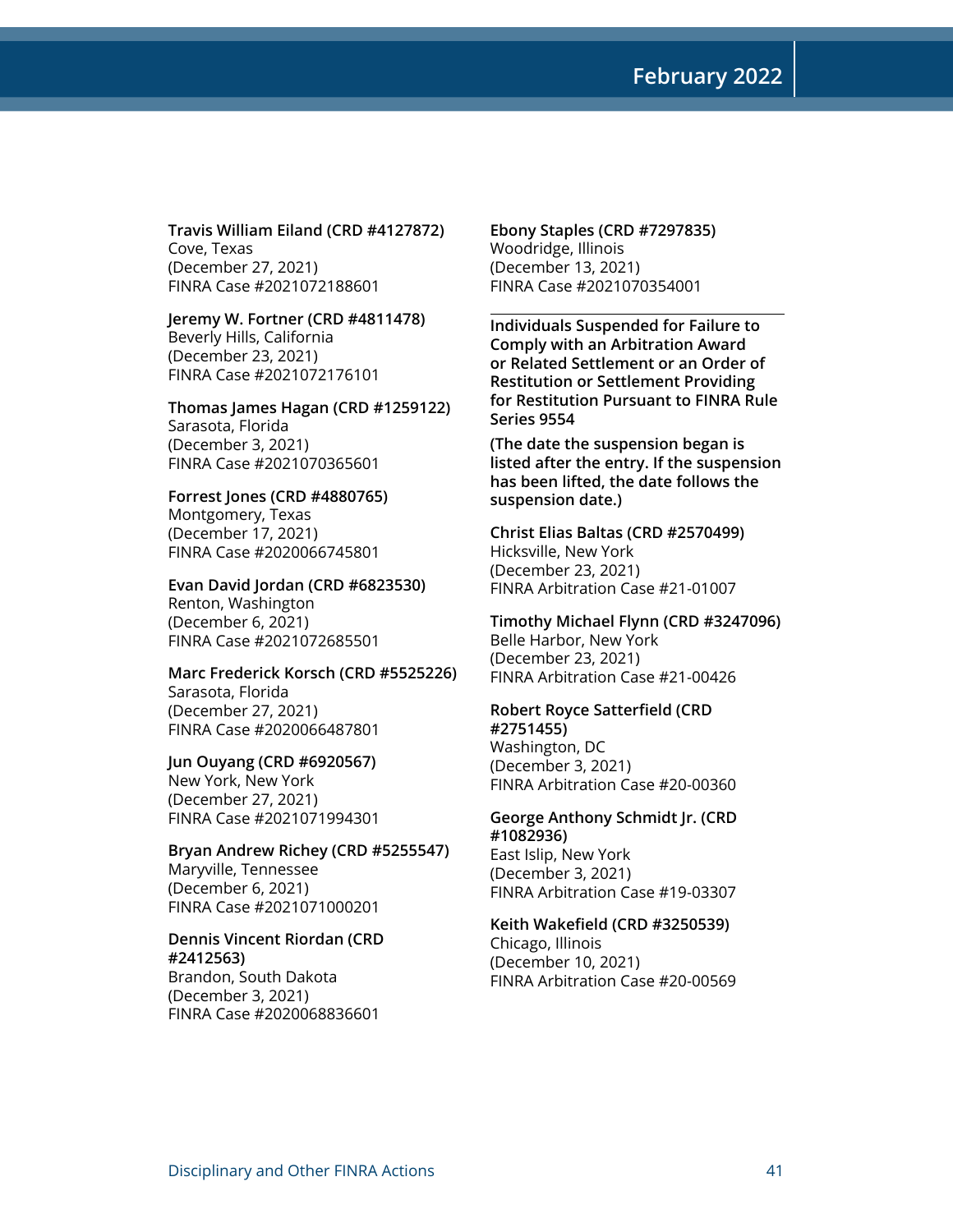### PRESS RELEASE

**FINRA Announces Final Results of Targeted Examination of Unit Investment Trust Early Rollovers Settlements Reached with Six Member Firms Resulted in Nearly \$17 Million in Restitution to 10,000 Harmed Customers**

FINRA announced that as a result of its targeted examination of Unit Investment Trust (UIT) early rollovers, FINRA has reached settlements with six member firms and obtained more than \$16.8 million in restitution to approximately 10,000 investors. All of the firms, including two that agreed to settlements today<sup>1</sup>, failed to reasonably supervise early rollovers of UITs, which caused customers to incur potentially excessive sales charges.

A UIT is a form of investment company that offers investors shares, or "units," in a fixed portfolio of securities in a one-time public offering that terminates on a specified maturity date, often after 15 or 24 months. UITs are generally intended as long-term investments and have sales charges based on their long-term nature, including deferred sales charges, and a creation and development fee. A registered representative who recommends that a customer sell his or her UIT position before the maturity date and then "roll over" those funds into a new UIT causes the customer to incur greater sales charges than if the customer had held the UIT until maturity, raising suitability concerns.

FINRA and other regulators conduct targeted exams, known as sweeps, to gather information from a discrete set of firms about specific and usually emerging issues of concern for the industry and investors. FINRA uses sweep information to focus examinations and to investigate whether compliance outcomes exist that warrant a range of regulatory responses to emerging issues, including disciplinary actions.

FINRA initiated the sweep of early UIT rollovers after finding a member firm failed to reasonably supervise early UIT rollovers in thousands of customers' accounts. That firm agreed to a settlement requiring it to pay \$9.8 million in restitution and a \$3.25 million fine². As a result of the sweep, FINRA identified similar supervisory failures at six additional firms, all of which agreed to settlements requiring the firms to pay a total of \$16.8 million in restitution and \$6.6 million in fines.<sup>3</sup>

Jessica Hopper, Executive Vice President and Head of FINRA's Department of Enforcement, said, "This multi-year effort reflects FINRA's commitment to proactively identifying problems and providing restitution to harmed investors. These cases should serve as a clear reminder to member firms to ensure their supervisory systems are reasonably designed to supervise sales of all the products they offer. Firms should be particularly vigilant in identifying representatives who recommend trading strategies intended to generate commissions for the representative without regard for the intended use of the product."

In June 2021, FINRA published an Investor Insights piece to help investors better understand UITs.